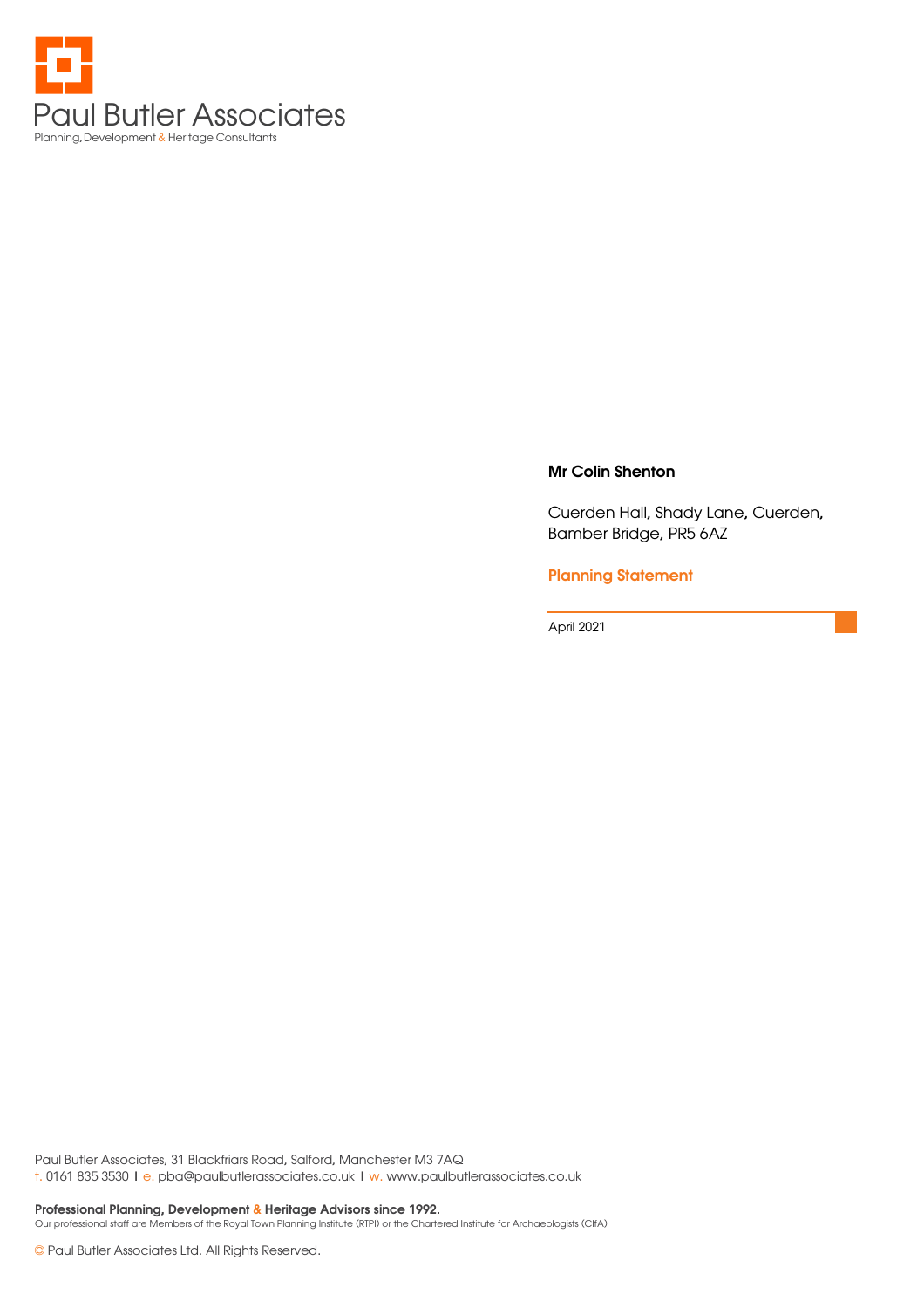### Paul Butler Associates Planning, Development & Heritage Consultants April 2021 **April 2021** April 2021

| Job Number: | 20.1496            |
|-------------|--------------------|
| Client:     | Mr Colin Shenton   |
| Project:    | Cuerden Hall       |
| File Name:  | Planning Statement |

#### Document Preparation/Checking Record:

|                   | <b>Name and Qualifications</b> | Position                 | Date       |
|-------------------|--------------------------------|--------------------------|------------|
| Prepared by:      | Ralph Taylor BSc MPLAN MRTPI   | <b>Principal Planner</b> | 23.04.2021 |
| Checked by:       | Tom Flanagan MTCP MRTPI        | Director                 | 25.04.2021 |
| <b>Issued by:</b> | Tom Flanagan MTCP MRTPI        | Director                 | 26.04.2021 |

#### Document Revision Record:

| <b>Issue No.</b> | <b>Date</b> | <b>Details of Revisions</b> |
|------------------|-------------|-----------------------------|
|                  |             |                             |
|                  |             |                             |
|                  |             |                             |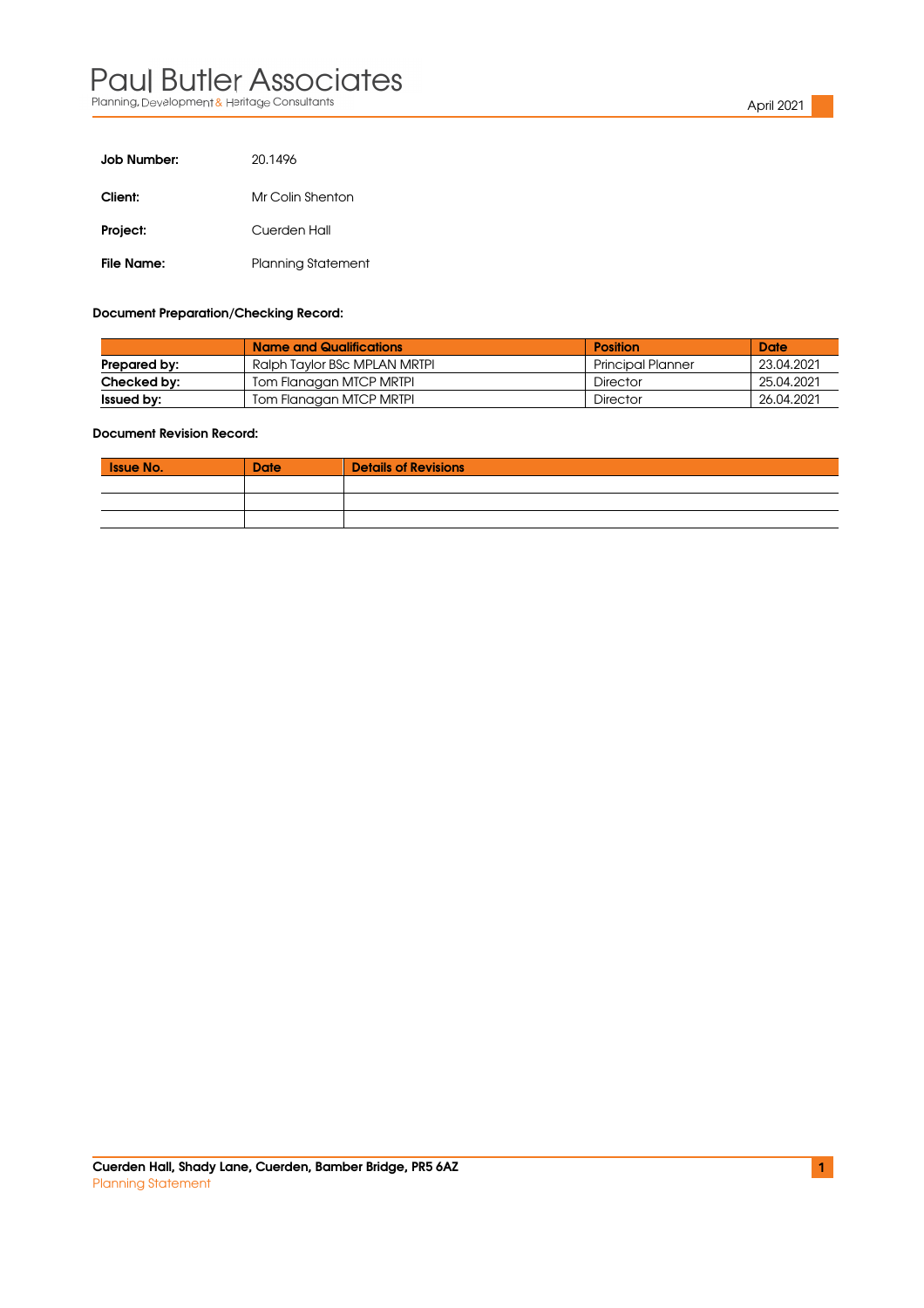# **Contents**

| $\mathbf 1$ . | <b>Introduction</b>                       |
|---------------|-------------------------------------------|
| 2.            | The Application Site and Surrounding Area |
| 3.            | <b>Planning History</b>                   |
| 4.            | <b>The Proposal</b>                       |
| 5.            | <b>Planning Policy Context</b>            |
| 6.            | <b>Planning Appraisal</b>                 |
|               |                                           |

7. Conclusion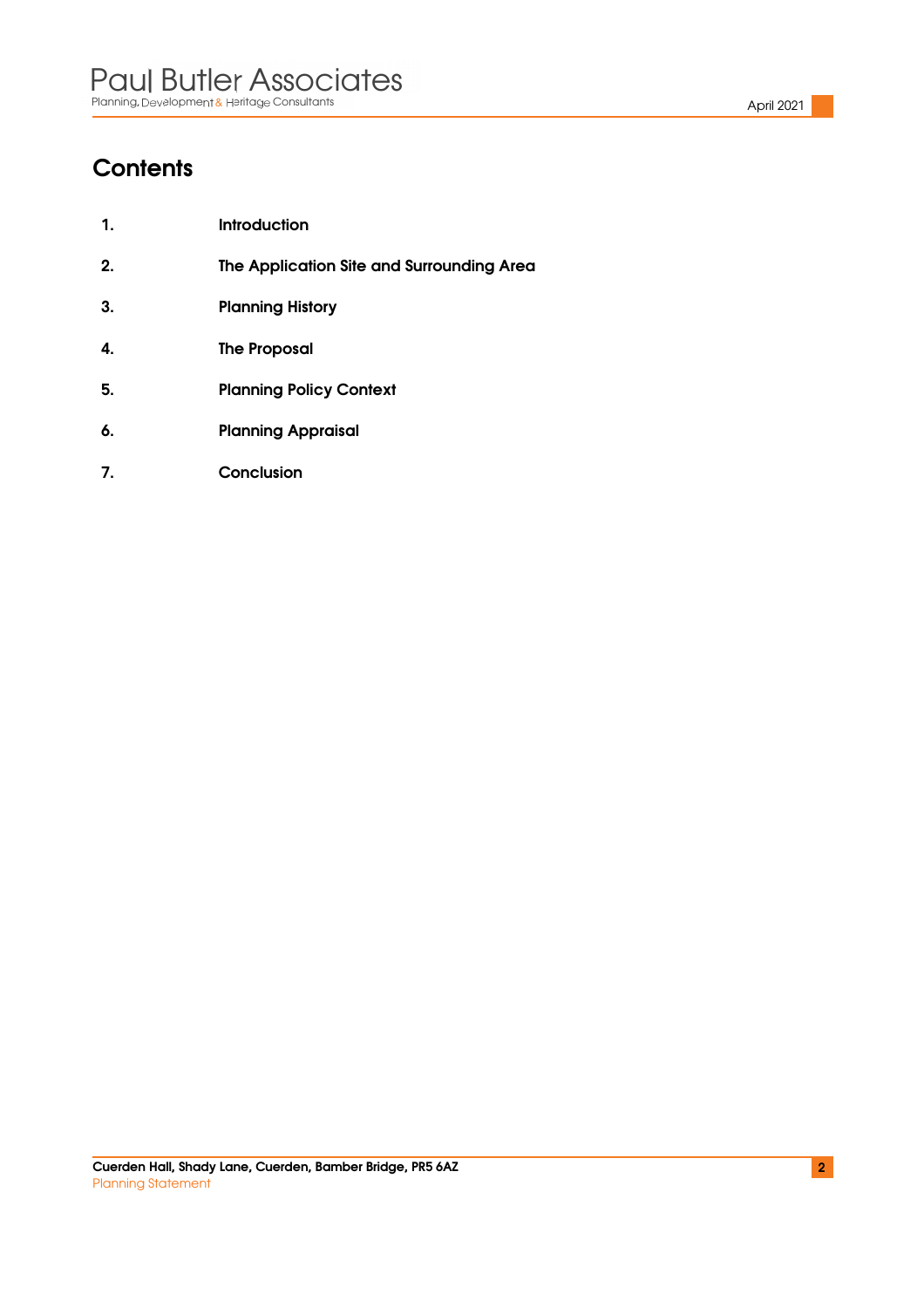### 1. Introduction

- 1.1 This Planning Statement has been prepared by Paul Butler Associates on behalf of Mr Colin Shenton. The statement has been provided in support of applications for planning permission and listed building consent in relation to a scheme at Cuerden Hall, Shady Lane, Cuerden, Bamber Bridge, PR5 6AZ ('the site'). The scheme involves the sensitive repair and restoration of the Hall and its grounds as the property is returned to its original use as a single family dwelling.
- 1.2 The description of development is:

'Change of use of vacant care home (use class C2) to residential dwelling (use class C3) with associated staff and guest accommodation; internal and external repair/refurbishment works and alterations; selective demolition; extension including orangery, staircase enclosure, creation of swimming pool with glazed enclosure, and two storey extension to service buildings in south west corner of stableyard; hard and soft landscaping works including associated structures and landscape features including reinstatement of dilapidated pond; construction of gate lodges and secondary gates to access road; provision of associated car parking; together with other associated development'.

- 1.3 Cuerden Hall is a Grade II\* listed building on the National Heritage List for England. It is set in grounds that extend to approximately 6.48 hectares and include formal lawns, parking areas, hardstanding and areas of woodland. The stable block adjoining the Hall is Grade II listed. The heritage assets affected by the proposed development are:-
	- Cuerden Hall Grade II\* Listed (1362174, 1984)
	- Stable Block attached to the west end of Cuerden Hall Grade II Listed (1072455, 1984)
	- Iron Gates at foot of terrace steps east of Cuerden Hall Grade II Listed (1281343, 1984)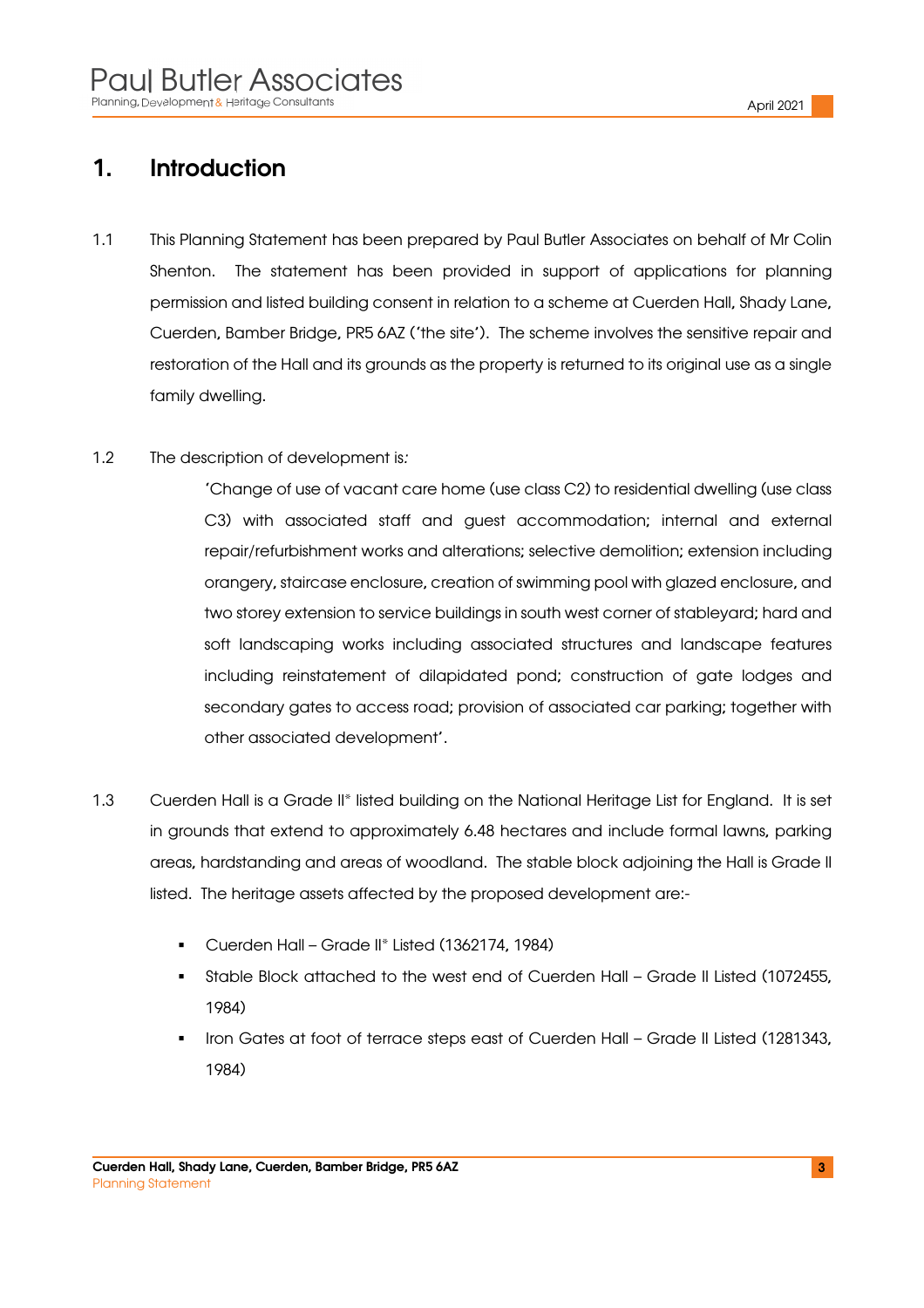1.4 Cuerden Hall and the associated Stable Block are currently vacant following the relocation of the Sue Ryder care home in 2020 to a new purpose built facility in Eastway, Preston. The current vacancy of the listed buildings places them at risk. The proposed development will involve the sensitive restoration and repair of the buildings and will return the property to its original use as a single dwelling (use class C3). The scheme has been developed through a heritage-led approach and following thorough research and extensive pre-application consultation with relevant heritage/amenity groups and the wider community.

#### Structure of Statement

- 1.5 In order to provide a clear understanding of the proposal this statement includes:
	- A brief description of the application site and surrounding area;
	- A review of the site's planning history;
	- An overview of the proposal:
	- A review of relevant national and local planning policy and context;
	- A planning appraisal of the scheme and consideration of all the relevant planning considerations; and
	- A conclusion.

#### Other Supporting Documents

- 1.6 In addition to this Planning Statement, the planning and listed building consent applications are supported by the completed application forms and ownership certificates; a series of architectural drawings prepared by Purcell; landscape drawings prepared by Tom Stuart-Smith Landscape Design; and the following reports:
	- **Arboricultural Impact Assessment prepared by Tree Solutions Ltd.**
	- Archaeological Desk-Based Assessment prepared by Matrix Archaeology.
	- **Conservation Management Plan prepared by Purcell.**
	- Design and Access Statement prepared by Purcell.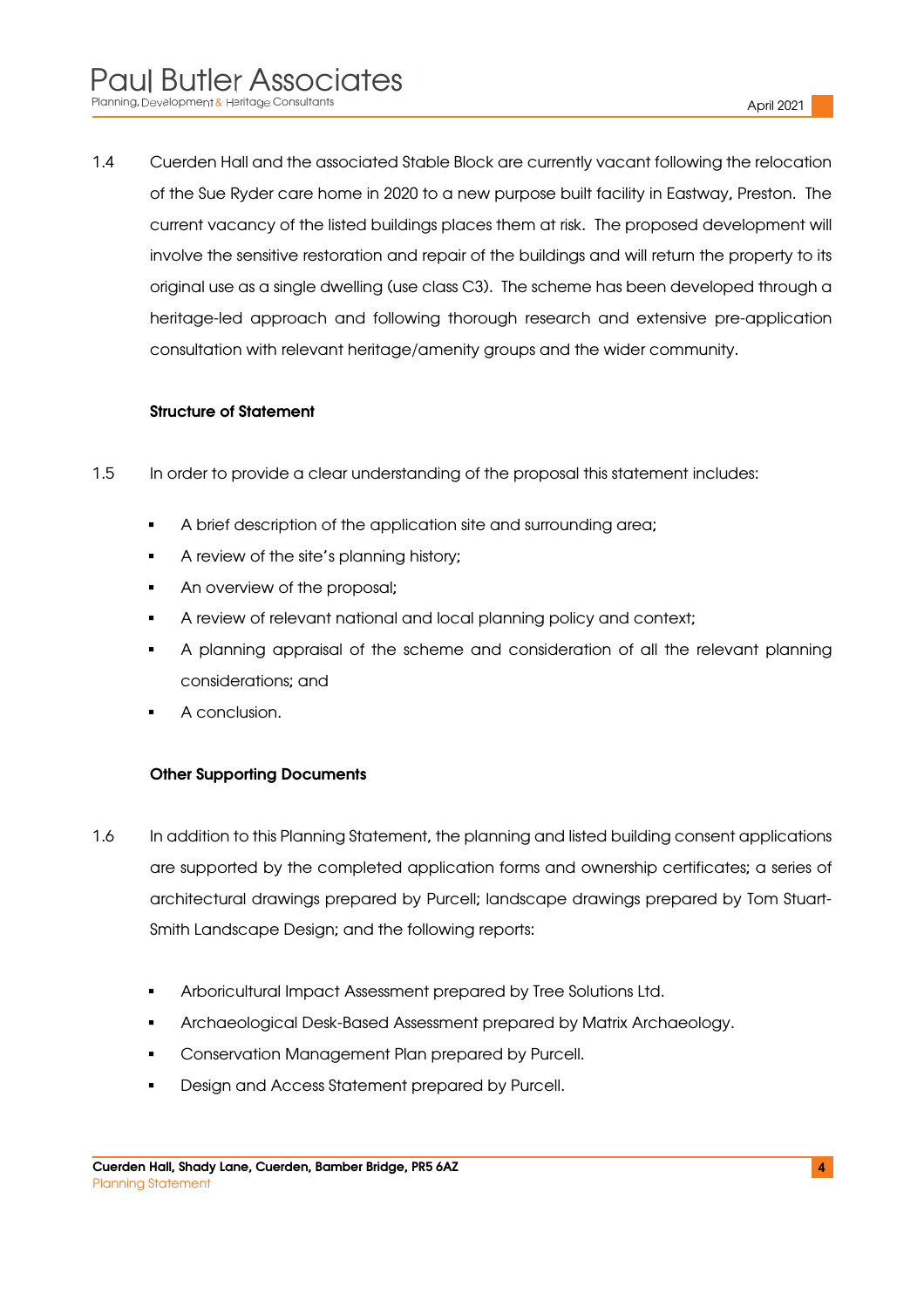- Energy Efficiency & Resource Conservation Statement prepared by TGA Consulting Engineers.
- **Extended Phase 1 Habitat Survey & Daytime Bat Survey prepared by Rachel Hacking** Ecology.
- **Flood Risk Assessment and Drainage Strategy prepared by Curtins.**
- Landscape Statement prepared by Tom Stuart-Smith Landscape Design.
- **Phase 1 Preliminary Risk Assessment prepared by Curtins.** 
	- o Principal Staircase Report
	- o Remedial Works Schedule
	- o Second Floor Attic above Central Wing Letter
	- o Tunnel Condition Report
- **Statement of Community Involvement prepared by Paul Butler Associates.**
- Structural Reporting and associated drawings prepared by Curtins.
- **Widow Repairs Schedule prepared Ventrolla.**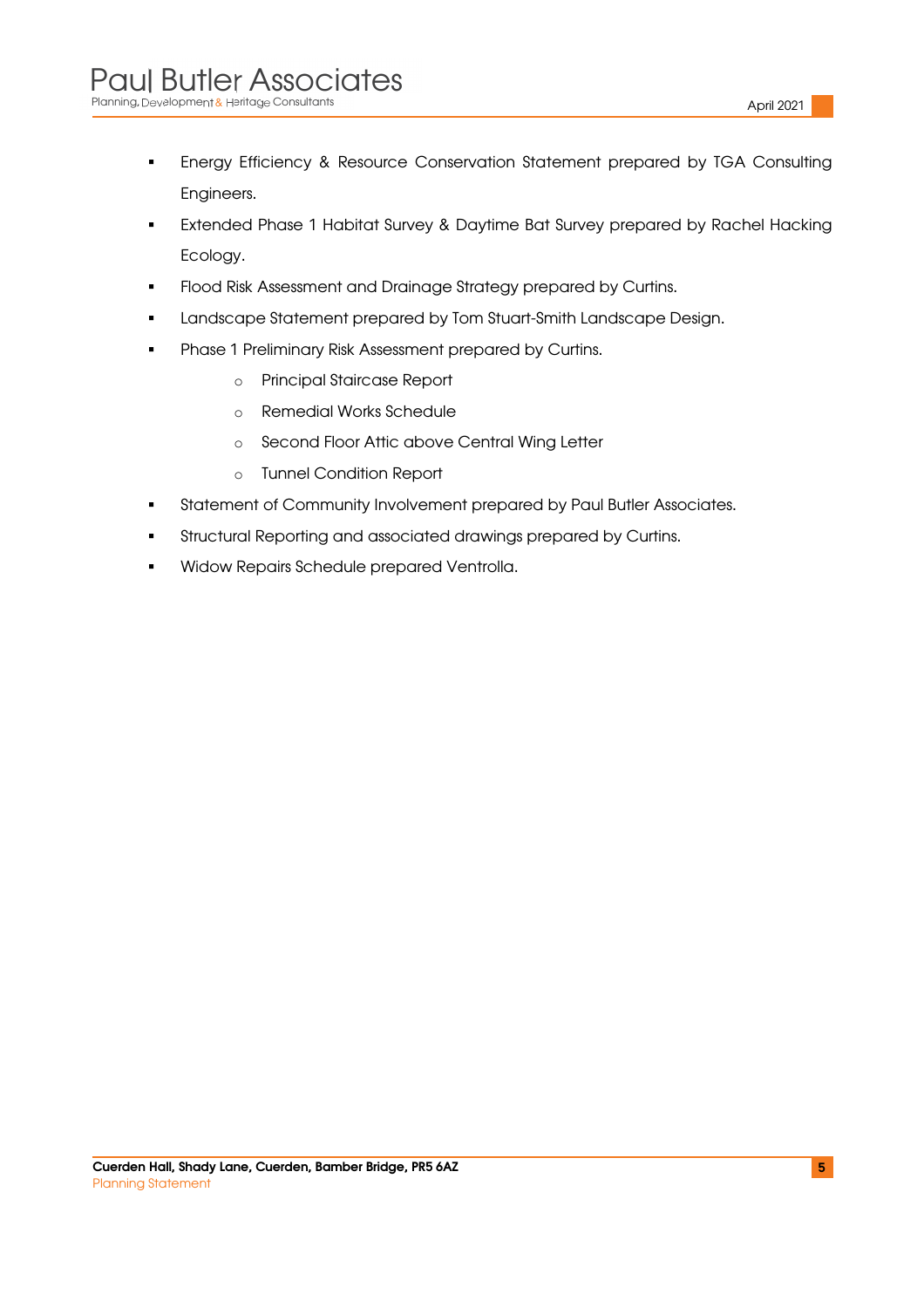# 2. The Application Site and Surrounding Area

#### The Application Site

2.1 The application site is located at Cuerden Hall, Shady Lane, Cuerden, Bamber Bridge, PR5 6AZ as identified by the submitted site location plan (see figure 1 below).





2.2 The site is located approximately 5 miles South of Preston in Lancashire, close to the intersections of the M1, M65 and M61. The site is located in the Cuerden Valley approximately 1 mile to the south east of Bamber Bridge and 1 mile to the north east of Leyland. Preston City Centre is five miles to the north. Cuerden is located on the bend of the River Lostock which flows north and then westwards before joining the River Yarrow. The aerial view at Figure 2 below provides an overview of the site's immediate context.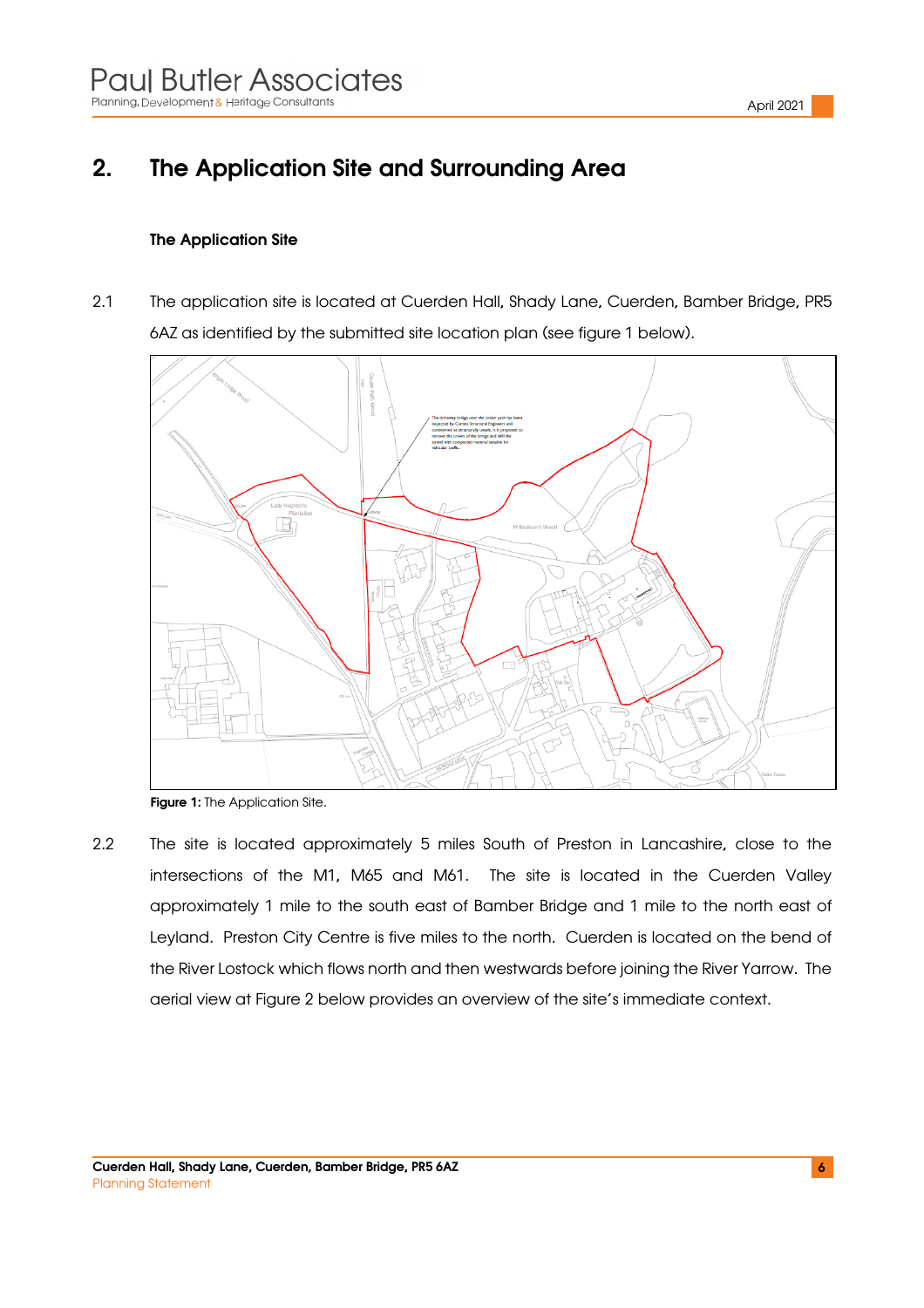

Figure 2: Aerial view of the Hall and immediate surroundings. The Hall is marked by the red arrow.

- 2.3 The Hall is accessed via a former carriage drive to the west, which leads to Shady Lane and Wigan Road beyond (approximately 500m from the Hall). Although surrounded by former estate parkland to the north, south and east (now part of Cuerden Valley Country Park), the northern, southern and western boundaries of the site are heavily wooded so that the Hall is only visible from within the parkland to the east. Topographically, the Hall sits on raised ground which falls steeply to the park, and the River Lostock, on the eastern side.
- 2.4 The Hall has early C18 origins and has undergone a significant level of historic change and development including significant remodelling and extension to the east in the early C19 and the addition to the west housing servant's accommodation. A detailed chronology of the development of the Hall, physical description and detailed photographs are provided within the submitted Conservation Management Plan by Purcell. The Hall is currently vacant following the relocation of the Sue Ryder care home in 2020 to a new purpose built facility in Eastway, Preston.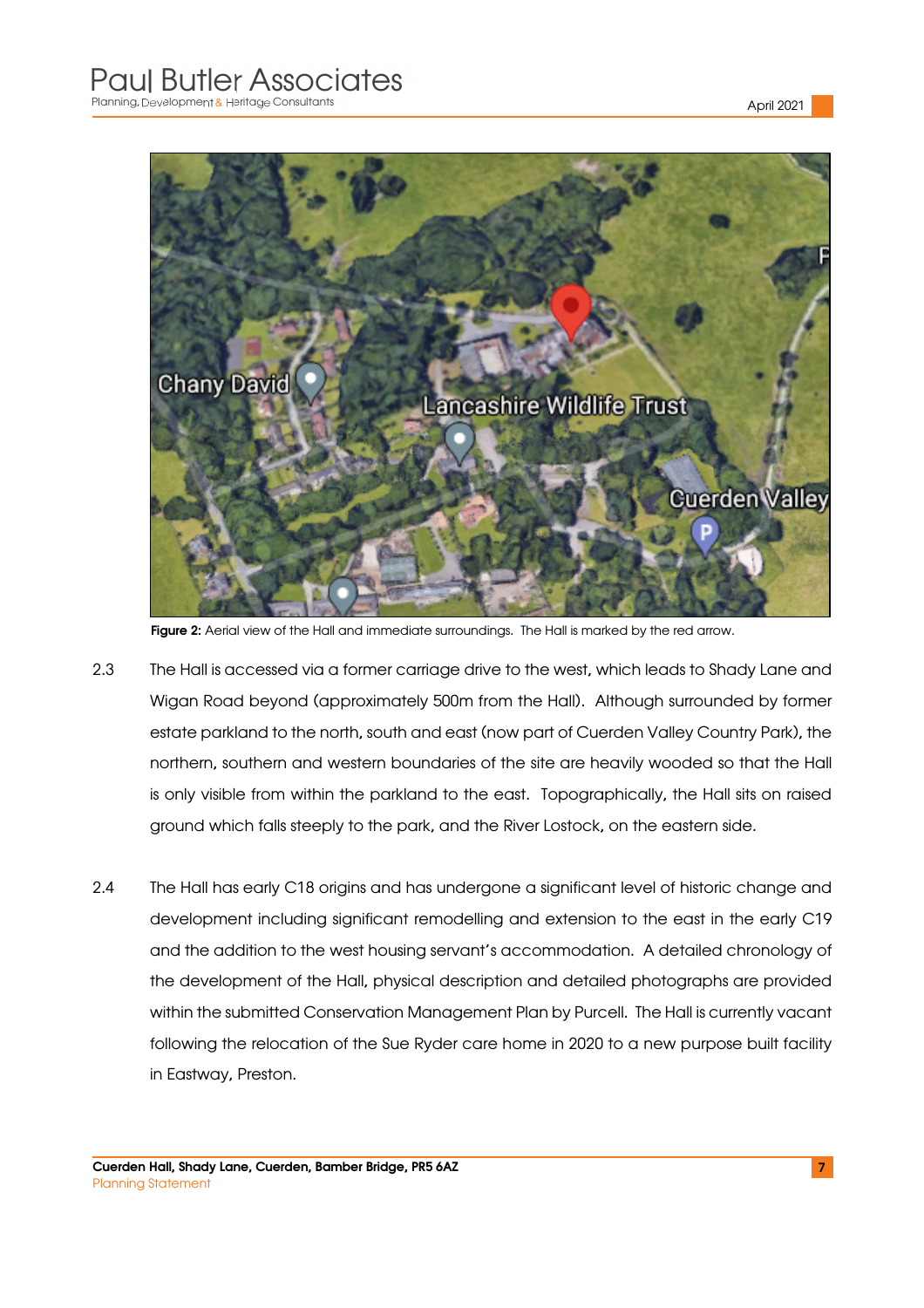2.5 The site is not located within a conservation area. The site is located in flood zone 1 which is the lowest level of risk. The site is not within an Air Quality Management Area. The site is affected by a Tree Preservation Order identified by figure 3 below:



Figure 3: Plan identifying area TPO affecting the site.

2.6 The site is located within the Green Belt as shown by the green wash on an extract of the Chorley Borough Policies Map (figure 4 below). Figure 4 also identifies the 'Valley Park' as the darker green boundary with triangles.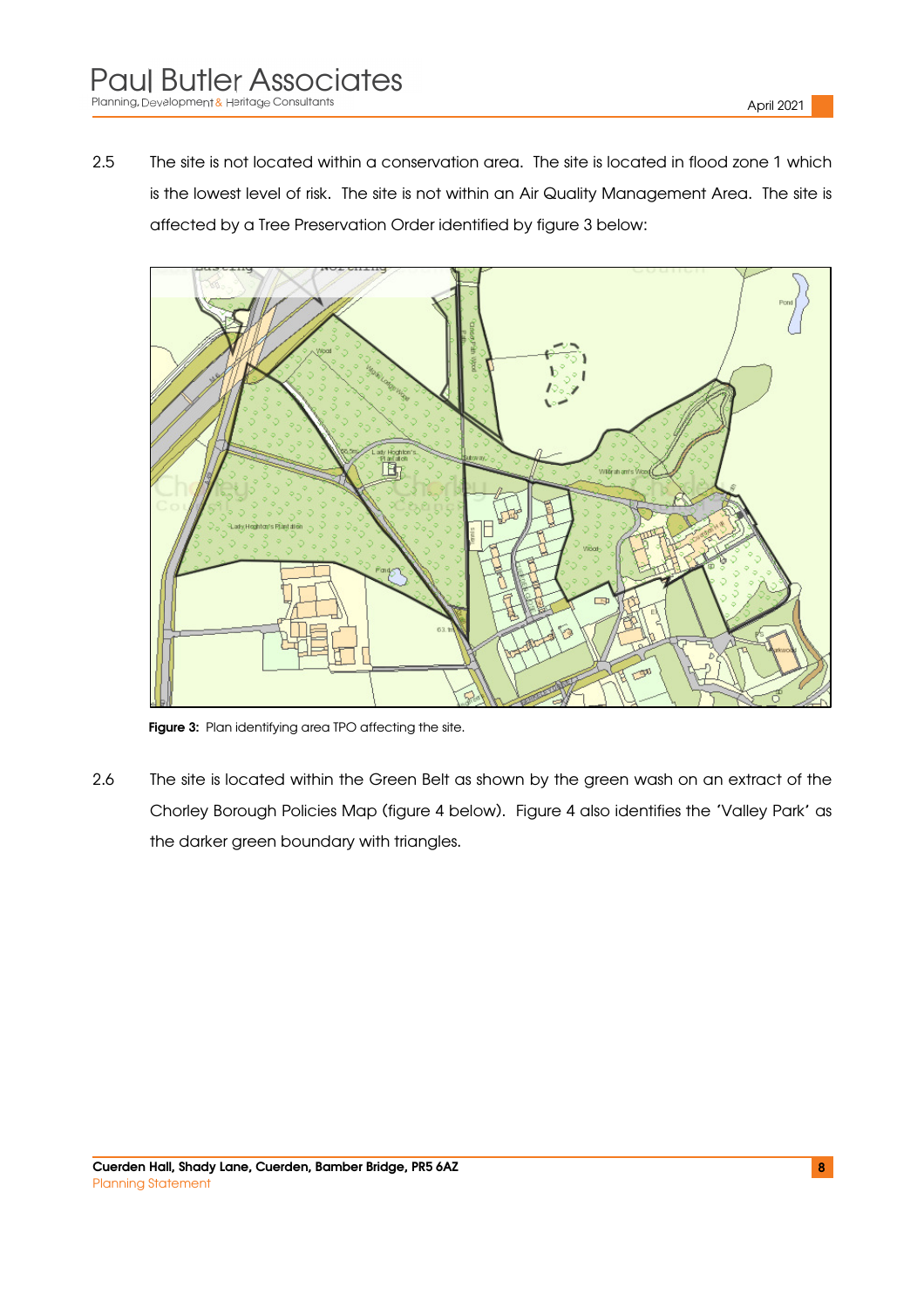

Figure 4: Extract of the Chorley Borough Policies Map centred on the Hall.

#### The Surrounding Area

2.7 The site is bounded by the Cuerden Valley Country Park to the north, south and east as shown by figure 4. This is characterised by areas of woodland and more open areas. To the west of the Hall is Cuerden Close which comprises a small development of two storey detached and semi-detached houses. Beyond this there are a small number of scattered larger houses, farms and agricultural buildings.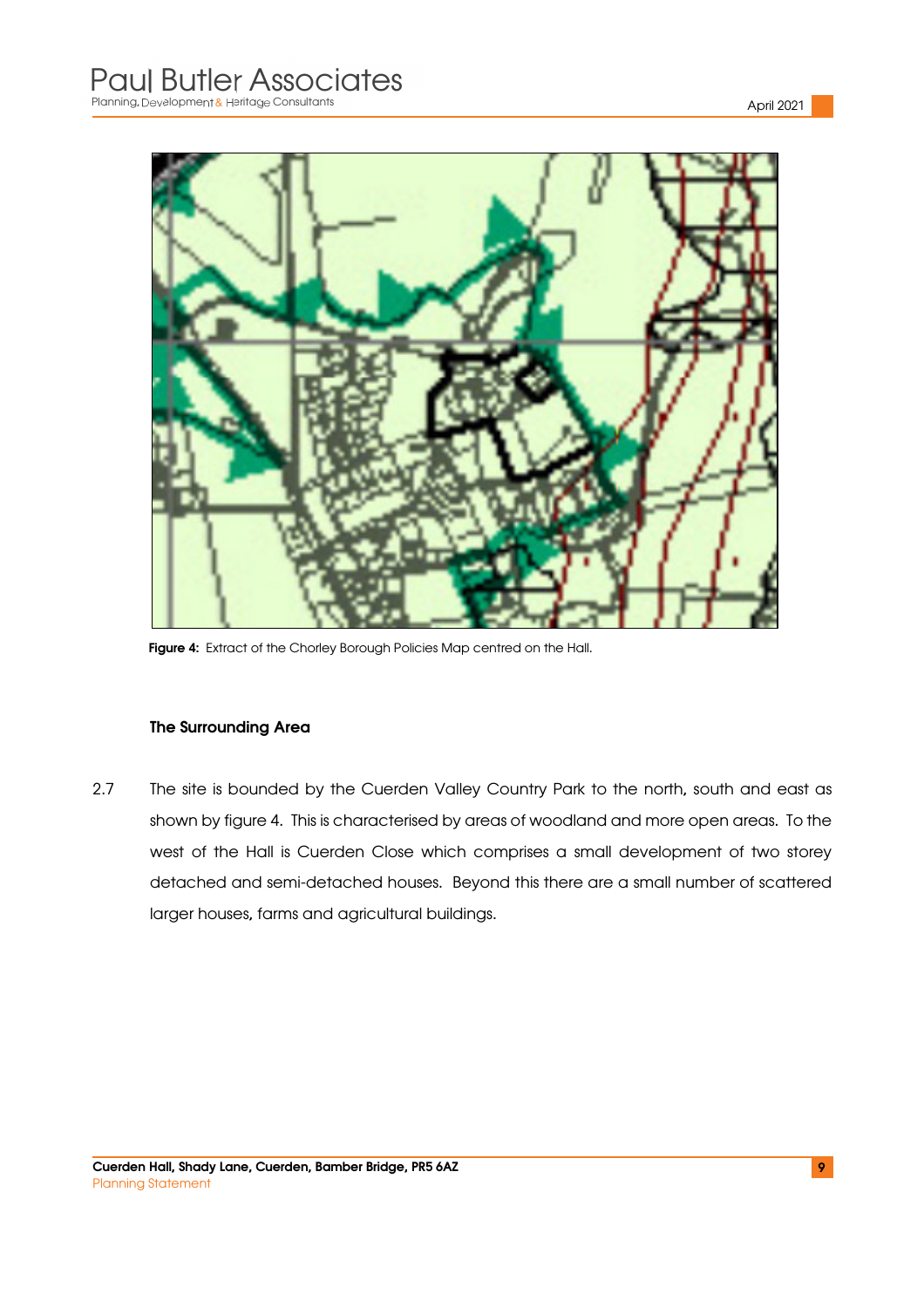### 3. Planning History

3.1 Research of the Council's online planning database has been undertaken. The applications identified are set out below (minor tree works and advertisement consent are excluded from this list), although they are of limited relevance to the determination of the current proposals:

Erection of security fencing surrounding the listed building (retrospective)

Sue Ryder Care Home Cuerden Hall Shady Lane Cuerden Bamber Bridge Preston PR5 6AZ

Ref. No: 20/01377/FUL | Received: Tue 22 Dec 2020 | Validated: Tue 12 Jan 2021 Status: Granted

Application for listed building consent for the erection of temporary security measures including a temporary CCTV system and steel security screens to ground floor windows.

Sue Ryder Care Home Cuerden Hall Shady Lane Cuerden Bamber Bridge Preston PR5 6AZ

Ref. No: 20/01177/LBC | Received: Tue 03 Nov 2020 | Validated: Wed 18 Nov 2020 Status: Granted

Tree Survey Report Tree no. T1675 Oak - Fell and replant with 12-14 containerised English Oak trees; Tree Survey Report Tree no. T1849 Sycamore - Fell and replant with 12-14 containerised English Oak trees.

Sue Ryder Care Home Cuerden Hall Shady Lane Cuerden Bamber Bridge Preston PR5 6AZ

Ref. No: 16/00842/TPO | Received: Sun 11 Sep 2016 | Validated: Sun 11 Sep 2016 Status: Granted

Listed Building Consent for: Change of use of Cuerden Hall, the stables block and ancillary buildings from a residential care home (use class C2) to residential (use class C3). Construction of three new dwellings and reinstatement of fire damaged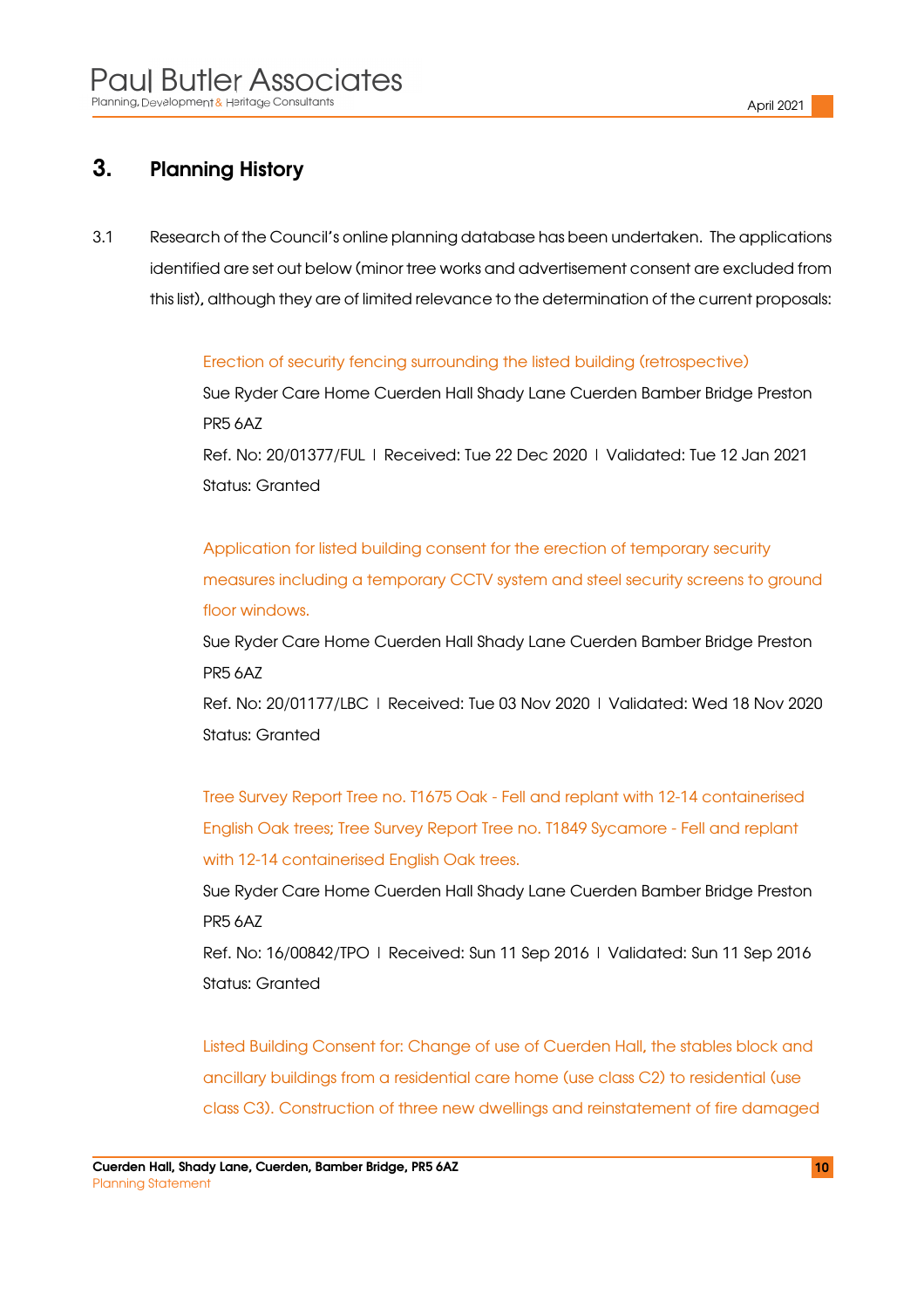stable block to provide new dwellings. Construction of ancillary waste and cycle storage buildings Works to a listed building. Construction of a new neurological care building (use class C2).

Sue Ryder Care Home Cuerden Hall Shady Lane Cuerden Bamber Bridge Preston PR5 6AZ

Ref. No: 13/01088/LBC | Received: Fri 15 Nov 2013 | Validated: Fri 07 Feb 2014 Status: Withdrawn

Change of use of Cuerden Hall, the stables block and ancillary buildings from a residential care home (use class C2) to residential (use class C3). Construction of three new dwellings and reinstatement of fire damaged stable block to provide new dwellings. Construction of ancillary waste and cycle storage buildings. Works to a listed building. Construction of a new neurological care building (use class C2). Felling and works to trees that are the subject of a TPO.

Sue Ryder Care Home Cuerden Hall Shady Lane Cuerden Bamber Bridge Preston PR5 6AZ

Ref. No: 13/01087/FULMAJ | Received: Fri 15 Nov 2013 | Validated: Fri 07 Feb 2014 Status: Withdrawn

Request for Screening Opinion Pursuant to Regulation 5 of The Town and Country Planning (Environmental Impact Assessment) (England and Wales) Regulations 2011.

Sue Ryder Care Centre Cuerden Hall Shady Lane Cuerden Bamber Bridge Preston PR5 6AZ

Ref. No: 13/01033/SCE | Received: Wed 30 Oct 2013 | Validated: Wed 30 Oct 2013 Status: Other decision

Change of use of former glasshouse and brick outbuildings to live/work unit including erection of car shelter and canopy.

Former Kitchen Garden To Cuerden Hall And Site Of P J Fork Trucks Ltd Berkeley Drive Cuerden Bamber Bridge Lancashire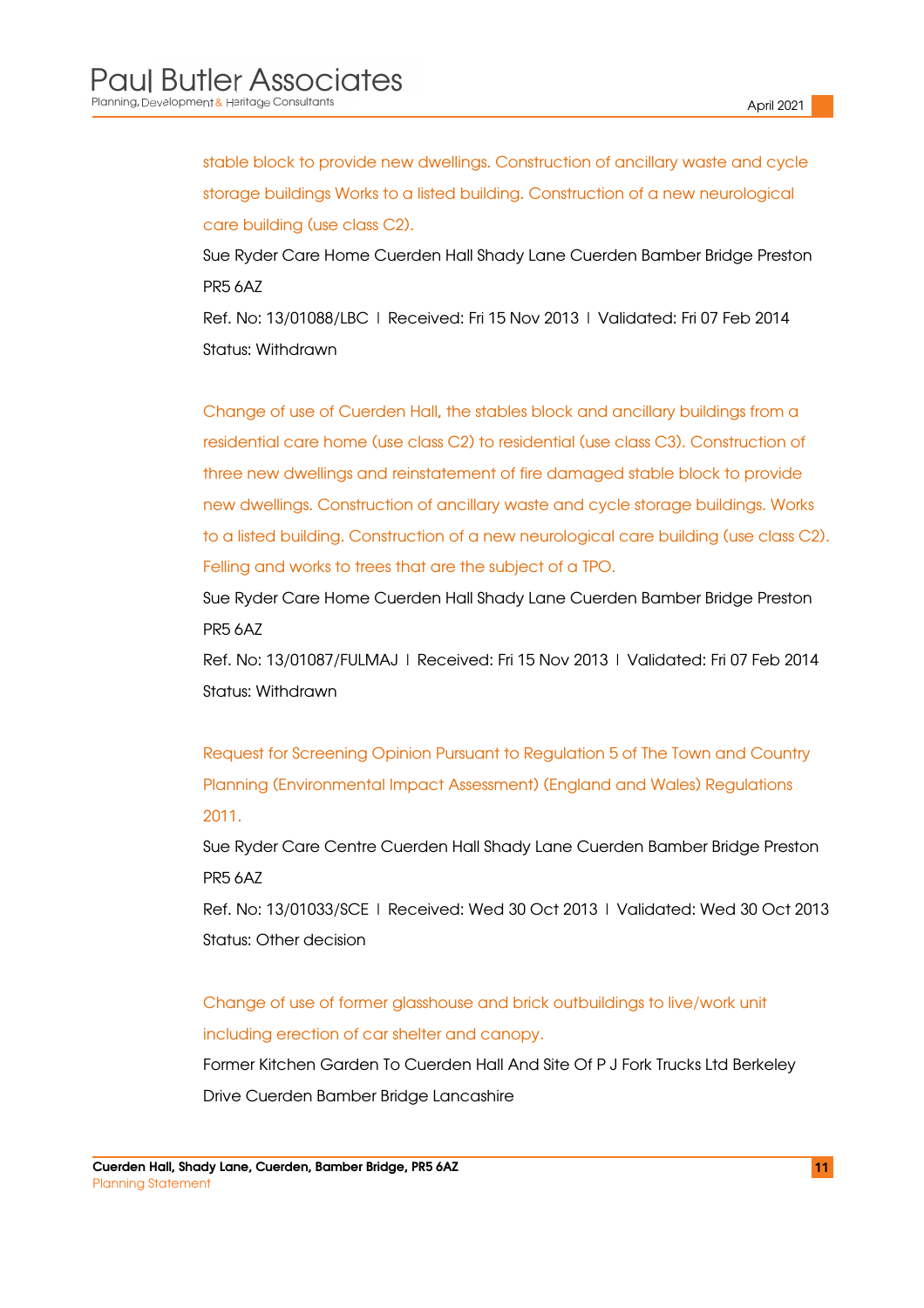Ref. No: 10/01050/FUL | Received: Wed 01 Dec 2010 | Validated: Wed 01 Dec 2010 Status: Granted

Listed Building Consent to install a ladder tie system around the perimeter of the building, install wire system to part of the roof parapets and exchange and/or improve existing ladders for safe access, all to comply with the Working at Heights Regulations 2005.

Sue Ryder Home Cuerden Hall Shady Lane Cuerden Lancashire PR5 6AZ Ref. No: 06/00717/LBC | Received: Tue 20 Jun 2006 | Validated: Mon 03 Jul 2006 Status: Granted

Application for listed building consent to demolish and make safe gable wall and roof to courtyard stables.

Sue Ryder Home, Cuerden Hall, Shady Lane, Cuerden, Leyland, Lancashire PR25 5TA

Ref. No: 98/00269/LBC | Received: Thu 09 Apr 1998 | Validated: Tue 23 Jun 1998 Status: Granted

Listed building consent for internal alterations to provide single bedroom accommodation and to improve admin waiting and ancillary accommodation. Sue Ryder Care Home Cuerden Hall Shady Lane Cuerden Bamber Bridge Preston Lancashire PR5 6AZ Ref. No: 94/00036/LBC | Received: Fri 14 Jan 1994 | Validated: Fri 14 Jan 1994 Status: Granted

New foul and surface water sewers (approx 1333 metres) and erection of prefabricated building to house control equipment to serve existing premises. Cuerden Hall And Park Cuerden Valley Cuerden Lancashire Ref. No: 92/00677/FUL | Received: Fri 04 Sep 1992 | Validated: Fri 04 Sep 1992 Status: Granted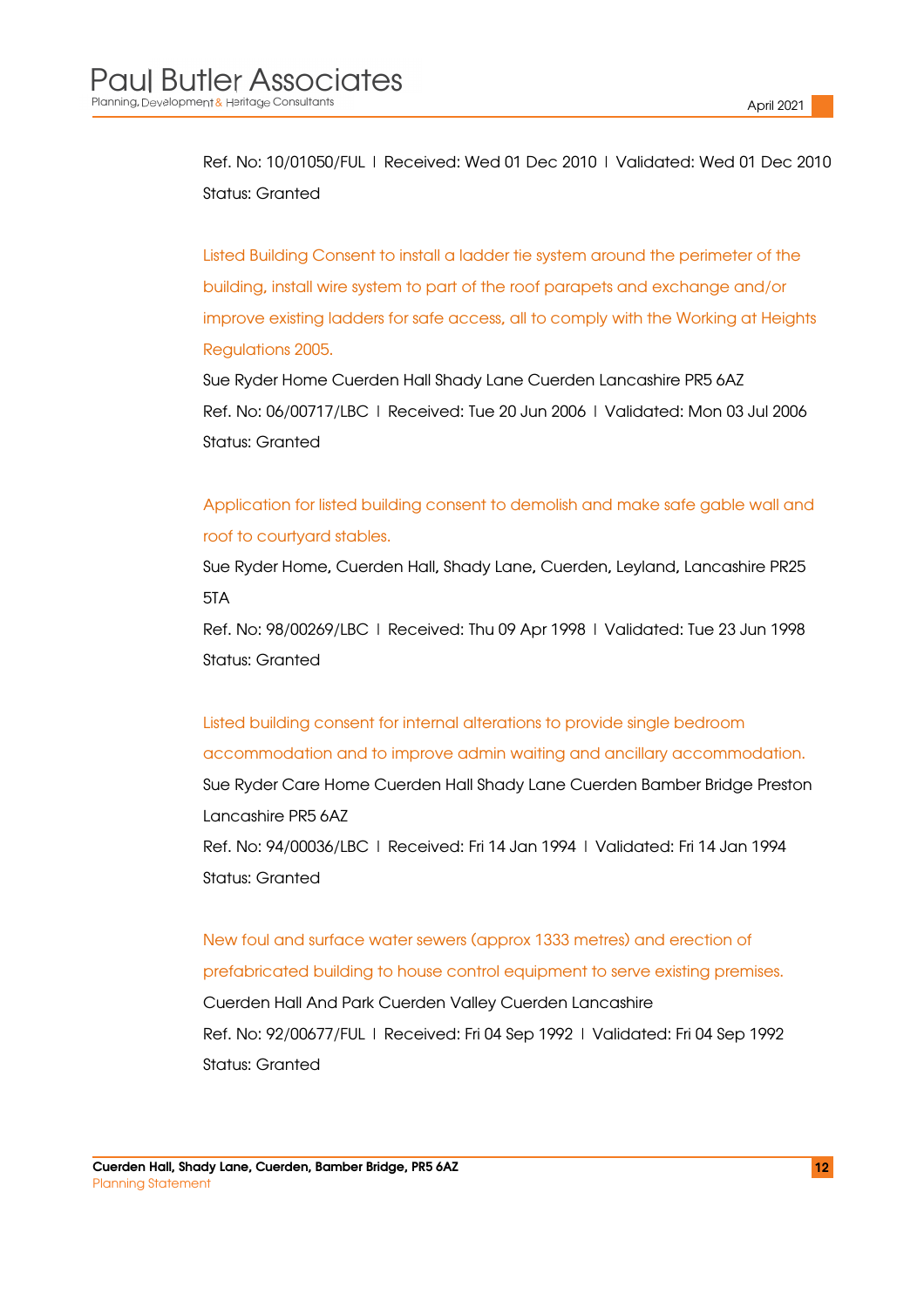#### **Alterations**

Sue Ryder Care Centre Cuerden Hall Shady Lane Cuerden Bamber Bridge Preston Lancashire PR5 6AZ

Ref. No: 86/00558/FUL | Received: Tue 29 Jul 1986 | Validated: Tue 29 Jul 1986 Status: Granted

Change of use from offices to a Sue Ryder home providing nursing and residential care with associated facilities including coffee and gift shop.

Sue Ryder Care Centre Cuerden Hall Shady Lane Cuerden Bamber Bridge Preston Lancashire PR5 6AZ Ref. No: 85/00834/FUL | Received: Mon 25 Nov 1985 | Validated: Mon 25 Nov 1985| Status: Granted

#### Change of use of part of stable block to offices.

Sue Ryder Care Centre Cuerden Hall Shady Lane Cuerden Bamber Bridge Preston Lancashire PR5 6AZ Ref. No: 80/00204/FUL | Received: Tue 26 Feb 1980 | Validated: Tue 26 Feb 1980 Status: Granted

#### Change of use of ground floor of stable block to offices.

Cuerden Hall Off Wigan Road Cuerden Lancashire Ref. No: 78/00666/FUL | Received: Mon 26 Jun 1978 | Validated: Mon 26 Jun 1978 Status: Granted

#### Entrance canopy

Sue Ryder Care Centre Cuerden Hall Shady Lane Cuerden Bamber Bridge Preston Lancashire PR5 6AZ Ref. No: 77/00014/FUL | Received: Mon 10 Jan 1977 | Validated: Mon 10 Jan 1977 Status: Granted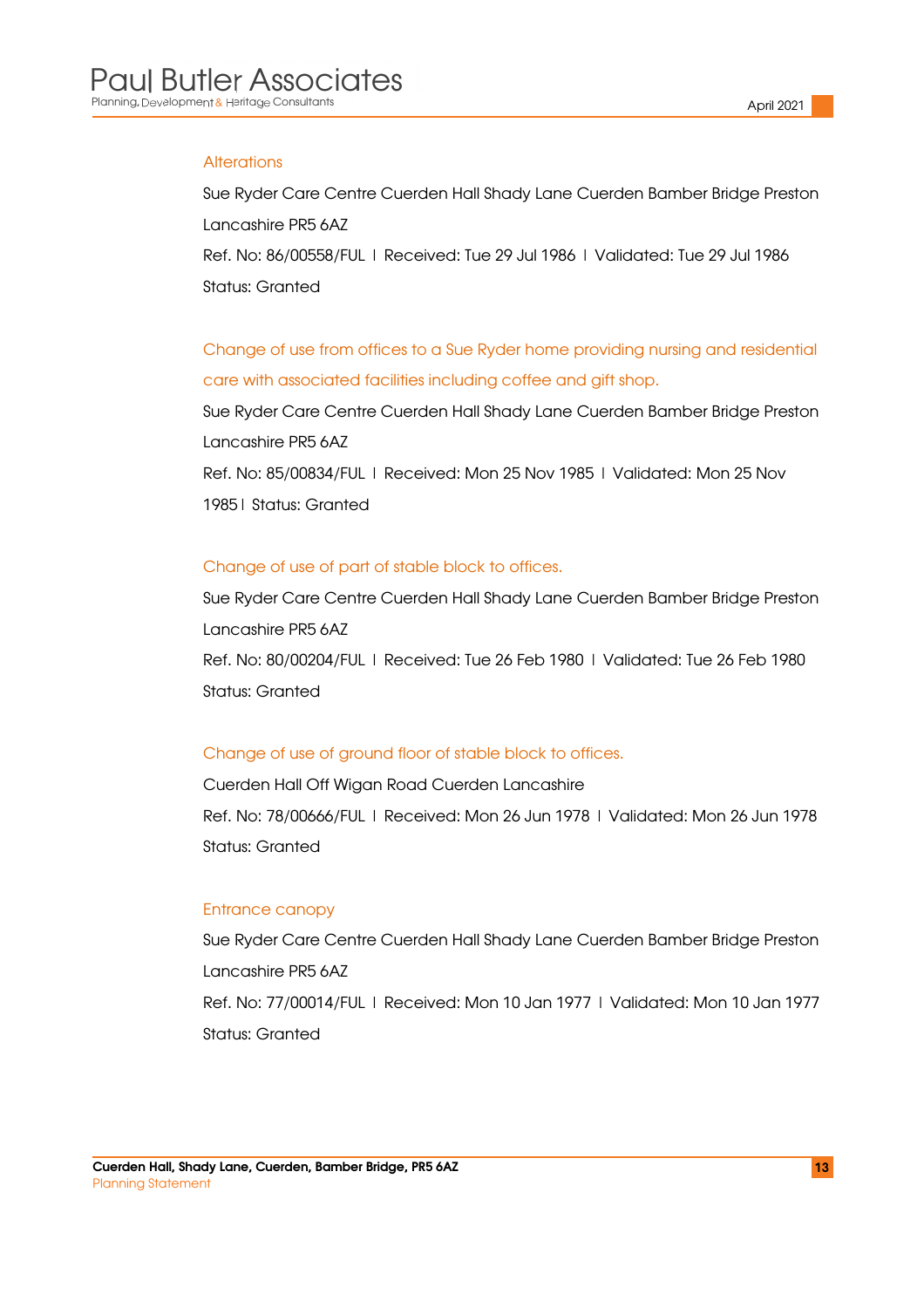#### Change of use of part of Cuerden Hall to Offices

Sue Ryder Care Centre Cuerden Hall Shady Lane Cuerden Bamber Bridge Preston Lancashire PR5 6AZ Ref. No: 77/00015/FUL | Received: Mon 10 Jan 1977 | Validated: Mon 10 Jan 1977

Status: Granted

#### Temporary office accommodation

Cuerden Hall, Cuerden Ref. No: CLDC/1 | Received: Wed 21 Jun 1972 | Validated: Wed 21 Jun 1972 Status: Granted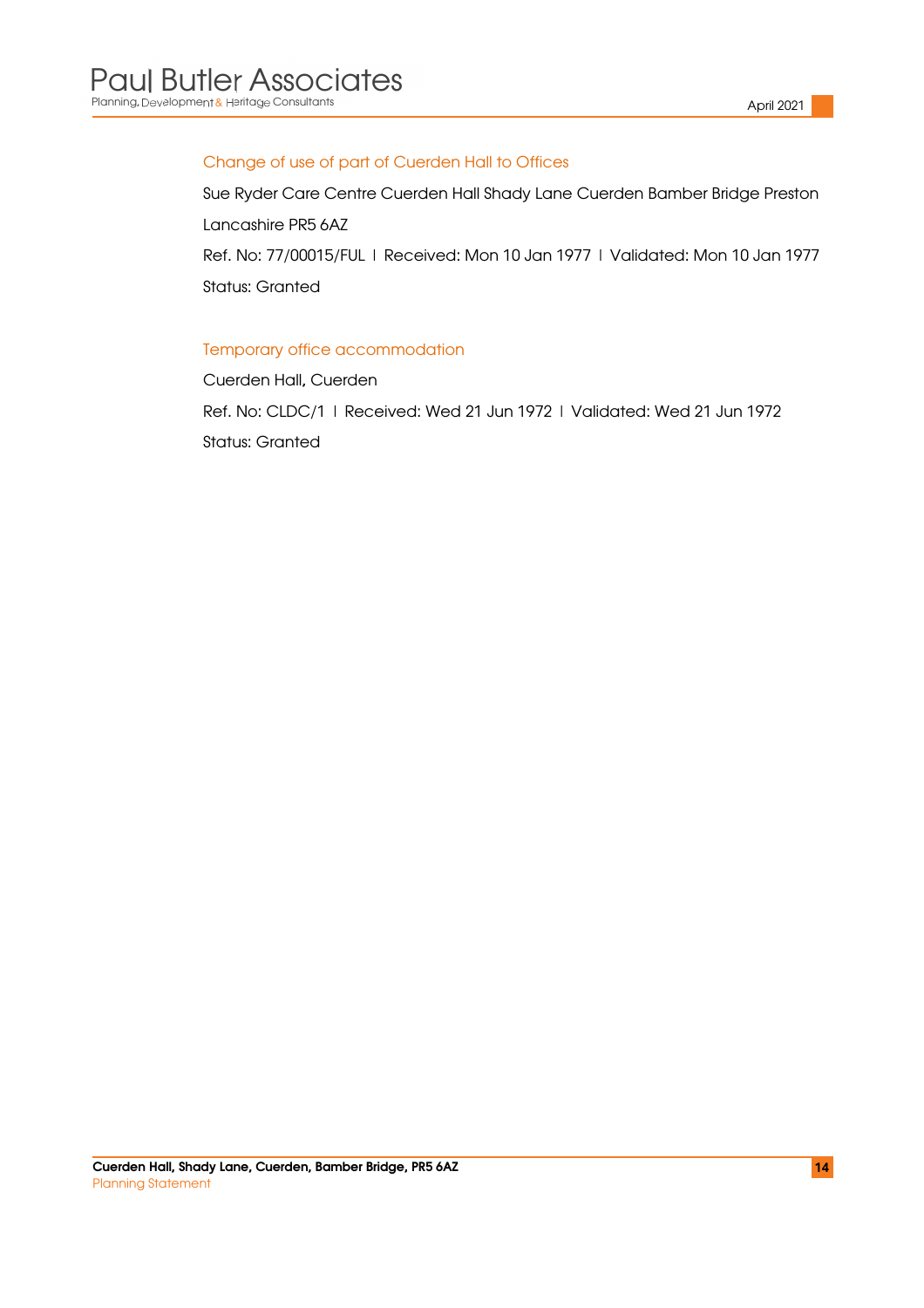### 4. The Proposal

4.1 The scheme involves the sensitive repair and restoration of the Hall and its ground as they are returned to their original use as a single family dwelling. The description of development is:

> 'Change of use of vacant care home (use class C2) to residential dwelling (use class C3) with associated staff and guest accommodation; internal and external repair/refurbishment works and alterations; selective demolition; extension including orangery, staircase enclosure, creation of swimming pool with glazed enclosure, and two storey extension to service buildings in south west corner of stableyard; hard and soft landscaping works including associated structures and landscape features including reinstatement of dilapidated pond; construction of gate lodges and secondary gates to access road; provision of associated car parking; together with other associated development'.

- 4.2 The proposals have been designed through a heritage-led approach and a detailed understanding of the development of Cuerden Hall. Full details of the architectural proposals are provided within the Design and Access Statement and drawings submitted as part of the application. Details of the proposals are also discussed within Section 6 of this Statement.
- 4.3 The scheme also proposes extensive new landscaping proposals which will formalise and enhance the setting of the listed buildings. Details of the landscaping proposals are provided within the Landscape Statement and landscape drawings submitted as part of the application.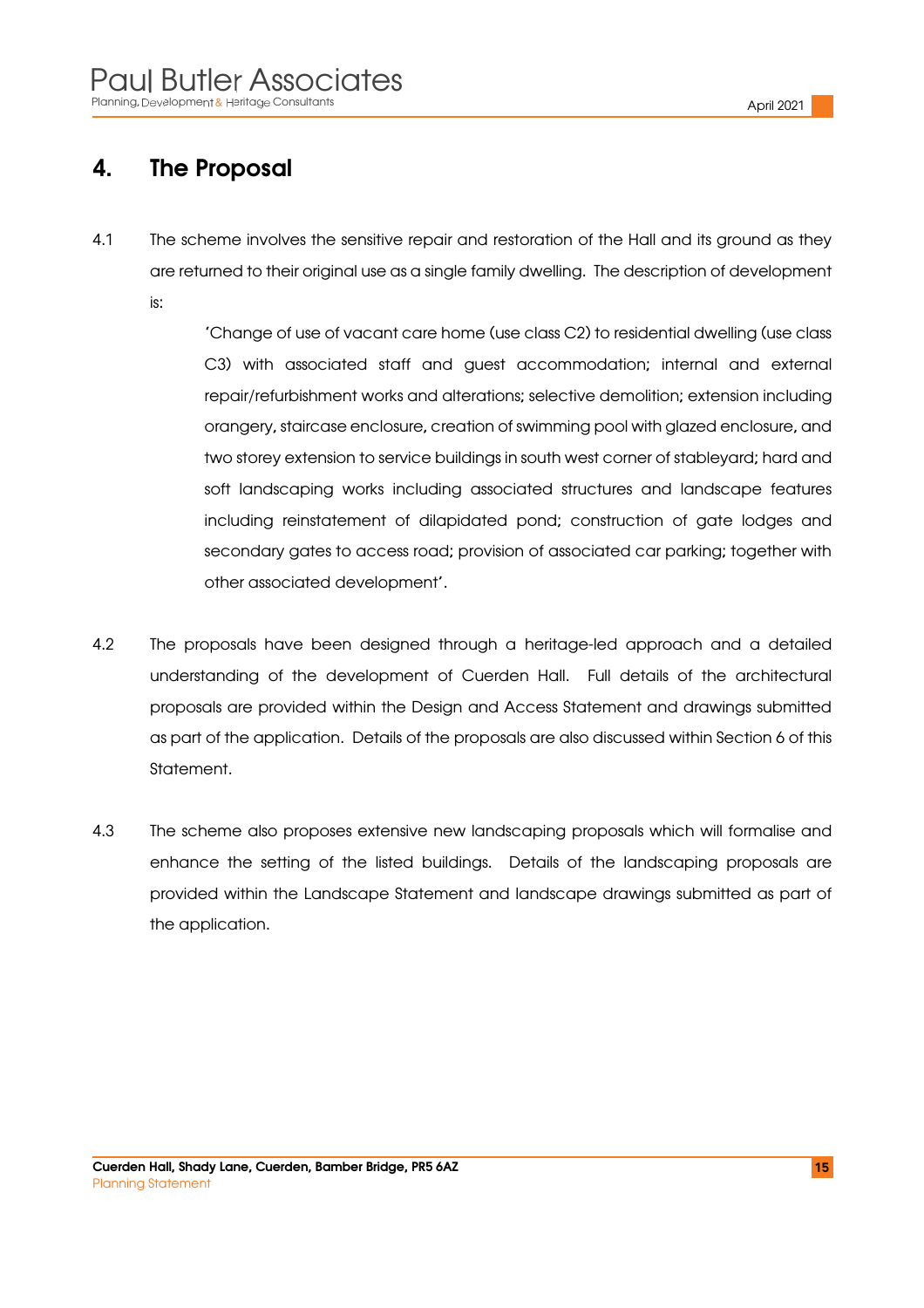# 5. Planning Policy Context

5.1 Planning policy of relevance to the proposed scheme, and which provides the context for its assessment, is set out within national and local planning policy guidance. This is reviewed below.

### National Planning Policy Guidance

#### Town and Country Planning Act 1990

5.2 Section 38(6) of the Planning Act states that the determination of planning applications must be made in accordance with the Development Plan, unless other material considerations indicate otherwise. This establishes the Development Plan as the primary decision-making document when considering planning applications. In this instance the development plan currently comprises the Central Lancashire Core Strategy (July 2012); the Chorley Local Plan, 2012-2026 (adopted 2015); and, Supplementary Planning Documents. The relevant provisions of these documents are discussed later in this section.

#### Planning (Listed Buildings and Conservation Areas) Act 1990

- 5.3 Section 66 of the Planning [Listed Buildings and Conservation Areas] Act 1990) advises that in considering whether to grant planning permission for development which affects a listed building or its setting, the local planning authority shall have special regard to the desirability of preserving the building or its setting or any features of special architectural or historic interest which it possesses.
- 5.4 Section 72 of the Planning [Listed Buildings and Conservation Areas] Act 1990) states that with respect to any buildings or other land in a conservation area special attention shall be paid to the desirability of preserving or enhancing the character or appearance of that area.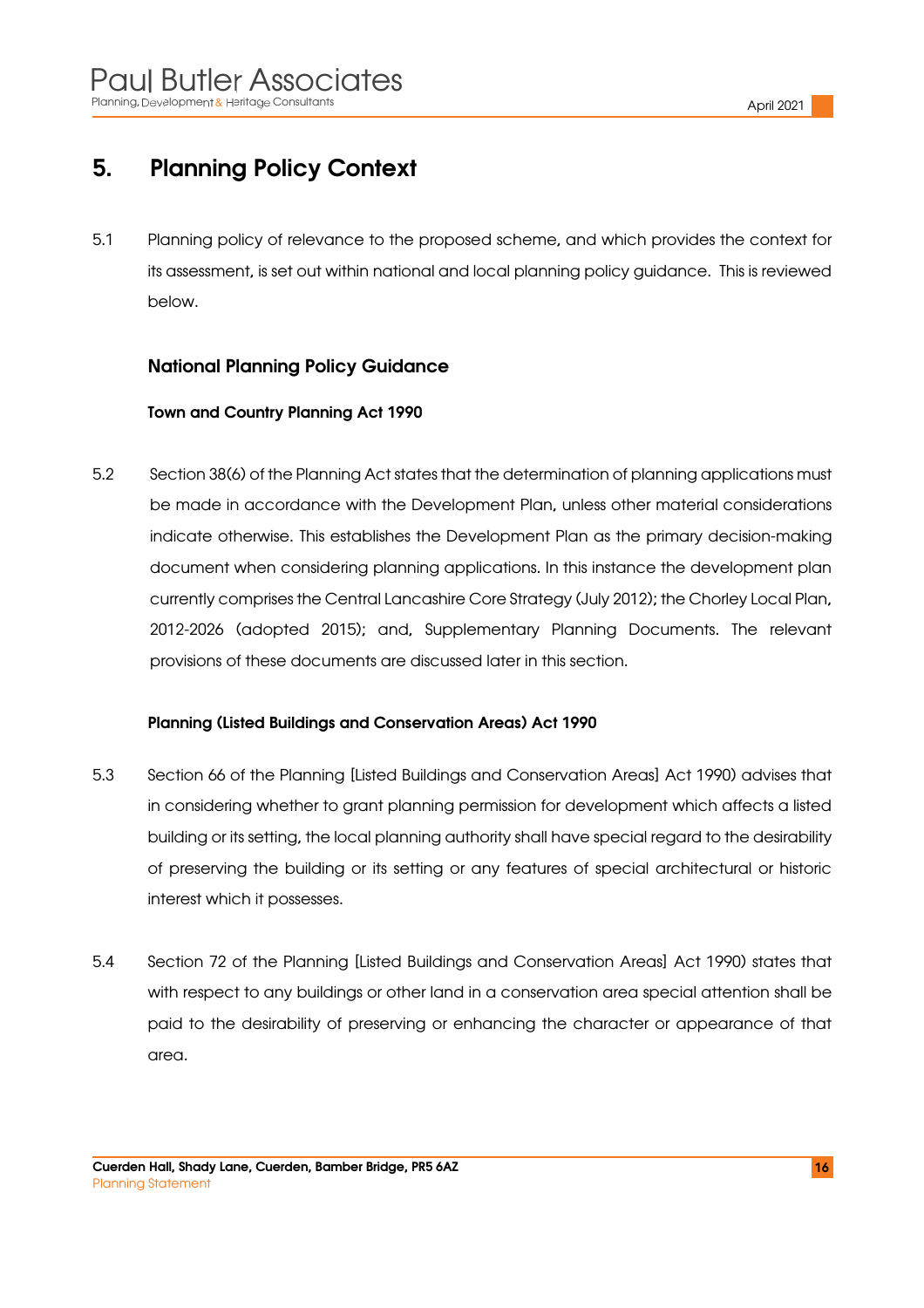#### Historic England Guidance

- 5.5 Historic England have produced various guidance relating to the management of change in the historic environment, with the following relevant to the application proposal. Discussion of these documents is provided within the Conservation Management Plan submitted as part of the application:
	- Historic England, Conservation Principles, 2008
	- Historic Environment Good Practice Advice in Planning Note 3: The Setting of Heritage Assets, 2017
	- Historic Environment Good Practice Advice in Planning Note 12 Statements of Heritage Significance: Analysing Significance in Heritage Assets, 2019

#### National Planning Policy Framework (NPPF)

- 5.6 The revised National Planning Policy Framework (NPPF) was published in July 2018 (and updated June 2019), and sets out the government's planning policies and how these are expected to be applied. It replaces the Framework published in March 2012, however a presumption in favour of sustainable development continues to be at the heart of the NPPF which ensures that development is pursued in a positive way. The NPPF is a significant material consideration in the determination of a planning application. Key provisions of the NPPF are set out below.
- 5.7 Development proposals that accord with an up-to-date Development Plan should be approved without delay. Where there are no relevant development plan policies, or the policies which are most important for determining the application are out of date, permission should be granted unless:
	- The application of policies in the Framework that protect areas or assets of particular importance provides a clear reason for refusing the proposed development; or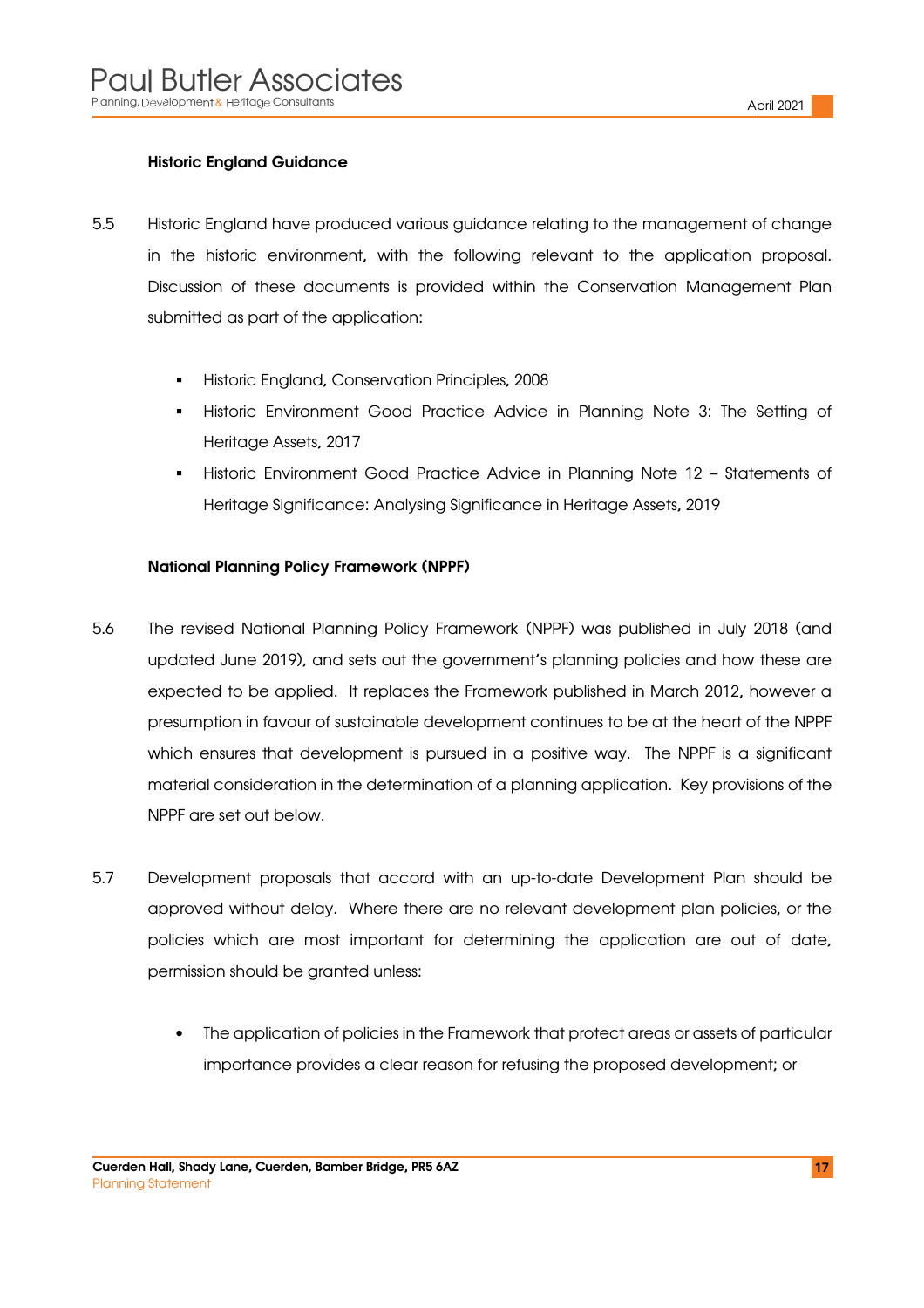- Any adverse impact of doing so would significantly and demonstrably outweigh the benefits, when assessed against the policies in this Framework taken as a whole.
- 5.8 Paragraph 8 confirms that there are three dimensions to sustainable development; economic, social and environmental. To achieve sustainable development, economic, social and environmental gains should be pursued in mutually supportive ways through the planning system.

#### Delivering Sustainable Development

5.9 The NPPF explains that the purpose of the planning system is to contribute to the achievement of sustainable development. Planning policies and decisions should play an active role in guiding development towards sustainable solutions, but in doing so should take local circumstances into account, to reflect the character, needs and opportunities of each area. These sustainable objectives should be delivered through the preparation and implementation of plans and the application of the policies in the framework. The NPPF is split into 17 chapters, the chapters of relevance to this development are discussed below.

Delivering a sufficient supply of homes (Chapter 5) - paragraph 59 explains that in order to support the government's commitment to significantly boosting the supply of homes, it is important that a sufficient amount and variety of land comes forward for development where it is needed, that needs of groups with specific housing requirements are addressed and that land with permission is developed without unnecessary delay.

The NPPF is clear at paragraph 11 that housing applications should be considered in the context of the presumption in favour of sustainable development and that relevant policies for the supply of housing should not be considered up to date if the local planning authority cannot demonstrate a five year supply of deliverable housing sites or the Housing Delivery Test indicates that the delivery of housing was substantially below the housing requirement over the previous three years.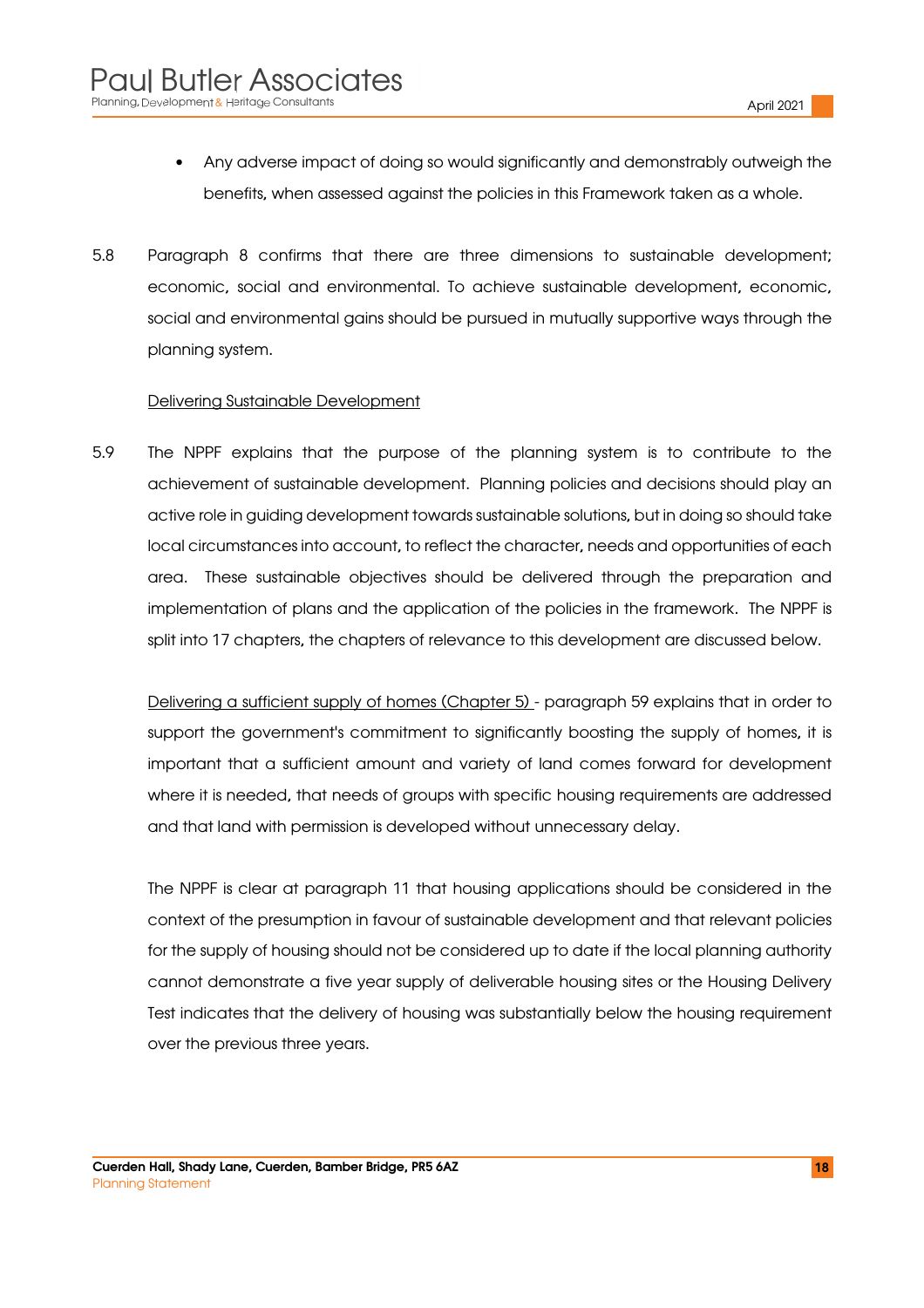Building a strong and competitive economy (Chapter 6) – emphasises that the government is committed to ensuring that the planning system should help create conditions in which businesses can invest, expand and adapt. Significant weight is to be given to the need to support economic growth and productivity, taking into account both local business needs and wider opportunities for development. This section also recognises that a poor environment and a lack of housing can act as a potential barrier to investment.

Promoting healthy communities (Chapter 8) – states that the planning system should aim to achieve healthy, inclusive and safe communities. Planning decisions should aim to achieve places which promote, amongst other things, safe and accessible developments, where crime and disorder, and the fear of crime, do not undermine the quality of life or community cohesion.

Promoting sustainable transport (Chapter 9) – states that to protect and exploit opportunities for the use of sustainable transport modes, development should be located and designed to give priority to pedestrian and cycle movements and have access to high quality public transport facilities. Paragraph 109 advises that development should only be prevented or refused on highways grounds if there would be an unacceptable impact on highways safety, or the residual cumulative impacts on the road network would be severe.

Making effective use of land (Chapter 11) – the NPPF recognises the need for the planning system to promote an effective use of land in meeting the need for homes and other uses. Strategic policies should set out a clear strategy for accommodating objectively assessed needs, in a way that makes as much use as possible of previously-developed or 'brownfield' land. Paragraph 118 (c) states that planning should give substantial weight to the value of using suitable brownfield land within settlements for identified needs. Part (d) also explains that planning should also promote and support the development of under-utilised land and buildings.

Achieving well-designed places (Chapter 12) – this chapter sets out at paragraph 127 that planning policies and decisions should aim to ensure that developments: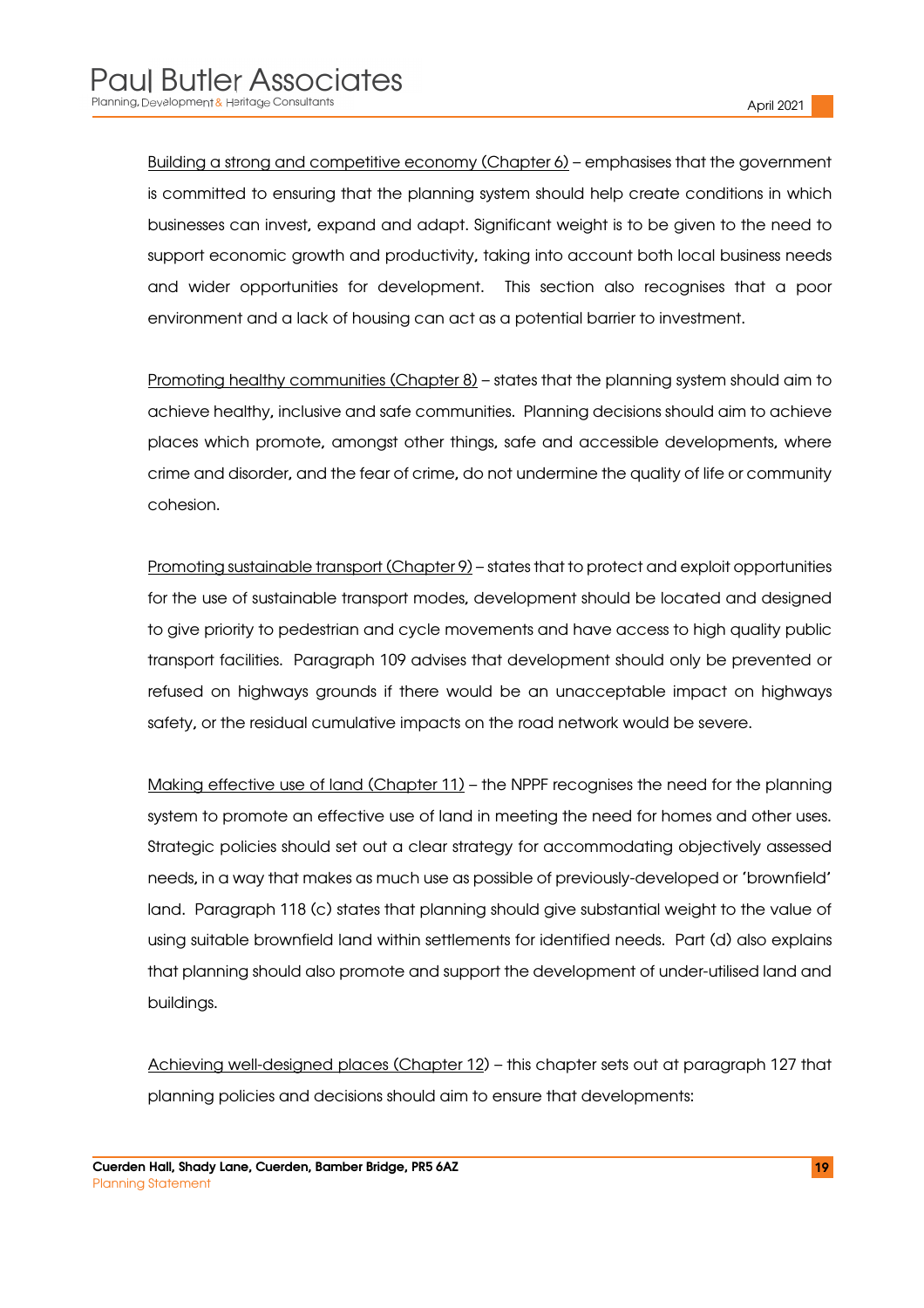- Will function well and add to the overall quality of the area, not just for the short term but over the lifetime of the development.
- Are visually attractive as a result of good architecture and appropriate landscaping.
- Are sympathetic to local character and history including the surrounding built environment and landscape setting, while not preventing or discouraging appropriate innovation.
- Establish a strong sense of place, using streetscapes and buildings to create attractive and comfortable places to live, work and visit.
- Optimise the potential of the site to accommodate and sustain an appropriate amount and mix of development and support local facilities and transport networks.
- Create places that are safe, inclusive and accessible and which promote health and well-being.

Protecting Green Belt Land (Chapter 13) – this chapter sets out the importance and objectives of protecting Green Belt land, and the Government's policies for managing development within the Green Belt. It confirms that Inappropriate Development is, by definition, harmful to the Green Belt and should not be approved except in very special circumstances. It advises that 'When considering any planning application, local planning authorities should ensure that substantial weight is given to any harm to the Green Belt. 'Very special circumstances' will not exist unless the potential harm to the Green Belt by reason of inappropriateness, and any other harm resulting from the proposal, is clearly outweighed by other considerations'. The construction of new buildings in the Green Belt is to be regarded as inappropriate in the Green Belt although exceptions are identified including 'the extension or alteration of a building provided that it does not result in disproportionate additions over and above the size of the original building' (paragraph 145c). It also confirms that the 'the re-use of buildings provided that the buildings are of permanent and substantial construction' is not inappropriate development (paragraph 146d).

Meeting the challenge of climate change, flooding and coastal change (Chapter 14) – this chapter emphasises the importance of securing reductions in greenhouse gas emissions, minimising vulnerability and providing resilience to the impacts of climate change; and, in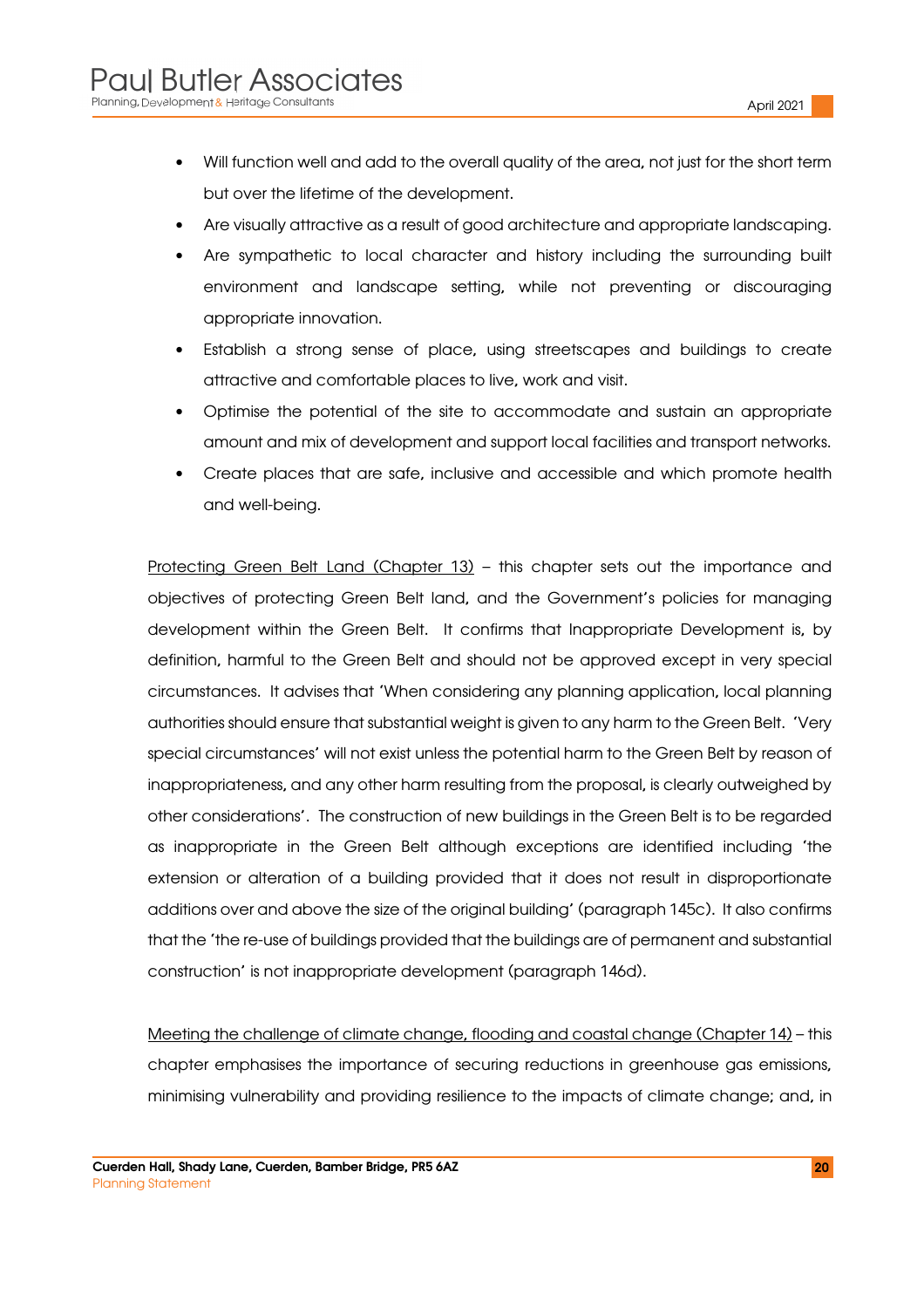terms of flooding confirming that development should be made safe without increasing flood risk elsewhere.

Conserving and enhancing the natural environment (Chapter 15) – advises that the planning system should contribute to and enhance the natural and local environment by protecting and enhancing valued landscapes, recognising the wider benefits of ecosystem services and minimising impacts on biodiversity and providing net gains in biodiversity where possible. It also advises that planning policies and decisions should prevent new and existing development from contributing to, being put at unacceptable risk from, or being adversely affected by, unacceptable levels of soil, air, water or noise pollution or land instability.

Conserving and enhancing the historic environment (Chapter 16) – this chapter sets out policies for the management of development affecting heritage assets. It advises that local planning authorities should identify and assess the particular significance of any heritage asset that may be affected by a proposal (including by development affecting the setting of a heritage asset) taking account of the available evidence and any necessary expertise. They should take this into account when considering the impact of a proposal on a heritage asset, to avoid or minimise any conflict between the heritage asset's conservation and any aspect of the proposal. It goes on to state when considering the impact of a proposed development on the significance of a designated heritage asset, great weight should be given to the asset's conservation (and the more important the asset, the greater the weight should be). This is irrespective of whether any potential harm amounts to substantial harm, total loss or less than substantial harm to its significance. Paragraph 196 advises that 'Where a development proposal will lead to less than substantial harm to the significance of a designated heritage asset, this harm should be weighed against the public benefits of the proposal including, where appropriate, securing its optimum viable use.'

Decision making - guidance in paragraph 38 states that local planning authorities should approach decisions in a positive and creative way, making use of the full range of planning tools available, including brownfield registers and permission in principle, and work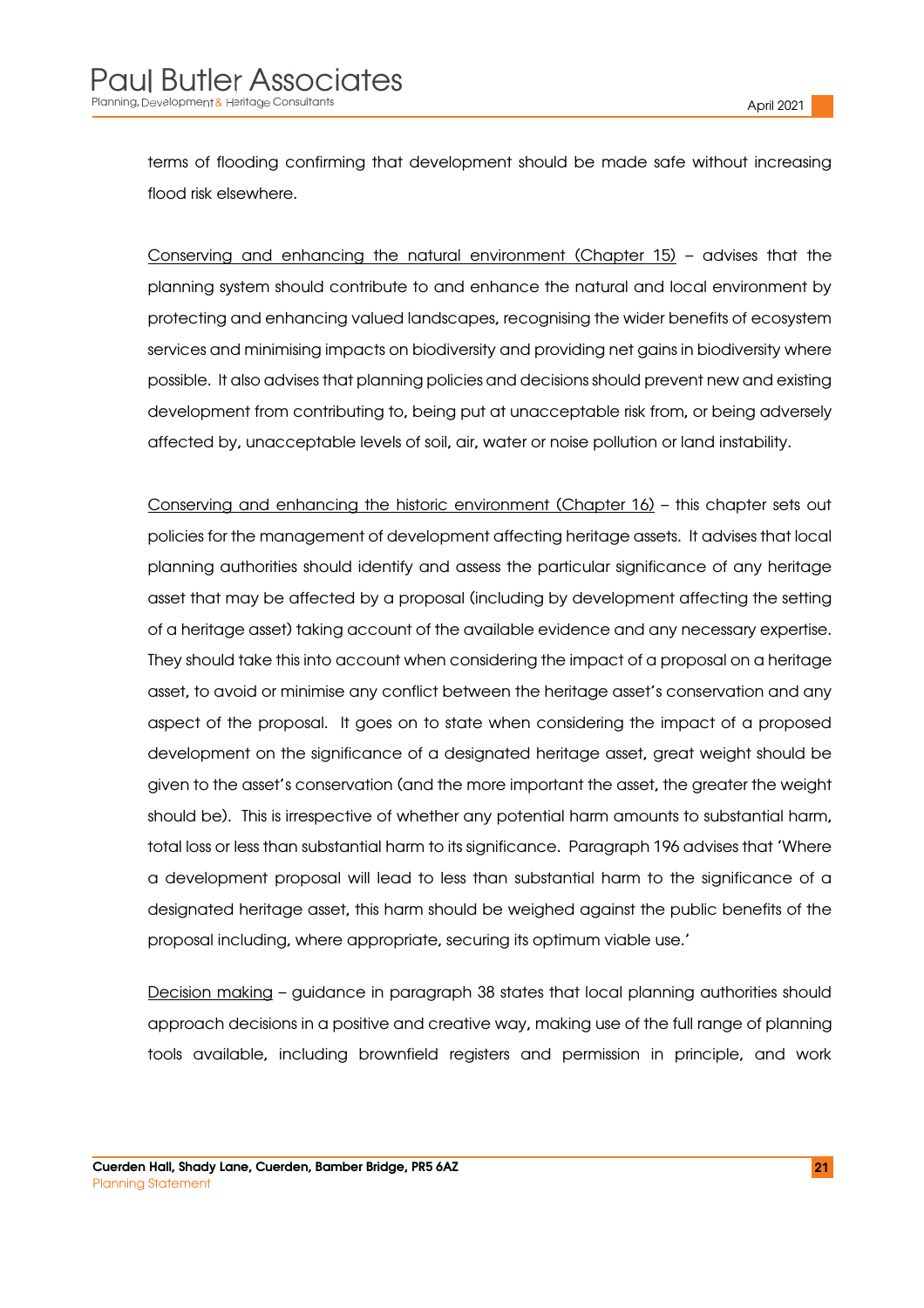proactively with applicants. Decision-makers at all levels should seek to approve applications for sustainable development where possible.

#### Planning Practice Guidance

5.10 The Planning Practice Guidance (PPG) was published in March 2014 and collates guidance previously published in a number of separate documents. The guidance in the PPG has been taken into consideration in the development of the proposals and the production of supporting reports.

#### Local Planning Policy Guidance

#### The Development Plan for Chorley

- 5.11 The Development Plan for Chorley comprises the following documents:
	- Central Lancashire Core Strategy (July 2012);
	- Chorley Local Plan, 2012-2026 (adopted 2015); and,
	- Supplementary Planning Documents.

#### Central Lancashire Core Strategy

5.12 The Core Strategy (CS) sets out the broad spatial objectives and policies to guide development across Preston, South Ribble and Chorley in the period to 2026. The Core Strategy is a key document in Central Lancashire's Local Development Framework. Its purpose is to help co-ordinate development in the area and contribute to boosting investment and employment. Above all it is a policy document and will encourage sustainable managed growth, whilst protecting and enhancing green spaces and access to open countryside, enhancing Central Lancashire's character as a place with 'room to breathe'. The following policies and strategy objectives are of relevance to the application proposal: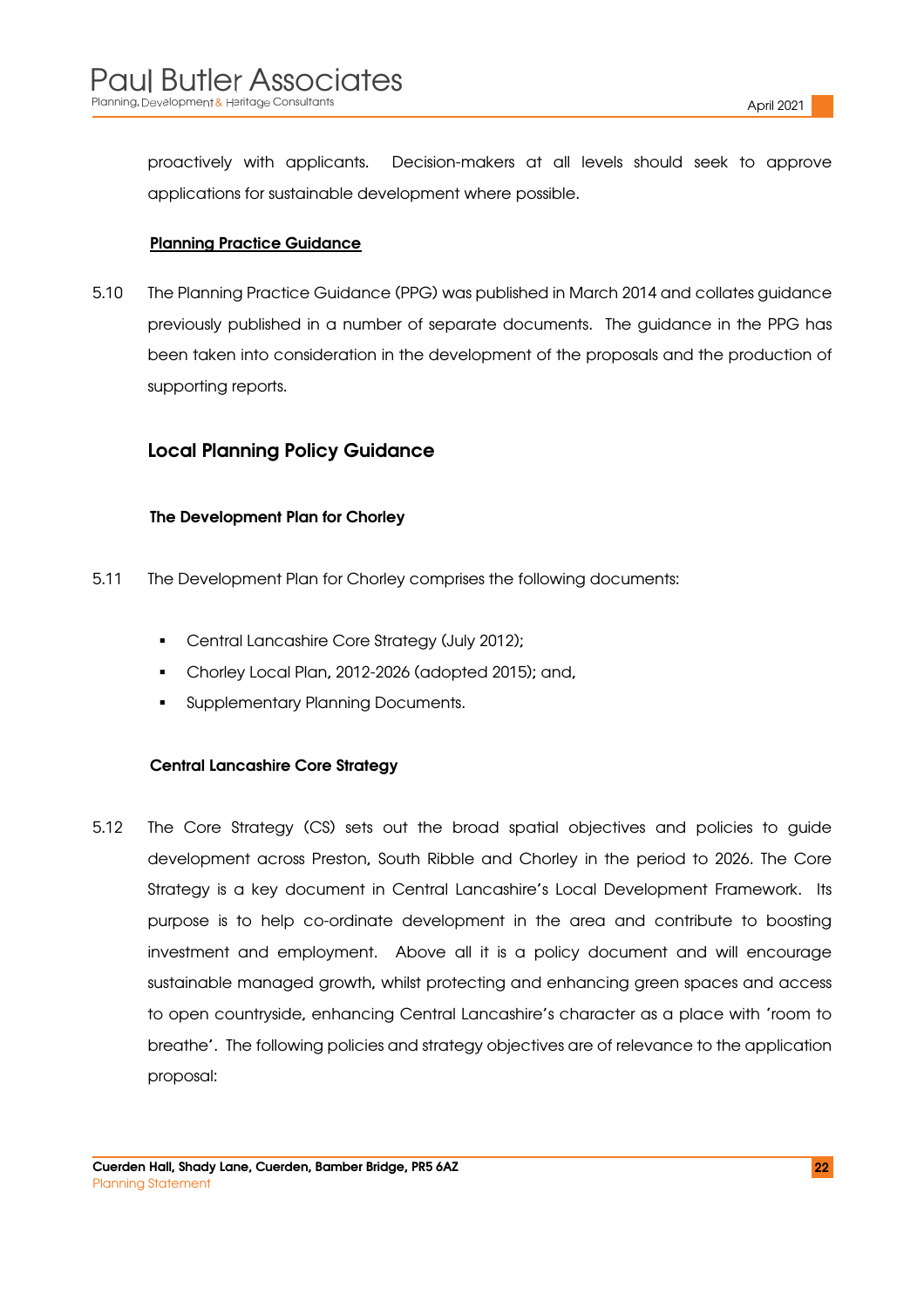- Strategic Objective SO  $3$  seeks to reduce the need to travel, manage car use, promote more sustainable modes of transport and improve the road network to the north and south of Preston.
- Strategic Objective SO 16 seeks to protect, conserve and enhance Central Lancashire's places of architectural and archaeological value and the distinctive character of its landscapes.
- Strategic Objective SO 17 seeks to maintain and improve the quality of Central Lancashire's built and natural environmental assets so that it remains a place with 'room to breathe'.
- Strategic Objective SO 21 seeks to reduce energy use and carbon dioxide emissions in new development.
- Strategic Objective SO 22 seeks to encourage the generation and use of energy from renewable and low carbon sources.
- Strategic Objective SO 23 seeks to manage flood risk and the impacts of flooding especially adjoining the river Ribble and at Croston.
- Policy MP advises that when considering development proposals the Council will take a positive approach that reflects the presumption in favour of sustainable development contained in the National Planning Policy Framework. It will always work proactively with applicants jointly to find solutions which mean that proposals can be approved wherever possible, and to secure development that improves the economic, social and environmental conditions in the area. Planning applications that accord with the policies in this Local Plan (and, where relevant with policies in the neighbourhood plans) will be approved without delay, unless material considerations indicate otherwise.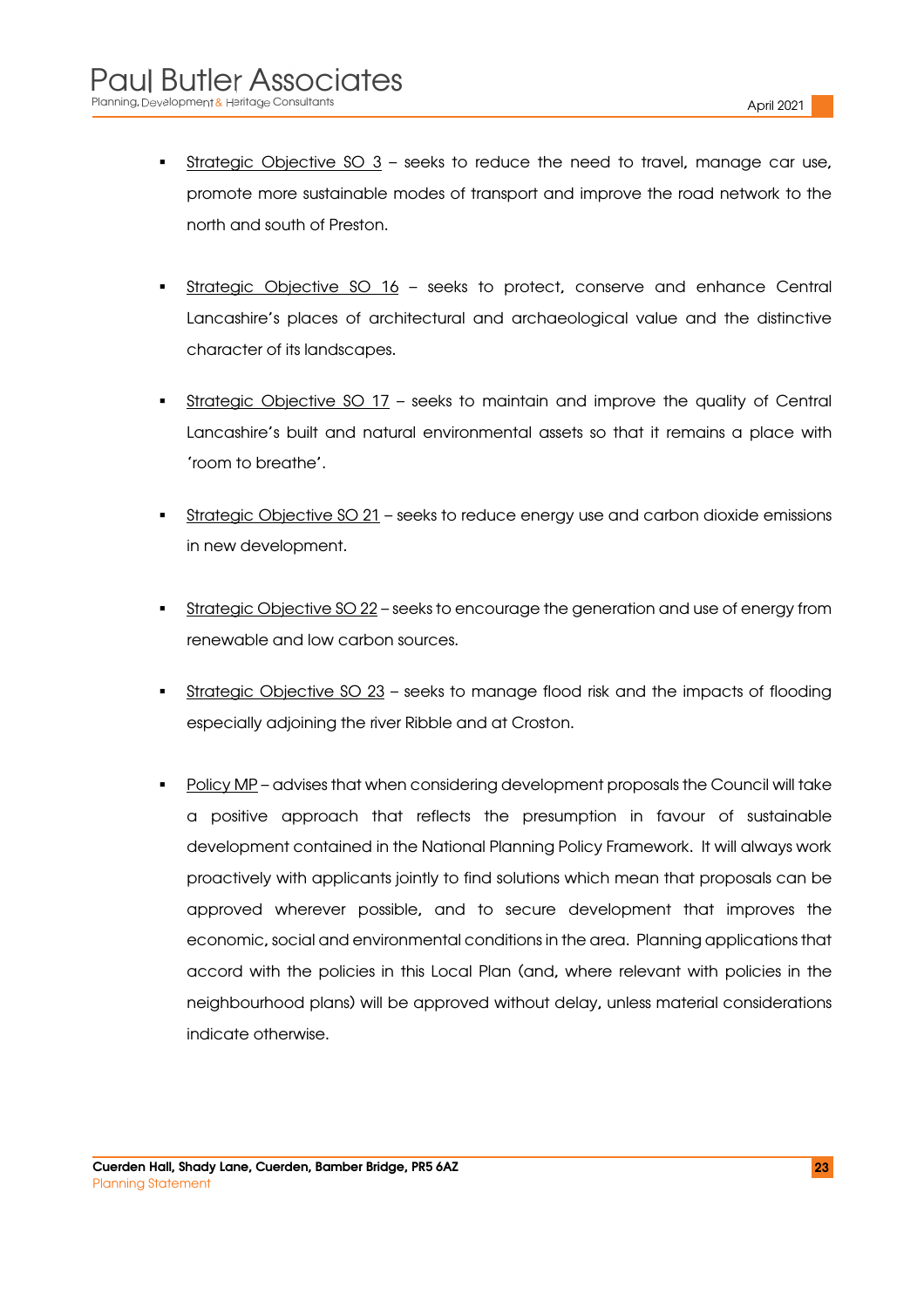- Policy 1: Locating Growth seeks to focus growth and investment on well located brownfield sites.
- Policy 3: Travel advises that the best approach to planning for travels will involve a series of measures including reducing the need to travel and managing car use amongst other things.
- Policy 4: Housing Delivery identifies the minimum requirement for housing within Chorley as 417 dwellings per year. The policy also identifies other provisions to ensure that a 5 year housing supply is achieved.
- Policy 5: Housing Density advises that authorities will secure densities of development which are inkeeping with local areas and which will have no detrimental impact on the amenity, character, appearance, distinctiveness and environmental quality of an area.
- Policy 6: Housing Quality seeks to improve the quality of housing including amongst other things encouraging the reuse of empty housing for residential purposes either through reoccupation or conversion.
- Policy 16: Design seeks to protect and seek opportunities to enhance the historic environment, heritage assets and their settings by safeguarding heritage assets from inappropriate development that would cause harm to their significances; and, supporting development or other initiatives where they protect and enhance the local character, setting, management and historic significance of heritage assets, with particular support for initiatives that will improve any assets that are recognised as being in poor condition, or at risk.
- Policy 17: Design of New Buildings advises that the design of new buildings will be expected to take account of the character and appearance of the local area. The policy identifies a series of factors that will be considered including siting, layout,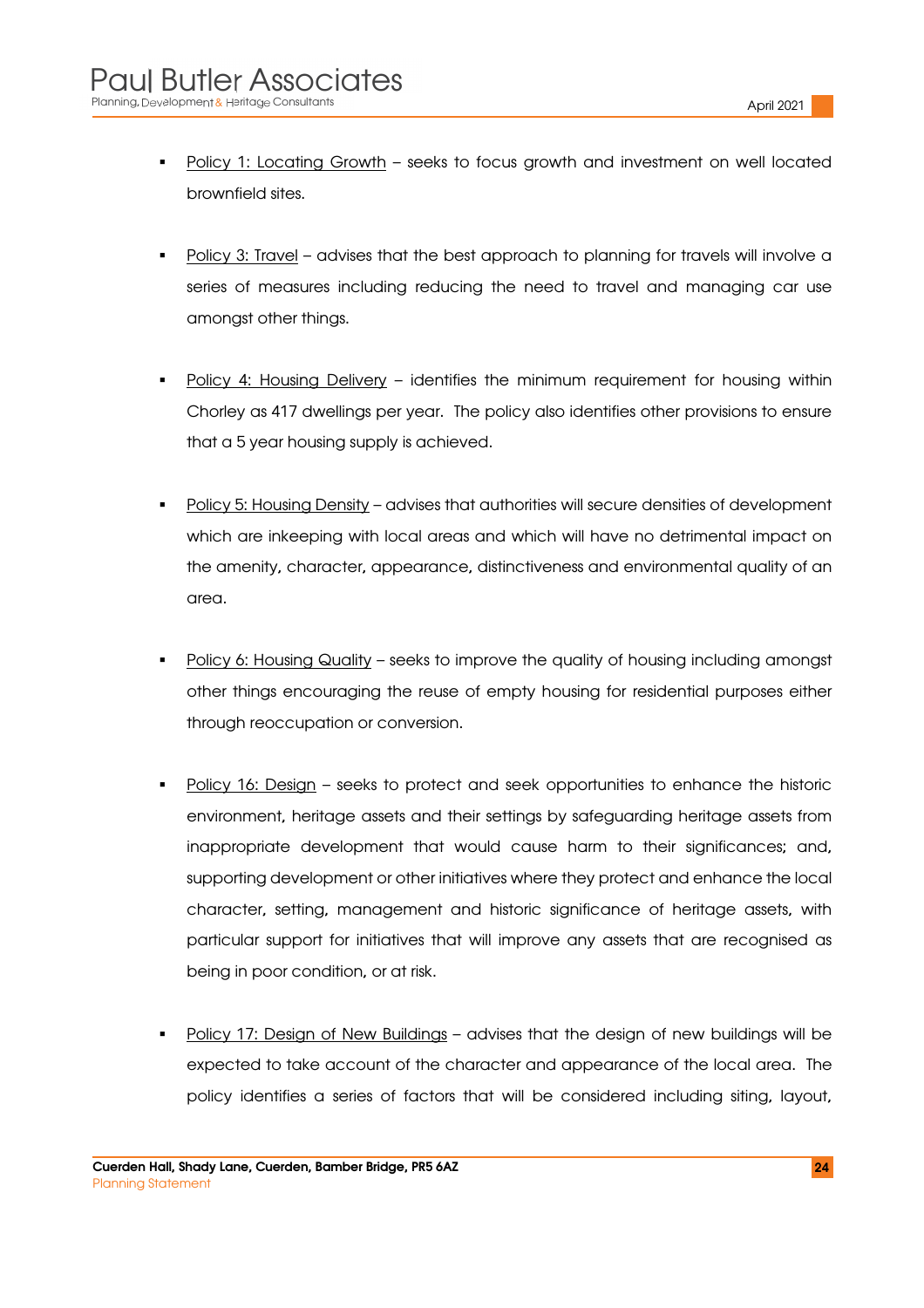massing, scale, design, materials; and safeguarding and enhancing the built and historic environment.

- Policy 18: Green Infrastructure seeks to manage and improve environmental resources including protecting and enhancing the natural environment; investing in and improving the natural environment; and securing mitigation and/or compensatory measures where development would lead to the loss of, or damage to, part of the Green Infrastructure network.
- Policy 22: Biodiversity and Geodiversity seeks to conserve, protect and identify opportunities to enhance and manage the biological and geological assets of the area including promoting the conservation and enhancement of biological diversity; seeking opportunities to conserve, enhance and expand ecological networks; and safeguarding geological assets that are of strategic and local importance.
- Policy 26: Crime and Community Safety seeks to plan for reduced levels of crime and improved community safety by amongst other things encouraging the inclusion of Secured by Design principles in new developments.
- Policy 27: Sustainable Resources and New Developments seeks to incorporate sustainable resources into new developments. The policy advises that if a development affects a Listed Building, it will be expected to satisfy the requirements of the policy through sensitive design unless it can be demonstrated that complying with the criteria in the policy, and the specific requirements applying to the Code for Sustainable Homes and BREEAM, would have an unacceptable adverse effect on the character or appearance of the historic or natural environment.
- Policy 29: Water Management seeks to improve water quality, water management and reduce the risk of flooding.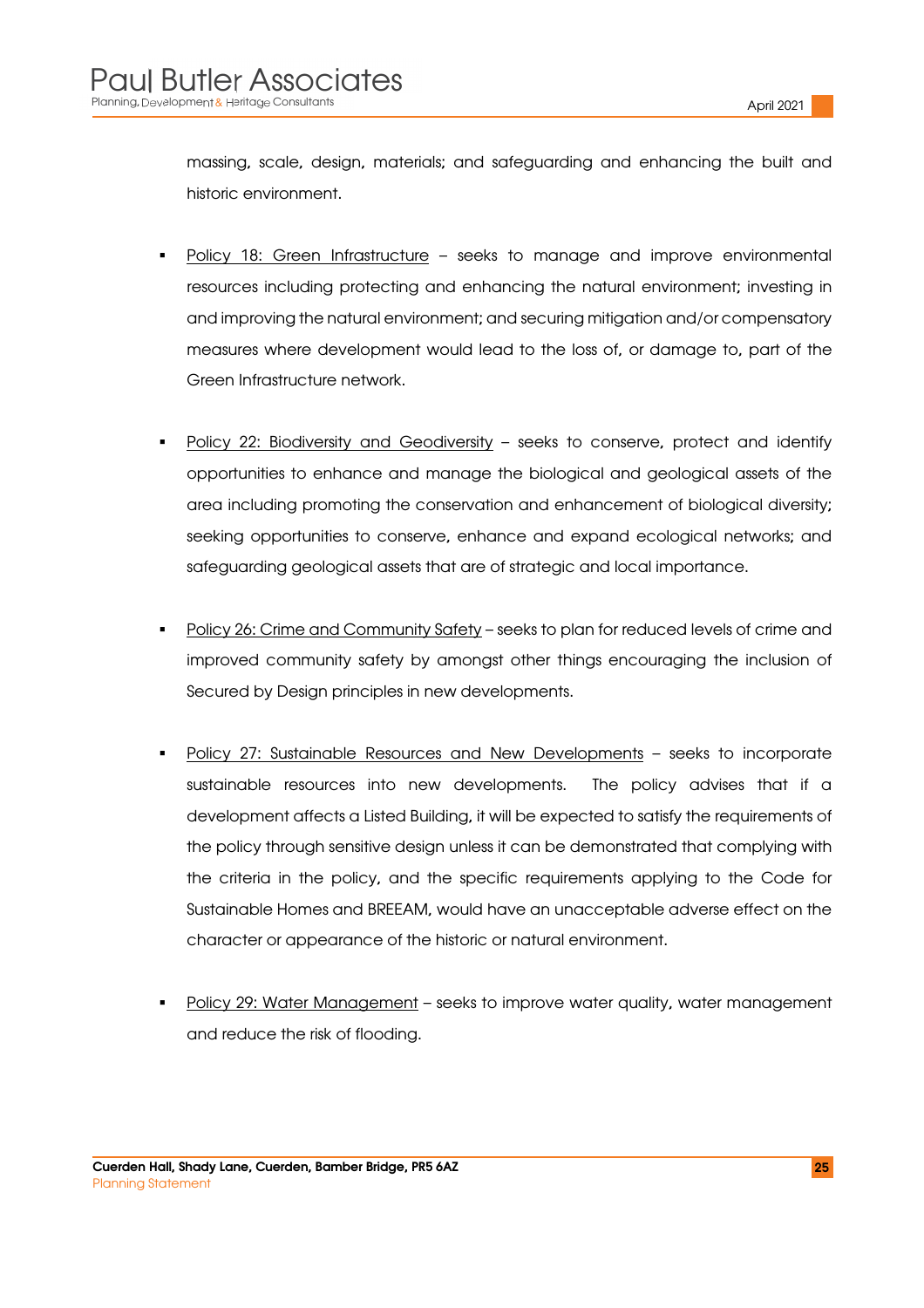#### Chorley Local Plan, 2012-2026

- 5.13 The Chorley Local Plan forms part of the statutory Development Plan for Chorley. The role of the Plan is twofold: i. To identify the scale of development in each settlement and allocate sites to meet the development needs of Chorley over a 15 year period in order to achieve the vision for growth as outlined in the Central Lancashire Core Strategy. ii. To identify key local issues and provide a set of policies to manage change which will be used by decision makers to determine planning applications. These are known as Development Management (DM) Policies. The following policies of relevant to the application proposal:
	- Policy V1: Model Policy states that when considering development proposals the Council will take a positive approach that reflects the presumption in favour of sustainable development contained in the Framework. The Council will always work proactively with applicants jointly to find solutions which mean that proposals can be approved wherever possible, and to secure development that improves the economic, social and environmental conditions in the area.
	- Policy ST4: Parking Standards states that proposals for development will need to make parking provision in accordance with the standards set out in Appendix A. Proposals for provision above or below this standard will be supported by evidence detailing the local circumstances that justify deviation from the standard.
	- Policy HS5: House Extensions advises that permission will be granted for the extension of dwellings provided that the following criteria are satisfied:

a) The extension respects the existing house and the surrounding buildings in terms of scale, size, design and facing materials, without innovative and original design features being stifled;

b) There is no unacceptable adverse effect on the amenity of neighbouring properties through overlooking, loss of privacy or reduction of daylight;

c) The proposal does not have an unacceptable adverse impact on highway safety;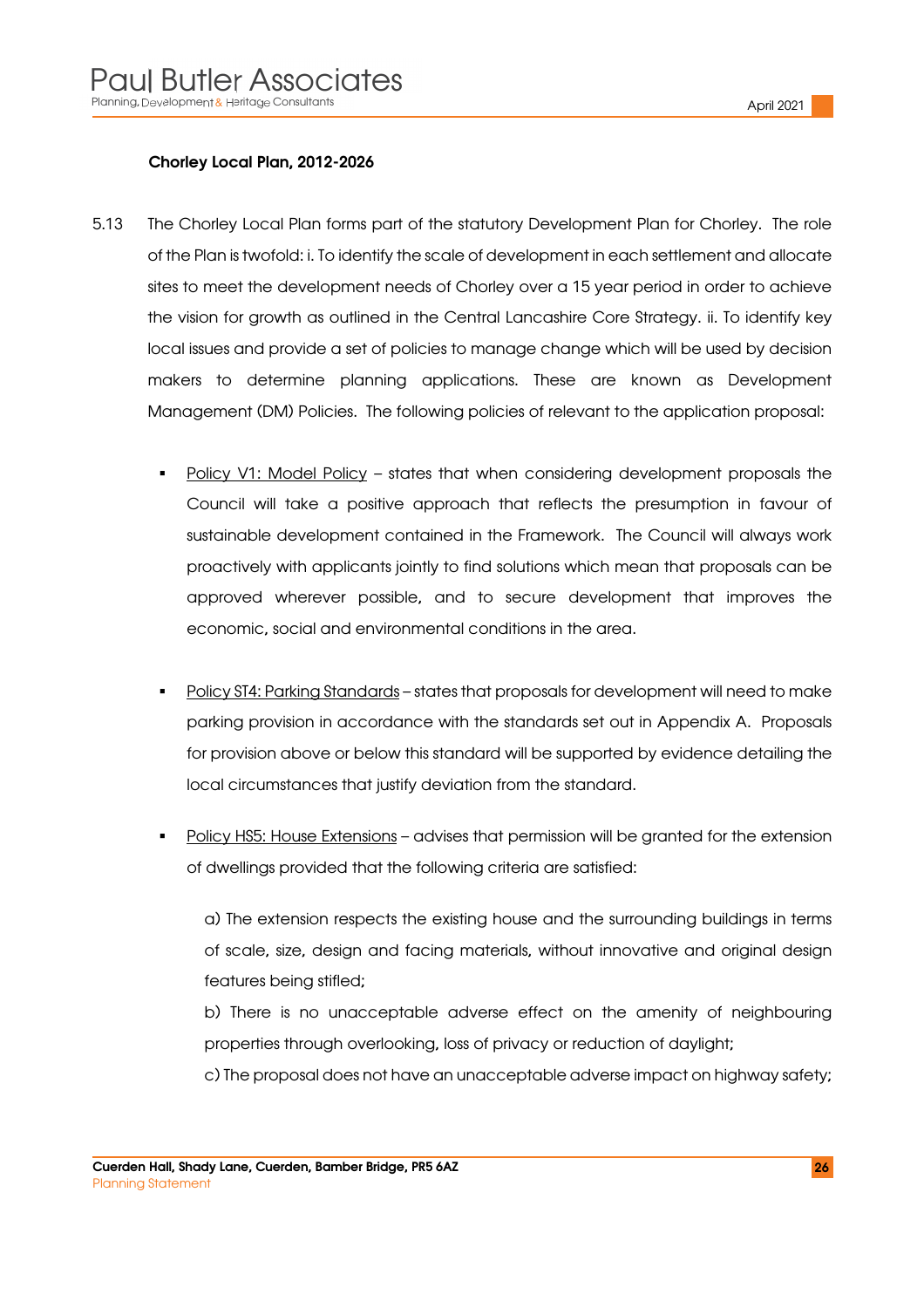d) And in the case of the Green Belt, Safeguarded Land or Area of Other Open Countryside, the proposed extension should not result in a disproportionate increase in the volume of the original dwelling. Increases of up to 50% (volume) are not considered disproportionate.

 Policy HS9: Conversion of Rural Buildings in the Green Belt and Other Designated Rural Areas – advises that the re-use of existing buildings in the Green Belt, Safeguarded Land and Area of Other Open Countryside will be allowed providing all of the following criteria are met:

a) The proposal does not have a materially greater impact on the openness of the Green Belt and the purposes of including land in it;

b) The proposal would not harm the character or quality of the countryside or landscape;

c) The re-use of the building must not be likely to result in additional farm buildings which would have a harmful effect on the openness of the Green Belt;

d) If an agricultural building, it is not one substantially completed within ten years of the date of the application;

e) The building is of permanent and substantial construction and capable of conversion without more than 30% reconstruction;

f) The building must be capable of conversion without the need for additions or alterations which would change its existing form and character. Particular attention will be given to curtilage formation which should be drawn tightly around the building footprint and the requirement for outbuildings, which should be minimal;

g) The building must already have, or there exists the capability of creating, a reasonable vehicular access to a public highway that is available for use without creating traffic hazards and without the need for road improvements which would have an undue environmental impact;

h) The development would not result in the loss of or damage to any important wildlife habitat or protected species.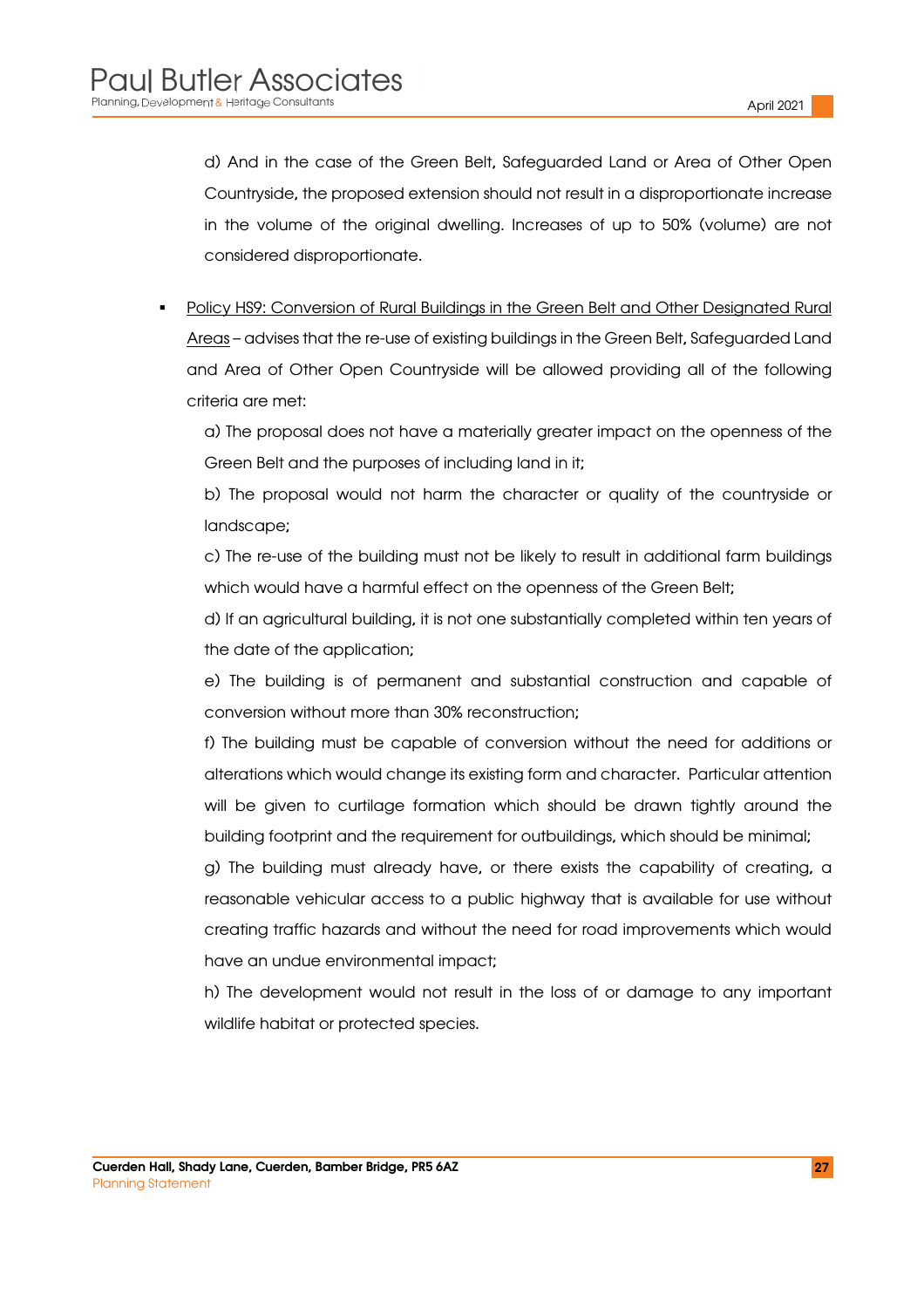Policy BNE1: Design Criteria for New Development – advise that planning permission will be granted for new development, including extensions, conversions and free standing structures, provided that, where relevant to the development:

a) The proposal does not have a significantly detrimental impact on the surrounding area by virtue of its density, siting, layout, building to plot ratio, height, scale and massing, design, orientation and use of materials.

b) The development would not cause harm to any neighbouring property by virtue of overlooking, overshadowing, or overbearing;

c) The layout, design and landscaping of all elements of the proposal, including any internal roads, car parking, footpaths and open spaces, are of a high quality and respect the character of the site and local area;

d) The residual cumulative highways impact of the development is not severe and it would not prejudice highway safety, pedestrian safety, the free flow of traffic, and would not reduce the number of on-site parking spaces to below the standards stated in Site Allocations Policy – Parking Standards, unless there are other material considerations which justify the reduction;

e) The proposal would not adversely affect the character or setting of a listed building and/or the character of a conservation area and/or any heritage asset including locally important areas;

f) The proposal would not have a detrimental impact on important natural habitats and landscape features such as historic landscapes, mature trees, hedgerows, ponds and watercourses. In some circumstances where on balance it is considered acceptable to remove one or more of these features then mitigation measures to replace the feature/s will be required either on or off-site;

g) The proposal would not cause an unacceptable degree of noise disturbance to surrounding land uses;

h) The proposal includes measures to help to prevent crime and promote community safety.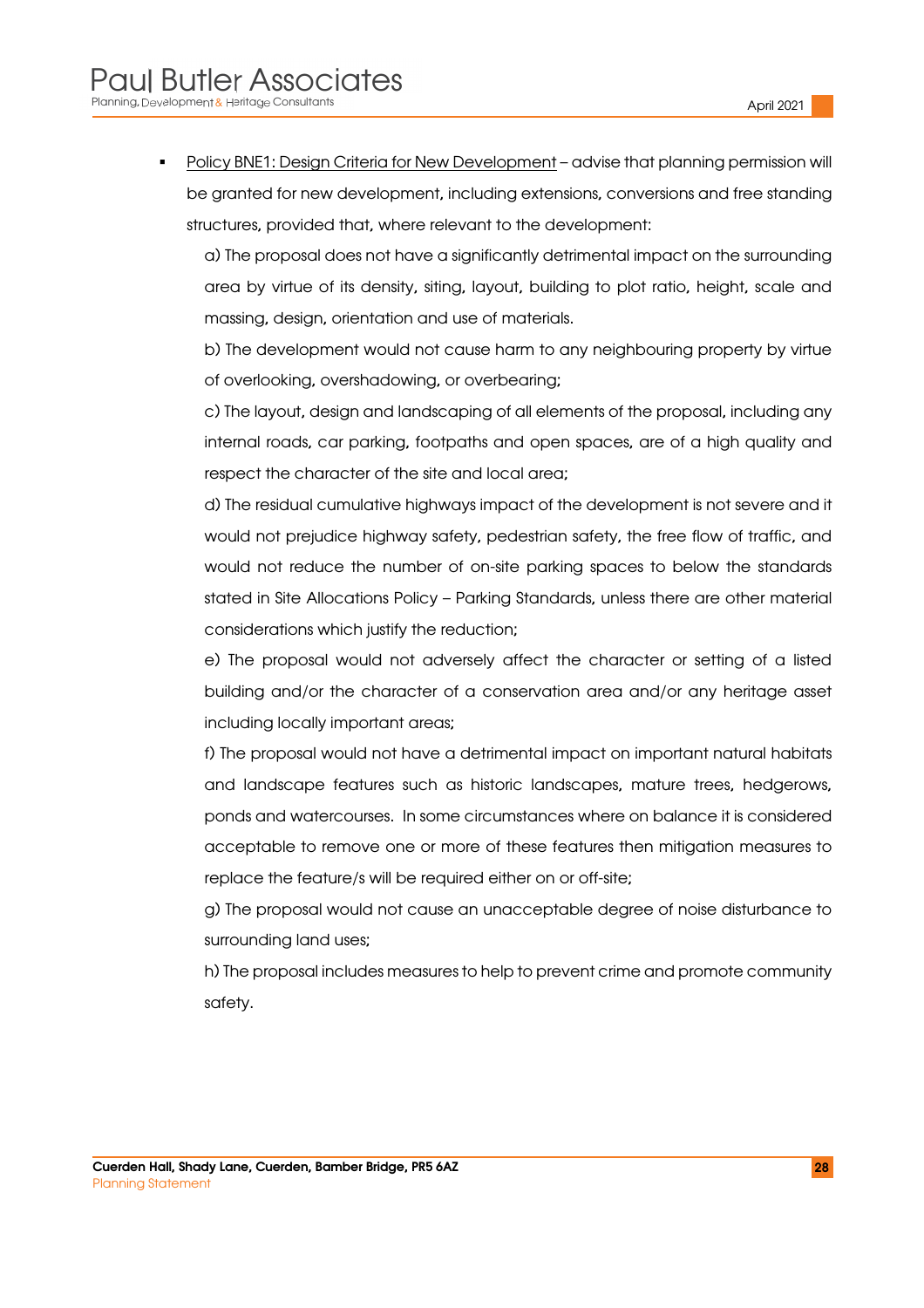Policy BNE5: Redevelopment of Previously Developed Sites in the Green Belt – advises that the reuse, infilling or redevelopment of previously developed sites in the Green Belt, will be permitted providing the following criteria are met: In the case of re-use:

a) The proposal does not have a materially greater impact than the existing use on the openness of the Green Belt and the purposes of including land in it; b) The development respects the character of the landscape and has regard to the need to integrate the development with its surroundings, and will not be of significant detriment to features of historical or ecological importance. In the case of infill:

c) The proposal does not lead to a major increase in the developed portion of the site, resulting in a greater impact on the openness of the Green Belt and the purpose of including land within it than the existing development. In the case of redevelopment:

d) The appearance of the site as a whole is maintained or enhanced and that all proposals, including those for partial redevelopment, are put forward in the context of a comprehensive plan for the site as a whole.

- Policy BNE8: Protection and Enhancement of Heritage Assets advises that:
	- a) Applications affecting a Heritage Asset or its setting will be granted where it:
		- i. Is in accordance with the Framework and relevant Historic England guidance;
		- ii. Where appropriate, takes full account of the findings and recommendations in the Council's Conservation Area Appraisals and Management Proposals;
		- iii. Is accompanied by a satisfactory Heritage Statement (as defined by Chorley Council's advice on Heritage Statements) and;
	- b) Applications will be granted where they sustain, conserve and, where appropriate, enhance the significance, appearance, character and setting of the heritage asset itself and the surrounding historic environment and where they show consideration for the following: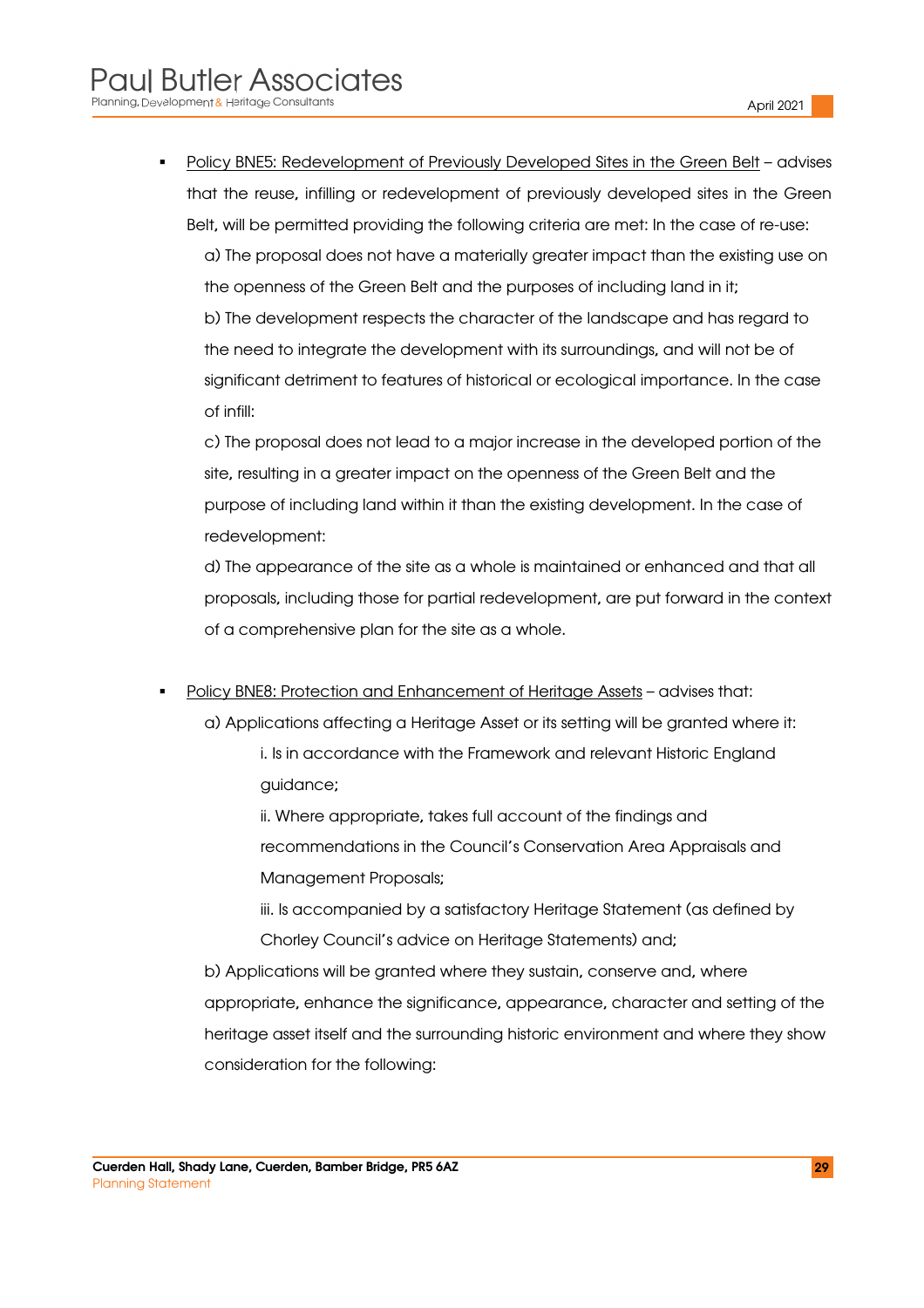i. The conservation of features and elements that contribute to the heritage asset's significance and character. This may include: chimneys, windows and doors, boundary treatments, original roof coverings, earthworks or buried remains, shop fronts or elements of shop fronts in conservation areas, as well as internal features such as fireplaces, plaster cornices, doors, architraves, panelling and any walls in listed buildings;

ii. The reinstatement of features and elements that contribute to the heritage asset's significance which have been lost or damaged;

iii. The conservation and, where appropriate, the enhancement of the setting of heritage assets;

iv. The removal of additions or modifications that are considered harmful to the significance of any heritage asset. This may include the removal of pebbledash, paint from brickwork, non-original style windows, doors, satellite dishes or other equipment;

v. The use of the Heritage Asset should be compatible with the conservation of its significance. Whilst the original use of a building is usually the most appropriate one it is recognised that continuance of this use is not always possible. Sensitive and creative adaptation to enable an alternative use can be achieved and innovative design solutions will be positively encouraged;

vi. Historical information discovered during the application process shall be submitted to the Lancashire Historic Environment Record.

- Policy BNE9: Biodiversity and Nature Conservation advises that in Chorley, Biodiversity and Ecological Network resources will be protected, conserved, restored and enhanced.
- Policy BNE10: Trees Development states that proposals that would result in the loss of trees, woodland areas or hedgerows which make a valuable contribution to the character of the landscape, a building, a settlement or the setting thereof will not be permitted. Replacement planting will be required where it is considered that the benefit of the development outweighs the loss of some trees or hedgerows. Tree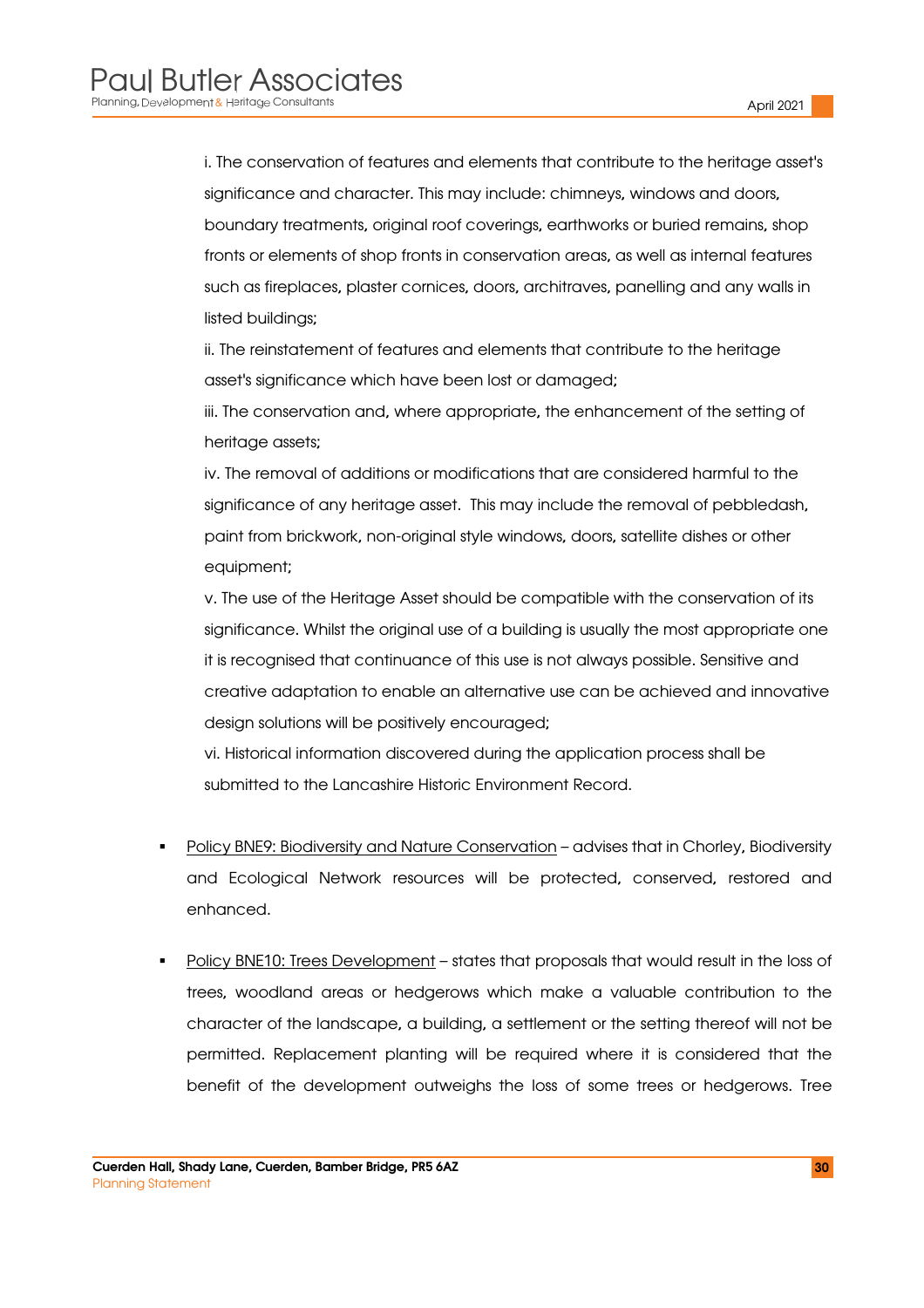planting will be required as part of new development proposals and an associated maintenance scheme. Tree Preservation Orders will be used to protect trees of landscape or townscape significance.

- Policy BNE11: Species Protection states that planning permission will not be granted for development which would have an adverse effect on a priority species unless the benefits of the development outweigh the need to maintain the population of the species in situ. Should development be permitted that might have an effect on a priority species planning conditions or agreements will be used to:
	- a) Facilitate the survival of the individual species affected;
	- b) Reduce the disturbance to a minimum; and
	- c) Provide adequate alternative habitats to sustain the viability of the local population of that species.

#### Supplementary Planning Documents (SPDs) and Guidance

- 5.14 There are also various Supplementary Planning Documents of relevance to the proposed scheme, which include: Central Lancashire Biodiversity and Nature Conservation Supplementary Planning Document (July 2015); Central Lancashire Rural Development Supplementary Planning Document (October 2012); and, Central Lancashire Design Guide Supplementary Planning Document (October 2012).
- 5.15 The proposed development scheme has been designed in accordance with the above national and local planning policy context.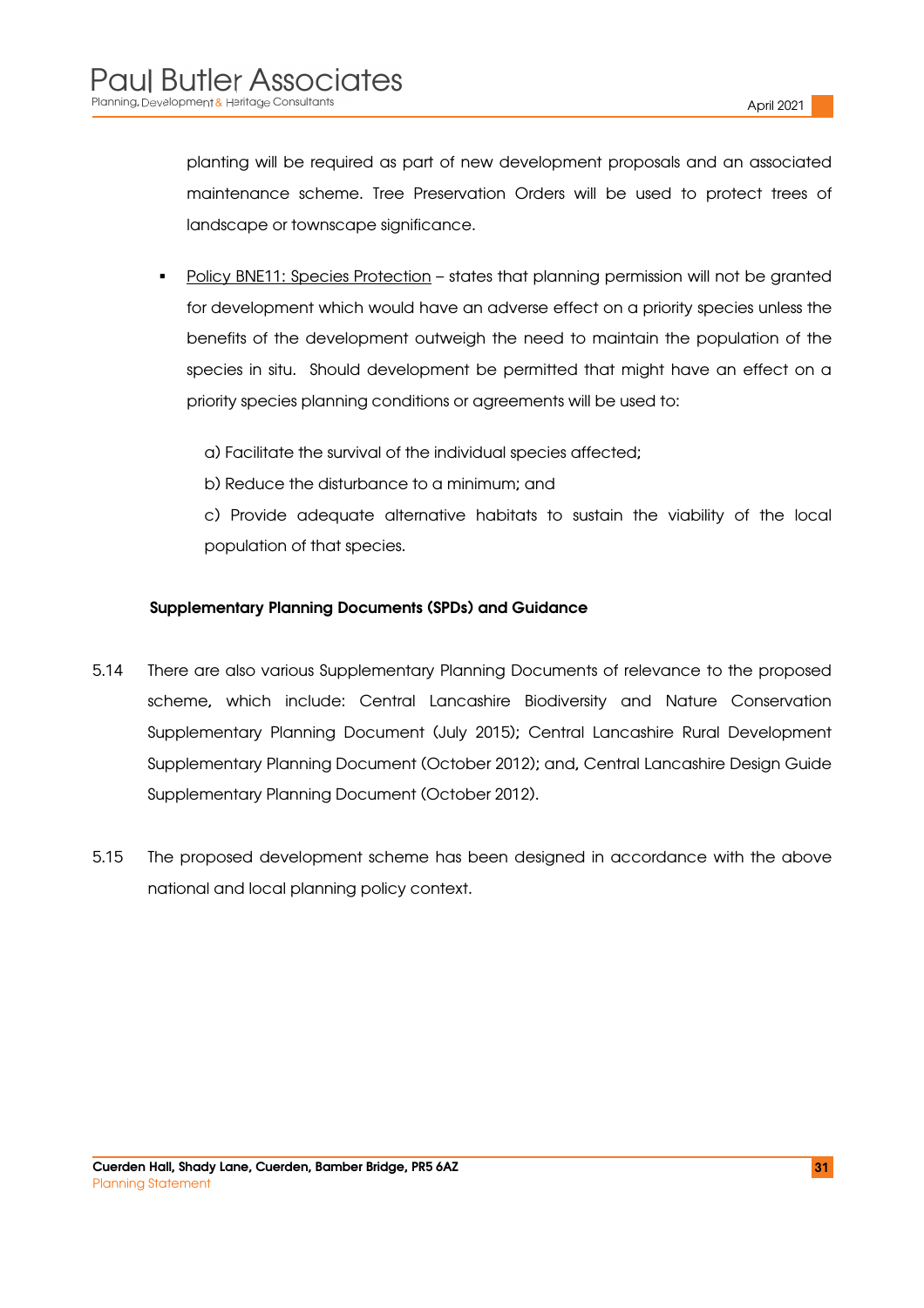# 6. Planning Appraisal

- 6.1 Having regard to the relevant planning policy guidance in the previous section, the key material considerations against which the proposed scheme should be considered, and which are discussed in this section, include:
	- **Principle of Development**
	- Heritage and Design
	- Green Belt
	- Archaeology
	- Amenity
	- Trees
	- **Ecology**
	- Highways and Servicing
	- **Contamination**
	- Flood Risk and Drainage
	- Sustainable Development: Economic, Social and Environmental Benefits

#### Principle of Development

- 6.2 The application involves the reuse of a vacant Grade II\* listed building which has been empty since 2020 following the relocation of the Sue Ryder care home in 2020 to a new purpose built facility in Eastway, Preston. The development will return the building back to active use which is the best way to secure the long-term sustainable future of this designated heritage asset. The proposal will return Cuerden Hall back to its original use as a single dwelling which is the optimum use in heritage terms.
- 6.3 Residential use (use class C3) is the established use of the property and conversion to a single dwelling does not raise any issues in policy terms. The proximate uses to the site include residential such as properties on Cuerden Close and Shady Lane. There are no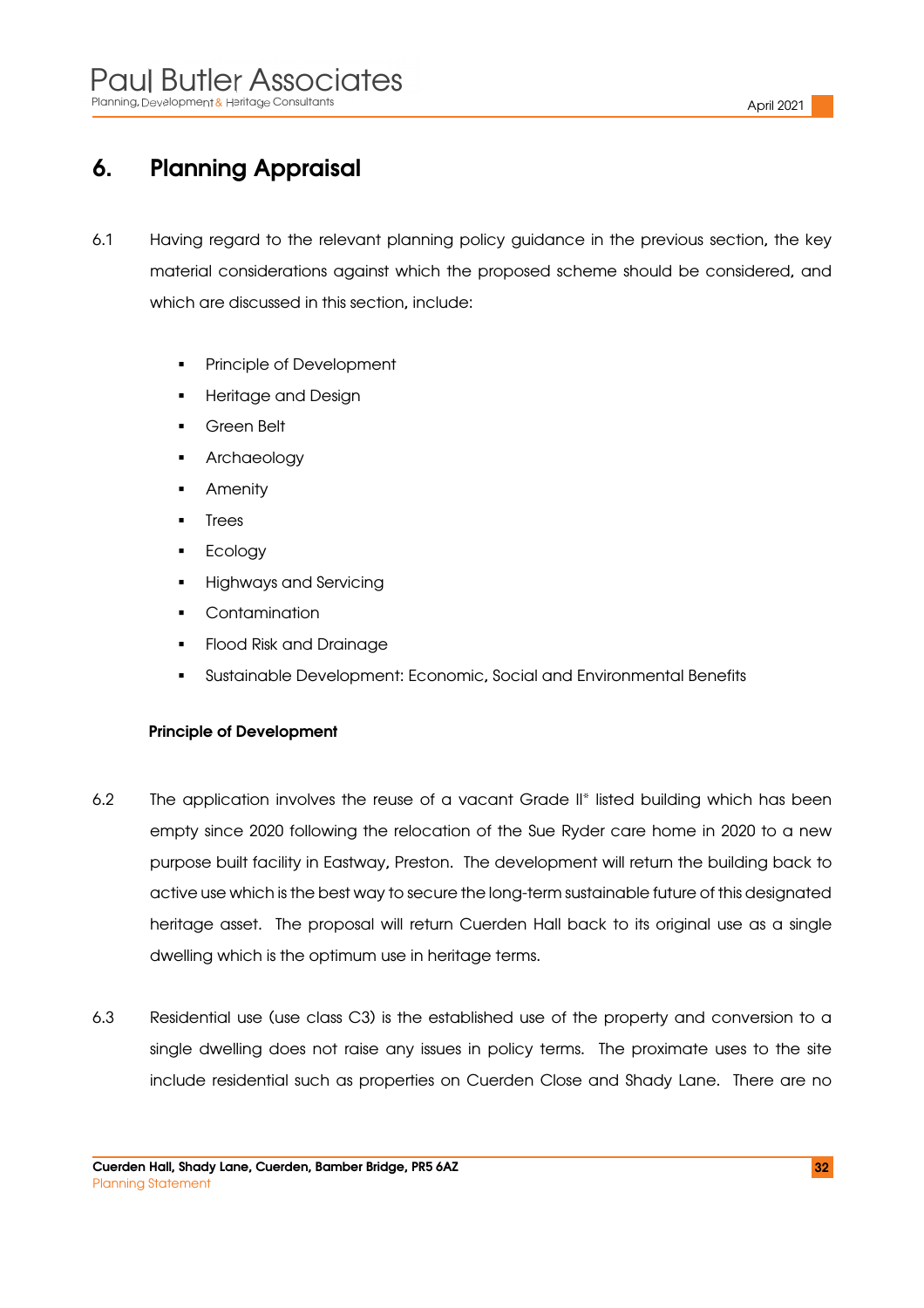surrounding uses or policy designations which would conflict with the principle of development. Support is given at a national and local policy level for the reuse of vacant buildings and brownfield land including for residential purposes as would be the case here. The proposal also makes a small but positive contribution to housing demand.

- 6.4 The proposed scheme includes the provision of staff accommodation. Such accommodation is ancillary to the residential use of Cuerden Hall and reflects the historic function and operation of the Hall. This accommodation will be available for staff and their families only and will not be available for general housing. Guest accommodation is also provided which is for personal use by the applicant as opposed to being a business venture. The provision of staff and guest accommodation reflects the nature of Cuerden Hall and are the type of facilities that are associated with an English country mansion. Planning conditions can be applied to control the use of these facilities.
- 6.5 Other key issues affecting the principle of the development relate to heritage and design, and the relationship with Green Belt policy. These aspects are considered in the following sections.

#### Heritage and Design

- 6.6 The heritage assets affected by the proposed development are:-
	- Cuerden Hall Grade II\* Listed (1362174, 1984)
	- Stable Block attached to the west end of Cuerden Hall Grade II Listed (1072455, 1984)
	- Iron Gates at foot of terrace steps east of Cuerden Hall Grade II Listed (1281343, 1984)
- 6.7 In accordance with provisions of the NPPF a detailed and informed assessment of heritage significance of heritage assets has been undertaken. This forms part of a staged approach to decision making in which, as part of determination, Local Authorities must also identify and assess the effect on that significance of any proposed changes. The significance of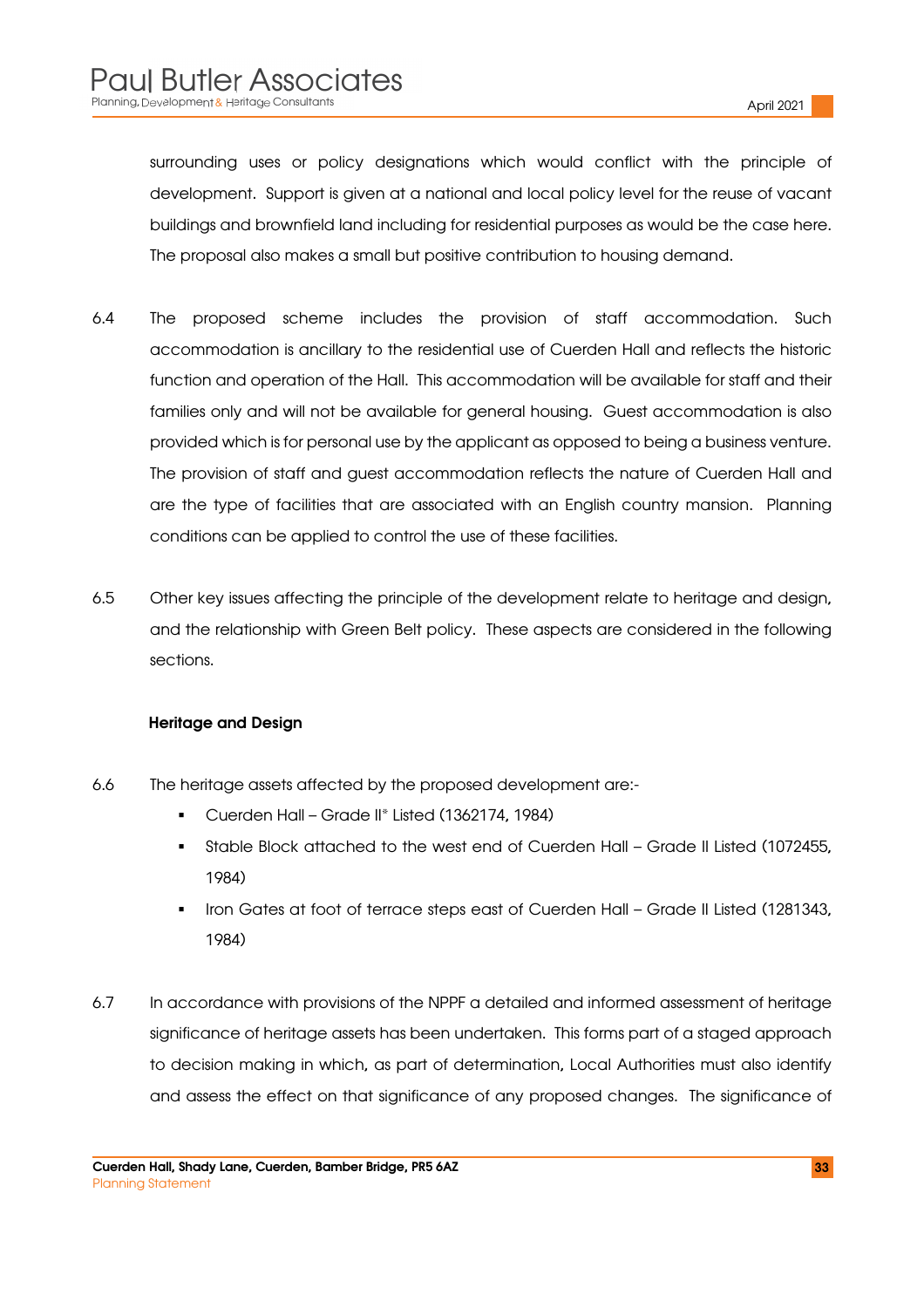the heritage assets is identified within the accompanying Conservation Management Plan prepared by Purcell. This research and analysis has then informed the proposed development through a heritage-led approach. This process has identified areas where heritage significance can be protected and enhanced, and where there are opportunities for change.

- 6.8 A series of elements of the scheme are identified as enhancing heritage significance including:
	- High quality landscaping proposals which return a sense a formality and high quality planting to the immediate setting of the Hall. This will also enhance the setting of Cuerden Valley Country Park. Reinstatement of the 1880s pond and tree thinning will help recreate historic designed views, enhancing setting.
	- A wholesale repair programme of the Hall and stables including repointing, window repairs and works to rainwater goods. The use of appropriate, traditional materials will enhance external appearance and help protect internal spaces.
	- Internally, the removal of inappropriate features such as suspended ceilings, modern floors, radiators, non-breathable concrete, M&E and modern fittings from the principal Wyatt rooms is highly beneficial due to the significance of these spaces. Historic paint analysis will be used to inform the new decorative schemes within the principal rooms.
	- The proposal to construct a new orangery on the south face of the 1717 House is considered to be an enhancement to significance overall. Wyatt had intended for a conservatory to be constructed in this location. The proposals offer a contemporary interpretation of this design that will help connect the gardens and the house and allow the low-quality paving and loggia in this location to be replaced.
- 6.9 The scheme has also sought to avoid and minimise harmful impacts with appropriate mitigation taken including: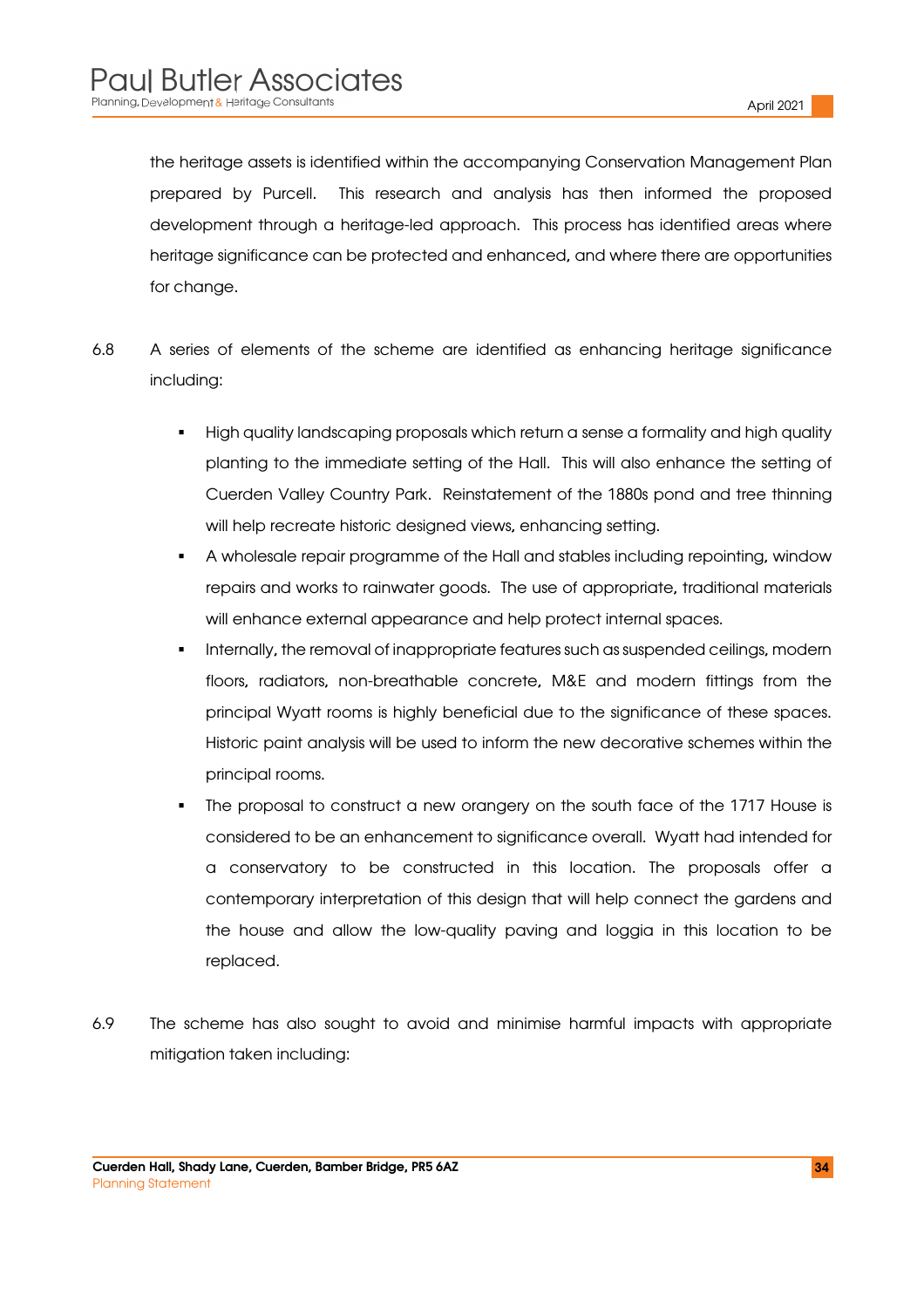- Carefully designed M&E systems that allow for use of the turrets as low-impact service risers.
- Use of the existing plant room below the Service Wing to serve the new swimming pool and boilers.
- Reuse of redundant and fire-damaged Stable ranges for guest accommodation rather than new structures in the landscape.
- Use of spaces that have already been substantially altered to accommodate major change.
- Reuse of existing bathroom and en-suite facilities where possible to avoid additional service installations.
- More intrusive uses, such as the spa/sauna rooms, to be installed in areas of detrimental and neutral significance to avoid harm to principal rooms.
- An iterative design process has ensured evolution of proposals based on an understanding of significance and consultation with key stakeholders, including statutory bodies.
- 6.10 The Conservation Management Plan concludes that in policy terms the harm identified has therefore been assessed as representing less than substantial harm. National policy requires less than substantial harm to be weighed against the public benefits of the proposal, including, where appropriate, securing its optimum viable use. The restoration of the Hall to provide to a family home represents the optimum viable use for Cuerden Hall. The limited adverse harm noted above has also been balanced against the public benefits of the proposals (environmental, social, economic) identified below, of which conservation repairs are a key element of environmental benefits:
	- Change of use from inappropriate institutional use to a single, family home.
	- Removal of modern inappropriate light fittings, emergency signage and electric wall heaters throughout, making good any damage to surfaces and redecorating throughout with breathable paint finishes.
	- Replacing inappropriate modern timber doors throughout.
	- Reinstating historic (Wyatt) plaster decoration including cornicing and ceilings.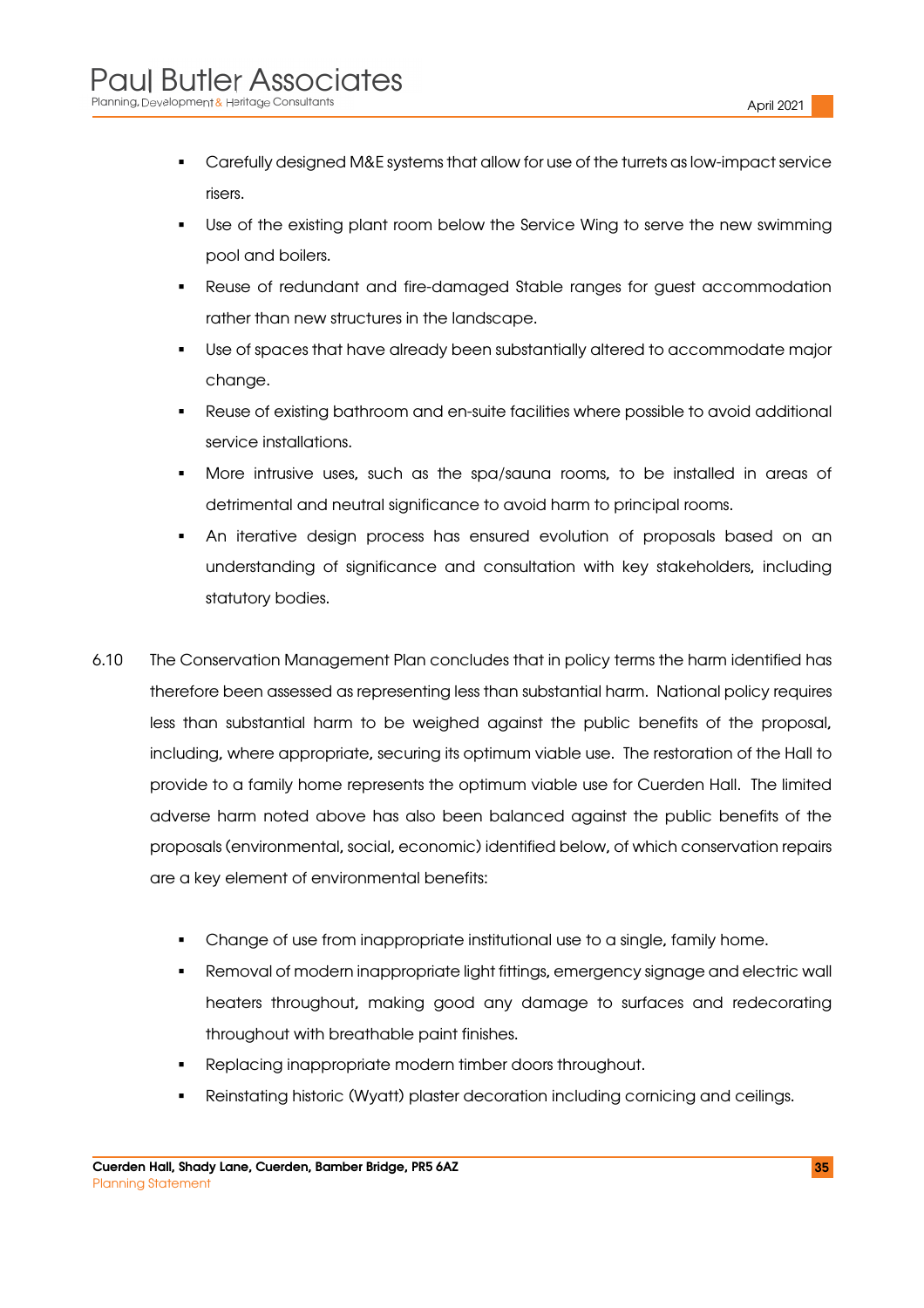- Reinstating Wyatt joinery including his extensive library bookcases.
- Reinstating use of historic chimneys.
- Removing modern partitions that sub-divide key rooms, for example the Billiards Room and the Ballroom.
- **Reinstating traditional hardwood floors.**
- Removing modern suspended ceilings.
- Repairing historic joinery including hardwood doors and windows.
- Repairing and reusing redundant spaces including the Stables range and garaging.
- Reinstating fire damaged South Range to stable block, currently in a roofless and ruined state.
- Reinstating main staircase access to the second floor and restoration of these spaces.
- Improving fire compartmentalisation and fire safety.
- Creating a single family dwelling fit for 21st century use.
- Improving efficiency in M&E plant and fittings, supporting energy efficiency.
- Removing external hard standing and replacing with green space and planting.
- 6.11 The Conservation Management Plan confirms that the proposals included within this submission for alterations to Cuerden Hall are compliant with local and national planning policy in heritage terms. The Central Lancashire Core Strategy requires heritage assets to be safeguarded from inappropriate development that would cause harm to their significance and that proposals should seek to protect and enhance the local character, setting, management and historic significance of heritage assets. Proposals have been shown to be appropriate due to their understanding of, and respect for heritage significance, as well as those proposals that will conserve and enhance through repairs and improvements. Policy BNE8 of the Chorley Local Plan has also been considered. The proposals are shown to meet many of the requirements from i to vi, including submission of a heritage statement, conservation of historic features, reinstatement of lost features, enhancement of setting, removal of harmful modifications and creative adaption.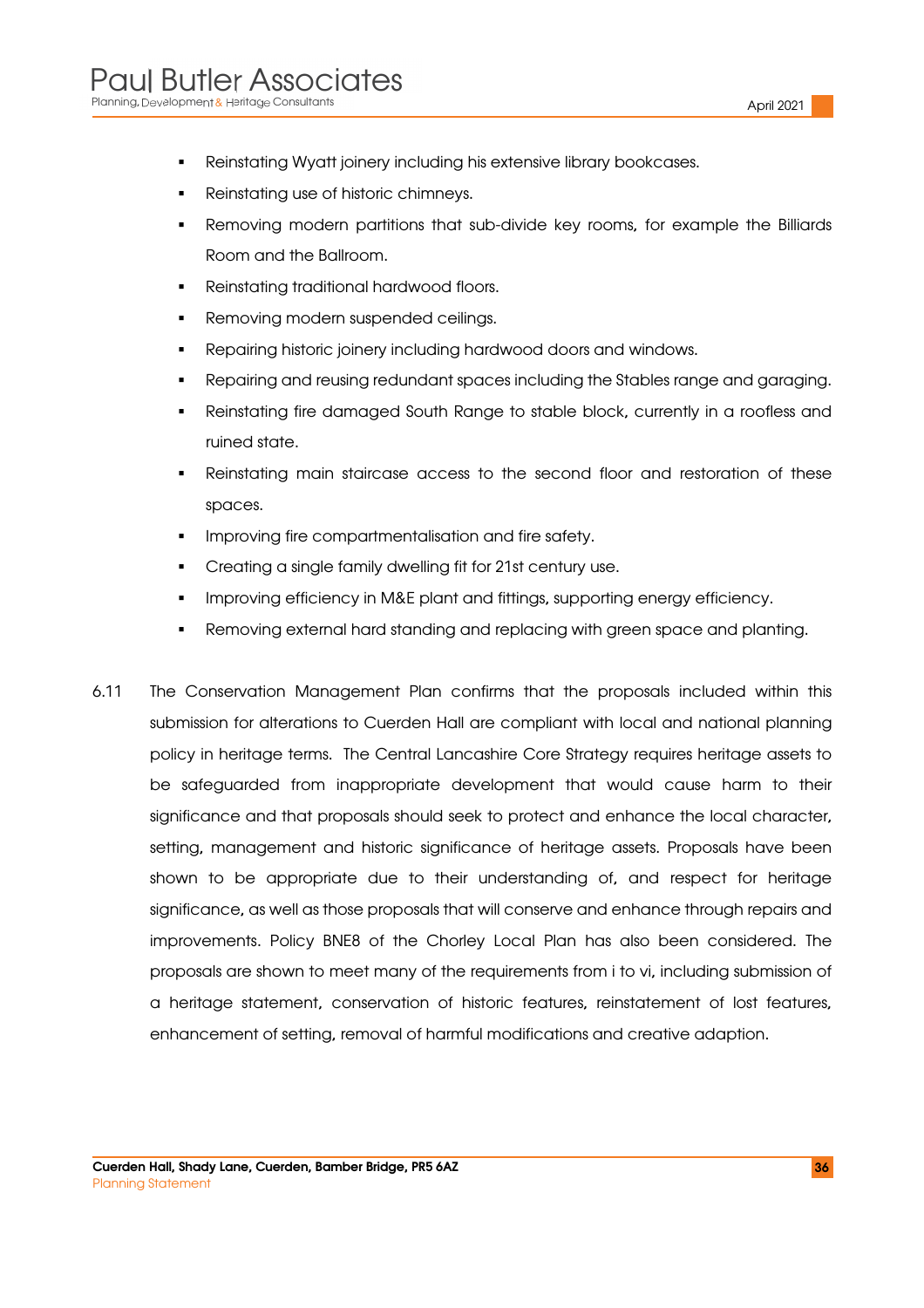- 6.12 Under national policy, there is a requirement to assess the level of significance and the impact on this (NPPF paragraphs189-190), give great weight to conservation (NPPF paragraph 193) and, where proposals will lead to less than substantial harm, weigh this harm against public benefits (NPPF paragraph 196). Those areas of less than substantial harm identified within the proposals have been assessed to understand if they can be mitigated further, and if not, balanced against public benefits. The less than substantial harm that would be caused has been shown to be outweighed by the public benefits of the proposal. The proposals are therefore found to meet the tests set in national policy and legislation.
- 6.13 In relation to the design of the proposals this is fundamentally intertwined with responding to the heritage significance of Cuerden Hall and its grounds. The proposals have been designed following an iterative pre-application process with key consultees including Historic England and The Georgian Society. The design approach reflects best practice design principles and will facilitate the reuse of the Grade II\* building whilst meeting modern day requirements. The extensive high quality landscaping scheme by renowned landscape designer Tom Stuart-Smith will drastically enhance the setting of the Hall and its relationship with the surroundings including the Cuerden Valley Country Park.
- 6.14 Full details of the design approach to works to the Hall is provided within the Design and Access Statement and is underpinned by the assessment provided within the Conservation Management Plan. Similarly full details of the landscaping proposals are provided within the submitted Landscaping Scheme. In terms of the design approach the proposals are fully in accordance with the provisions of Sections 11 and 12 of the NPPF; Central Lancashire Core Strategy Objective SO 16 and 17 and Policies 16 and 17; Polices BNE1, BNE8 and HS5 of the Chorley Local Plan; and provisions of the Central Lancashire Design Guide SPD.

#### Green Belt

6.15 The site is located within the Green Belt. Key policies relating to the relationship of the proposed development with this designation include provisions at Section 13 of the NPPF and Policies HS5, HS9 and BNE5 of the Chorley Local Plan.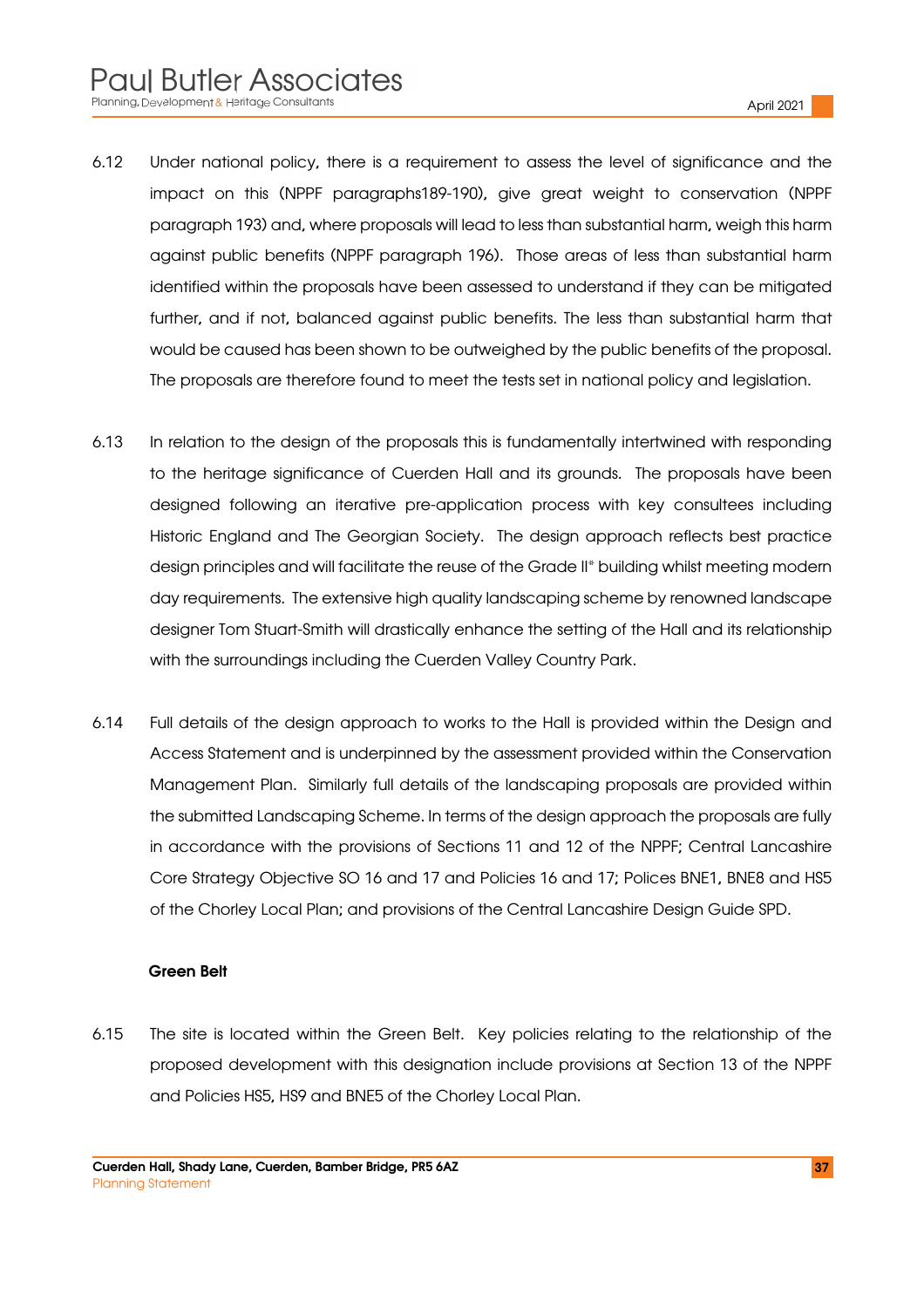- 6.16 Paragraph 133 of the NPPF advises that 'the Government attaches great importance to Green Belts. The fundamental aim of Green Belt policy is to prevent urban sprawl by keeping land permanently open; the essential characteristics of Green Belts are their openness and their permanence'. The NPPF confirms that a local planning authority should regard the construction of new buildings as inappropriate in the Green Belt. There are however exceptions to this including 'the extension or alteration of a building provided that it does not result in disproportionate additions over and above the size of the original building' (paragraph 145c). Annex 2 of the NPPF defines 'original building' as 'A building as it existed on 1 July 1948 or, if constructed after 1 July 1948, as it was built originally.' A further exception is the 'the re-use of buildings provided that the buildings are of permanent and substantial construction' (paragraph 146d).
- 6.17 The reuse of Cuerden Hall is in accordance with the exception provided by paragraph 146d of the NPPF. With regards to the extensions and alterations proposed these are limited when considered in the context of the overall scale of Cuerden Hall. All of the main structure of Cuerden Hall can be regarded as the 'original building' as defined by Annex 2, with no existing additions dating to after 1 July 1948 having regard to the dating plans provided within the Conservation Management Plan. The extensions proposed by the application include an orangery, staircase enclosure, creation of a swimming pool with glazed enclosure, and a two storey extension to service buildings in south west corner of the stableyard. In terms of the footprint and volume of these extensions they are modest when considered against the overall built development of Cuerden Hall and would certainly be well under the 50% volume 'allowance' that Chorley Local Plan Policy HS5 (point d) confirms would not be considered disproportionate. In visual terms these extensions are also well confined and largely enclosed by the form of the existing building and will therefore be imperceptible with negligible impact on the Green Belt.
- 6.18 The proposals include the provision of a comprehensive high quality landscaping scheme. Such works are within the curtilage of Cuerden Hall and do not represent an encroachment into the Green Belt. The landscaping scheme includes a number of small garden structures including a glasshouse, walled garden, polytunnel and arbours. A small screened car park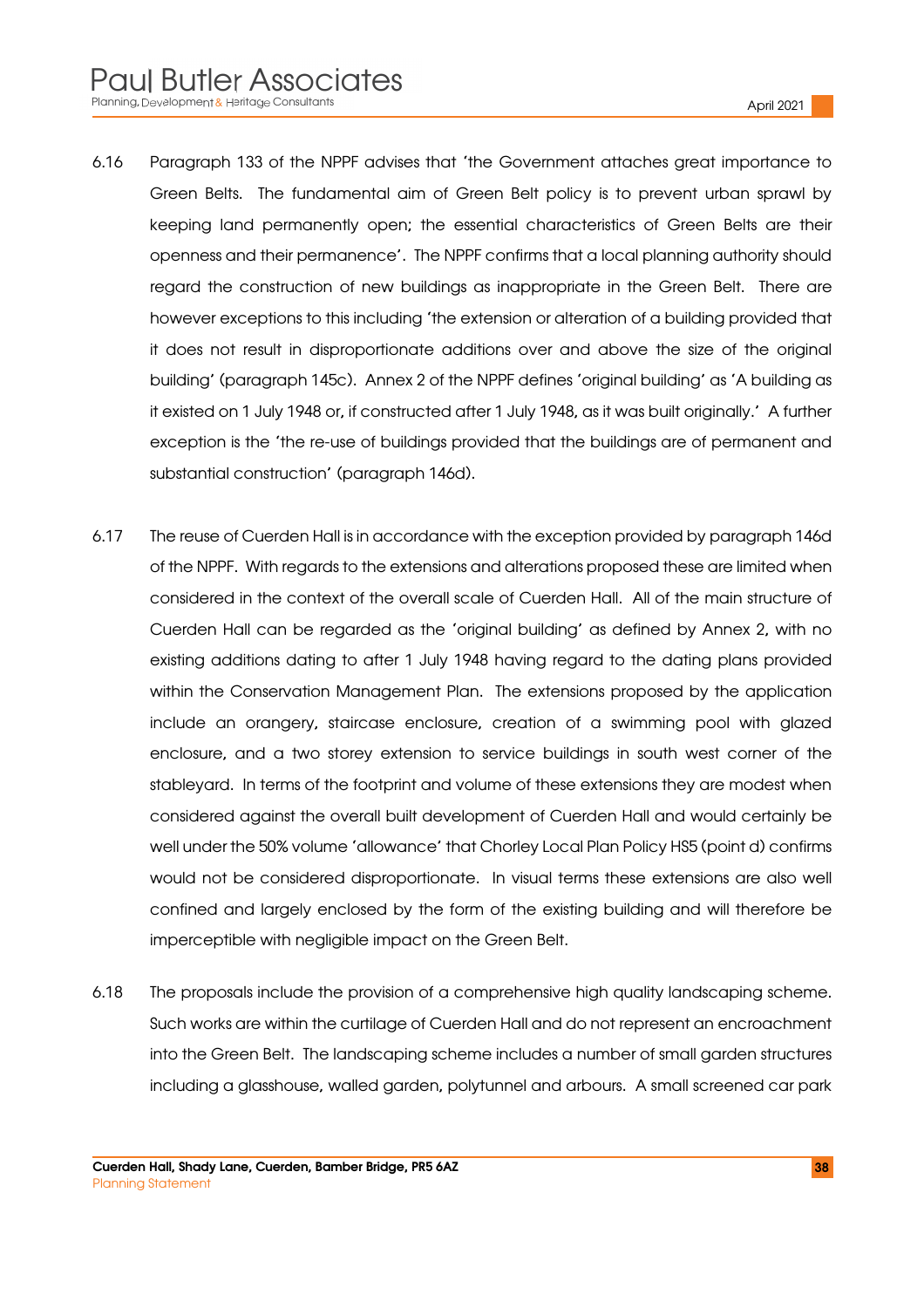area is to be created to the north of the former stableyard. A historic pond to the north of the Hall is also be reinstated with a small teahouse being provided on an island. A new drive entrance and lodges are to be created close to the site access from Shady Lane. The landscaping works will involve the removal of large areas of hardstanding which currently has a negative impact and this will represent a significant enhancement in terms of visual amenity of the Green Belt. The various structures proposed reflect the original use of Cuerden Hall as an English country mansion and are important elements of the landscaping scheme which will deliver a significant enhancement to the setting of the Grade II\* listed building as identified in the previous section. This heritage benefits delivered amount to 'very special circumstances', as does the wider scheme involving the sensitive repair, restoration and reuse of the Hall for its optimum use. As such it is concluded that any elements of the landscaping scheme which could otherwise be regarded as 'inappropriate development' are outweighed and justified by the very special circumstances that clearly exist.

6.19 In summary and having regard to the above assessment, it is demonstrated that the development proposal is in accordance with national and local Green Belt policy. The extensions to the Hall do not constitute disproportionate additions and are permitted as an exception. The comprehensive high quality landscaping scheme which includes a small number of buildings/structures is a vital part of the overall development proposal which will deliver substantial heritage benefits amounting to 'very special circumstances' to justify the development.

#### Archaeology

6.20 The application is supported by an Archaeological Desk Based Assessment prepared by Matrix Archaeology which has considered the potential impact of the development to archaeological resources which may exist. The report appraises the historic development of the site through examination of a range of sources and appraises the heritage significance of features on the site. The report concludes with a series of recommendations which includes the undertaking of targeted evaluation trenching within area D to determine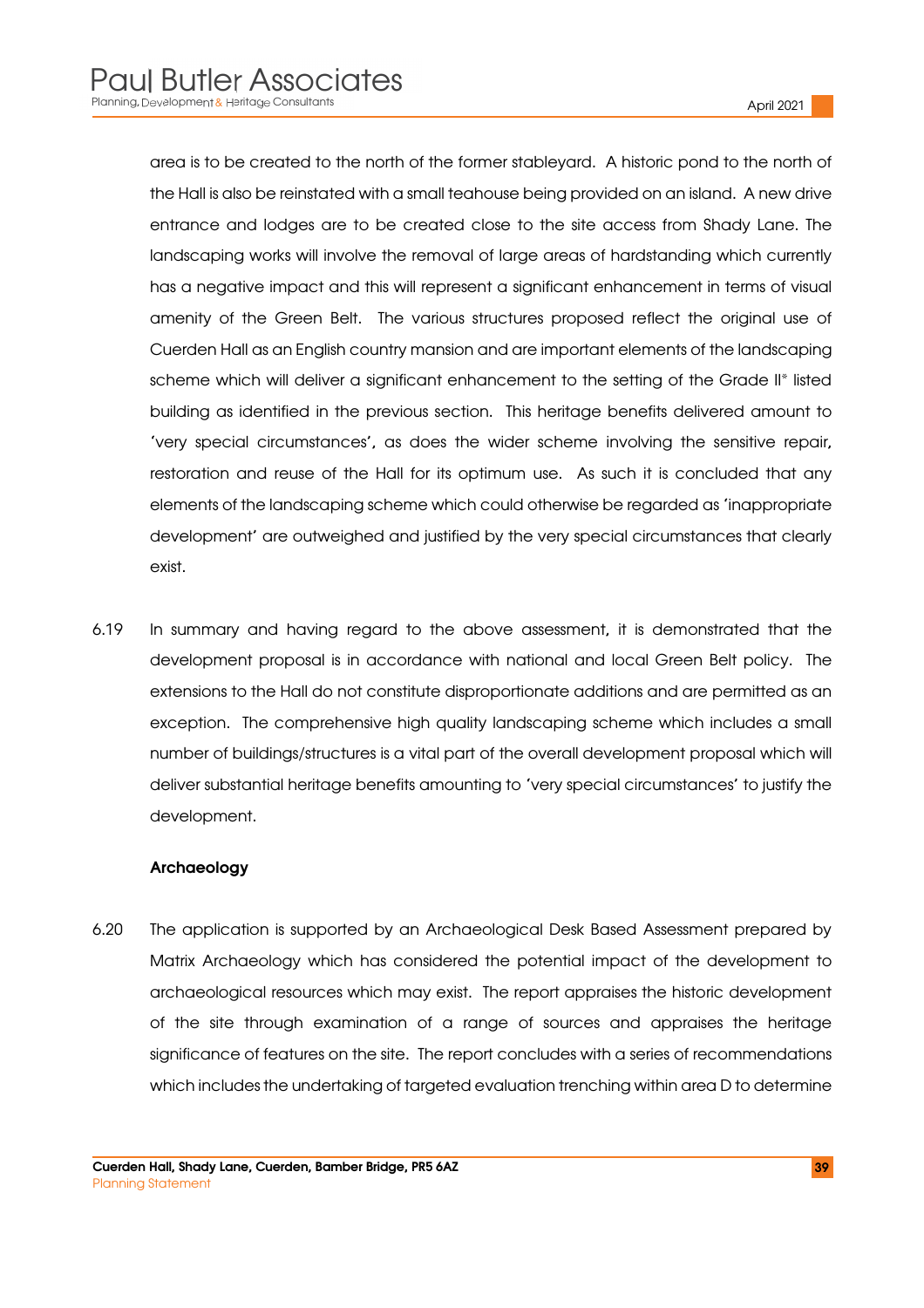if any below-ground remains survive. If any surviving remains are present, a 'strip and record' exercise can be undertaken to mitigate any development impact.

6.21 The report notes that the earlier Hall site may have been located anywhere within the vicinity of the existing Hall and Stables block, or indeed may have been located beyond the immediate vicinity of the present hall. It is noted that any below-ground remains may have been partially truncated by the construction of the existing buildings and associated landscaping, however it is possible that elements of the earlier hall and any associated buildings may have survived. In advance of any construction works, it is proposed that a programme of trial trenching and trial pitting should be undertaken within development areas relating to the:

A – New single storey conservatory extension.

(B) – New two storey swimming pool extension to infill courtyard.

(C) – New build two storey extension infilling corner of stable yard.

(D) – Buried LPG tanks proposed somewhere in this location – area of excavation c. 11m by 11m.

6.22 Any surviving archaeological remains could then be subjected to additional mitigation works in line with relevant guidelines. The mitigation identified here can be secured by planning condition attached to an approval to ensure compliance with relevant archaeology provisions within national and local planning policy.

#### Amenity

- 6.23 In terms of amenity impacts there are two issues to consider: firstly whether the dwelling will provide future occupants with a sufficient level of amenity; and secondly the relationship of the proposed development with neighbouring uses/occupiers.
- 6.24 The proposed dwelling will provide an exceptional level of amenity to future occupiers in terms of the size and quality of accommodation. Cuerden Hall will provide extensive living areas which will benefit from outlook over the high quality landscaped grounds and will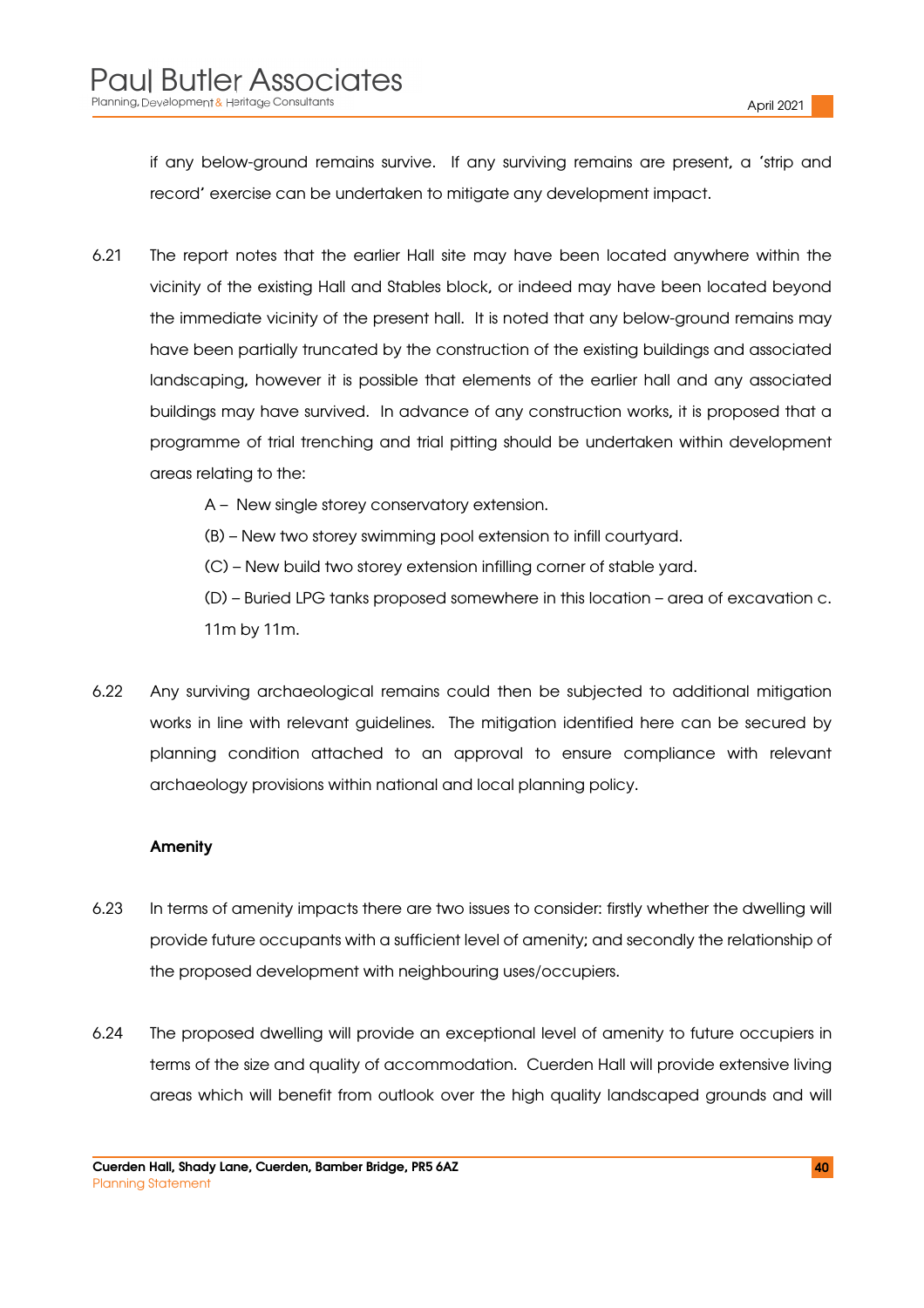receive good levels of natural light. There are no existing uses, activities or noise sources in proximity to the site which would adversely affect the amenity of future occupiers.

- 6.25 In terms of neighbouring uses/occupiers, the nearest uses include housing on Cuerden Close to the west of the Hall and the adjacent Cuerden Valley Country Park. The conversion of the Hall back to its original use as a single dwelling represents a less intensive use compared to the lawful use of the property as a care home (use class C2). This lawful use was associated with a greater level of activity including comings and goings of staff and visitors. Whilst the scheme does provide staff and visitor accommodation the overall activity associated with the building will be reduced, whilst the proposed C3 residential use will be more compatible with surrounding uses in terms of the nature of activity. Notwithstanding this the nearest house to the Cuerden Hall is located approximately 45m to the west of the former stableyard and is removed and screened from the main Hall building. The external alterations proposed by the application mainly relate to repairing existing fabric. Relatively modest extensions are proposed as noted above including an orangery, staircase enclosure, creation of swimming pool with glazed enclosure, and two storey extension to service buildings in the south west corner of stableyard. These extensions are not in close proximity to any neighbouring uses and will not be associated with any adverse amenity impacts relating to overlooking, overshadowing or overbearing impacts.
- 6.26 During the construction/refurbishment period there will be an increased level of activity at the property for a temporary period. Potential amenity impacts associated with the construction period can be controlled via standard planning conditions which will address matters such as hours of working; control of noise, dust and vibration; and cleaning of contractor vehicles etc. The applicant is also committed to ensuring good neighbourly relations and will ensure a good level of communication is maintained during the construction period.
- 6.27 On the basis of the above it is concluded that there are no material amenity impacts associated with the development. The development will provide an exceptional level of amenity to future occupiers whilst there will be no adverse impacts on neighbouring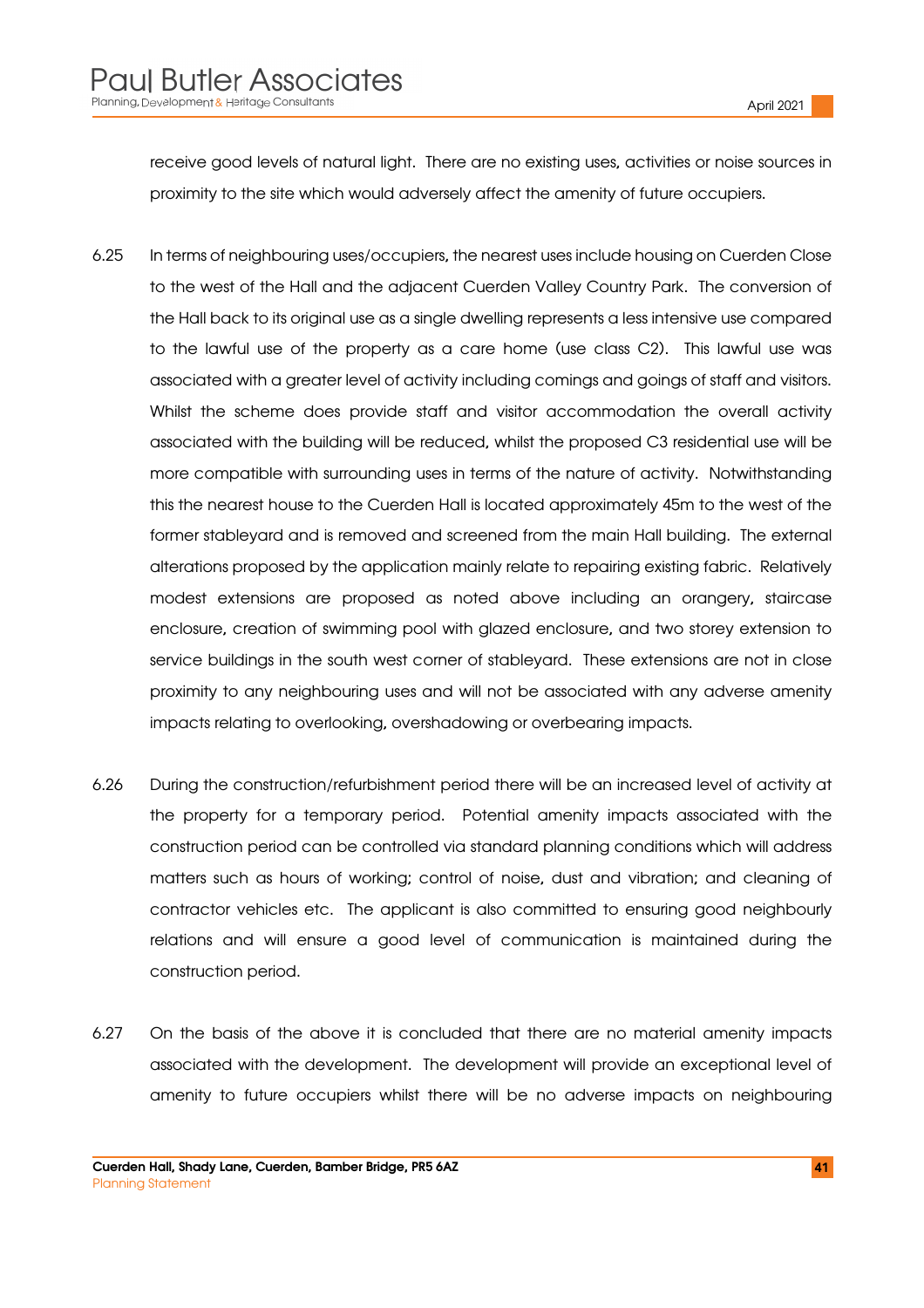uses/occupiers associated with the proposed use and associated works. Finally, impacts associated with the construction period can be appropriately mitigated and managed through a standard planning condition attached to any approval. As such the development is in accordance with the provisions at Section 12 of the NPPF, Policy H16 of the Central Lancashire Core Strategy, and Policy HS5 of the Chorley Local Plan in terms of amenity.

#### Trees

- 6.28 An Arboricultural Impact Assessment (AIA) prepared by Tree Solutions has been submitted in support of the application. This report followed a survey of trees within the application site which are covered by TPO protection. The results of the survey have been incorporated into the design and layout of the scheme in order to ensure that the best quality trees can be retained with no significant adverse construction impacts. Following this and based on the proposed redevelopment/restoration works the AIA assesses the removal of trees required. This confirms that the trees requiring removal represent a small number of those present within the wider grounds that are retained and unaffected by this proposal.
- 6.29 No high value 'A' category trees are to be removed and the limited removals are all moderate 'B' to low 'C' category. Trees to be removed are predominantly semi-mature specimens planted in and around the main hall and offer little individual or collective amenity or landscape benefits to the listed site or wider locale. Removal allows for the grounds to be completely restored and enhanced as detailed within the landscape proposals, with many new specimen trees being included within the scheme. The AIA concludes that 'this restoration proposal is a unique opportunity to see these unmanaged grounds brought back into formal management and as such we can see no valid arboricultural grounds for refusal'.
- 6.30 The AIA also considers potential impact of the development proposal on retained trees and identifies necessary mitigation in relation to the construction of foundations, surfaces, paths and the vehicular access roads; and the measures to be taken during the construction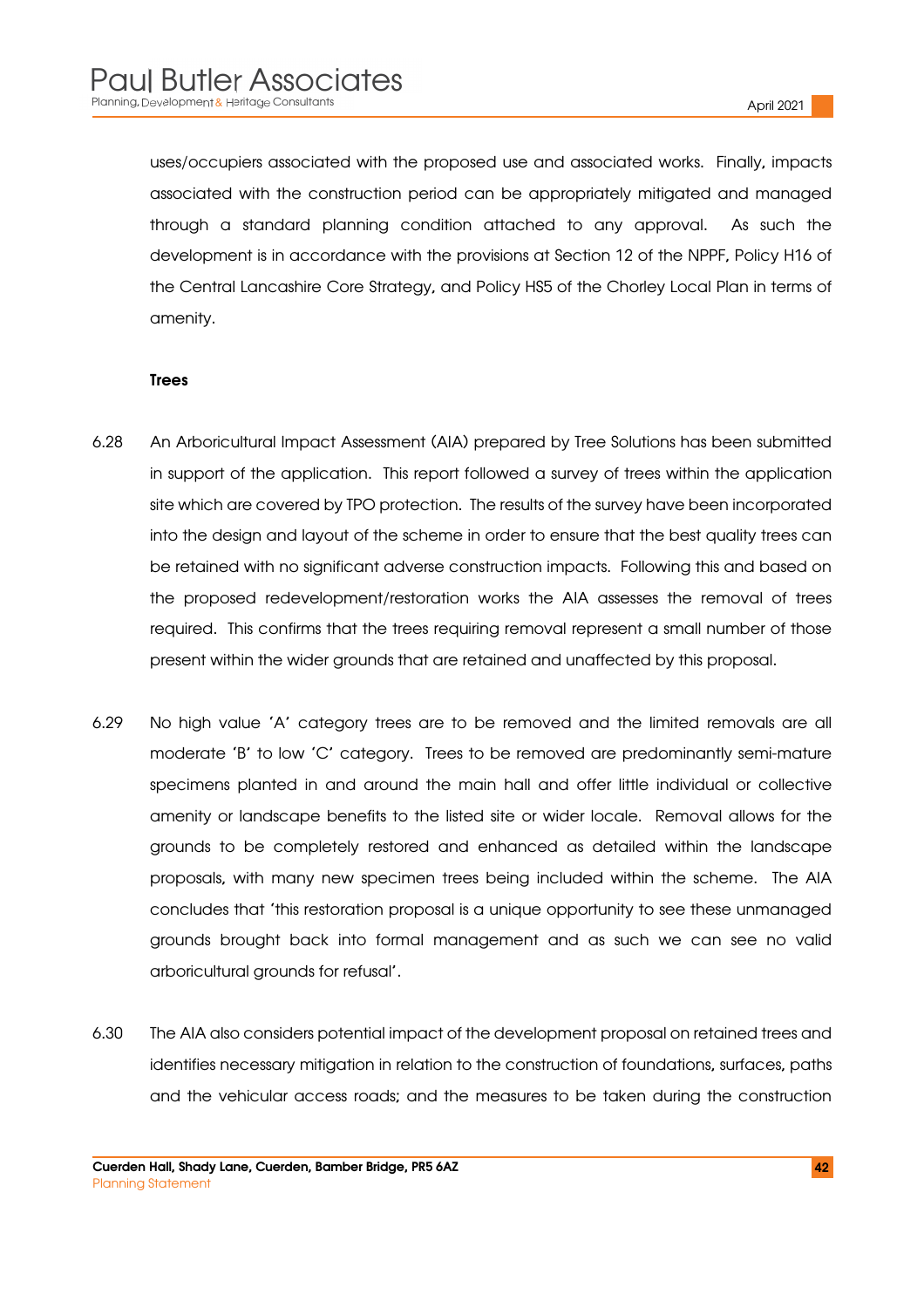process. These mitigation measures can be secured via planning condition and will ensure the development proposals accord with BS 5837: 2012 'Tree Surveys for Planning and Development'. In planning policy terms the proposed development is therefore deemed to be in accordance with the provisions of Section 15 of the NPPF; Central Lancashire Local Plan Policy 18; and, Chorley Local Plan Policy BNE10.

#### Ecology

- 6.31 An 'Extended Phase 1 Habitat Survey & Daytime Bat Survey' prepared by Rachel Hacking Ecology has been submitted as part of the planning application. This describes the Cuerden Hall site as comprising mature amenity gardens consisting of amenity grassland, continuous scrub, and broad-leaved woodland for the remainder of the site. The site is bordered to the north and east by parkland, woodland, and Clayton Brook Reservoir. To the south and west, the site is bordered by further woodland, residential development, and agricultural land. Following site surveys the report provides an overview of the habitats present within the site and to assess any potential protected species issues on the site.
- 6.32 The survey reaches the following conclusions / recommendations:
	- Nesting Birds If any work to the scattered trees, continuous scrub, broad-leaved woodland, or Cuerden Hall needs to be carried out within the bird nesting season (which is generally March to August), then a nesting bird survey will be required immediately prior to work commencing.
	- Bats in Buildings Further bat survey work is necessary due to the suitability of parts of the building to support a bat roost and the excellent surrounding bat foraging habitat. This is to determine presence/likely absence within the building and if so, the type of bat roost present. The results of the bat activity survey will help to determine the mitigation required at the site. If a bat roost is to be destroyed then mitigation will be either bat boxes or a dedicated bat loft, for example. If the results show that an active bat roost/s is present on site, a Natural England licence will need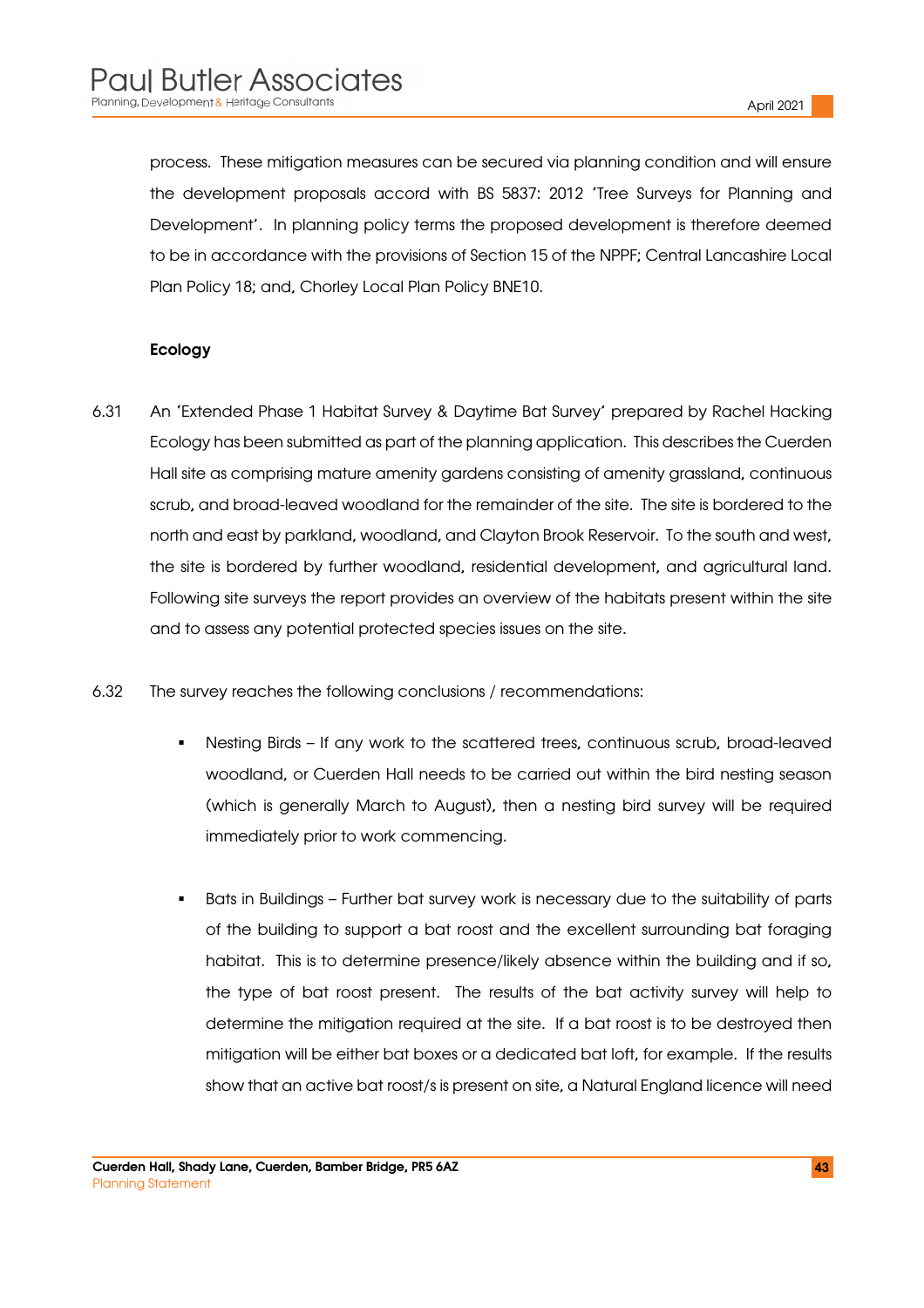to be obtained to destroy the existing bat roost/s. The licence can only be applied for following full planning permission being granted.

- Invasive Species The Rhododendron ponticum, Montbretia Crocosmia x crocosmiiflora, Wall Cotoneaster Cotoneaster horizontalis, and Variegated Yellow Archangel Lamiastrum galeobdolon subsp. argentatum should be removed using an approved methodology or maintained as part of the landscaping. The Himalayan Balsam Impatiens glandulifera should be removed using an approved methodology
- 6.33 The report also identifies a number of general ecology recommendations which are reflected in the scheme / can be secured by condition, including:
	- Soft landscaping should include the provision of native and non-native flowering perennial species, to provide a pollen and nectar source for invertebrates.
	- **Bird boxes and/or bat boxes should be provided where possible.**
	- Trees and hedgerow planting of native species where practically possible.
	- 'Hedgehog holes' to be incorporated into the fencing.
- 6.34 Having regard to the above measures it is established that the comprehensive high quality landscaping scheme will deliver significant biodiversity and ecology benefits providing a varied range of habitats for pollinators, insects, birds, amphibians and reptiles.
- 6.35 For the above reasons the development is in accordance with provisions at section 15 of the NPPF; Central Lancashire Core Strategy objective SO17, Policy 17 and Policy 18; Chorley Local Plan policy BNE9 and BNE11; and the Central Lancashire Biodiversity and Nature Conservation SPD.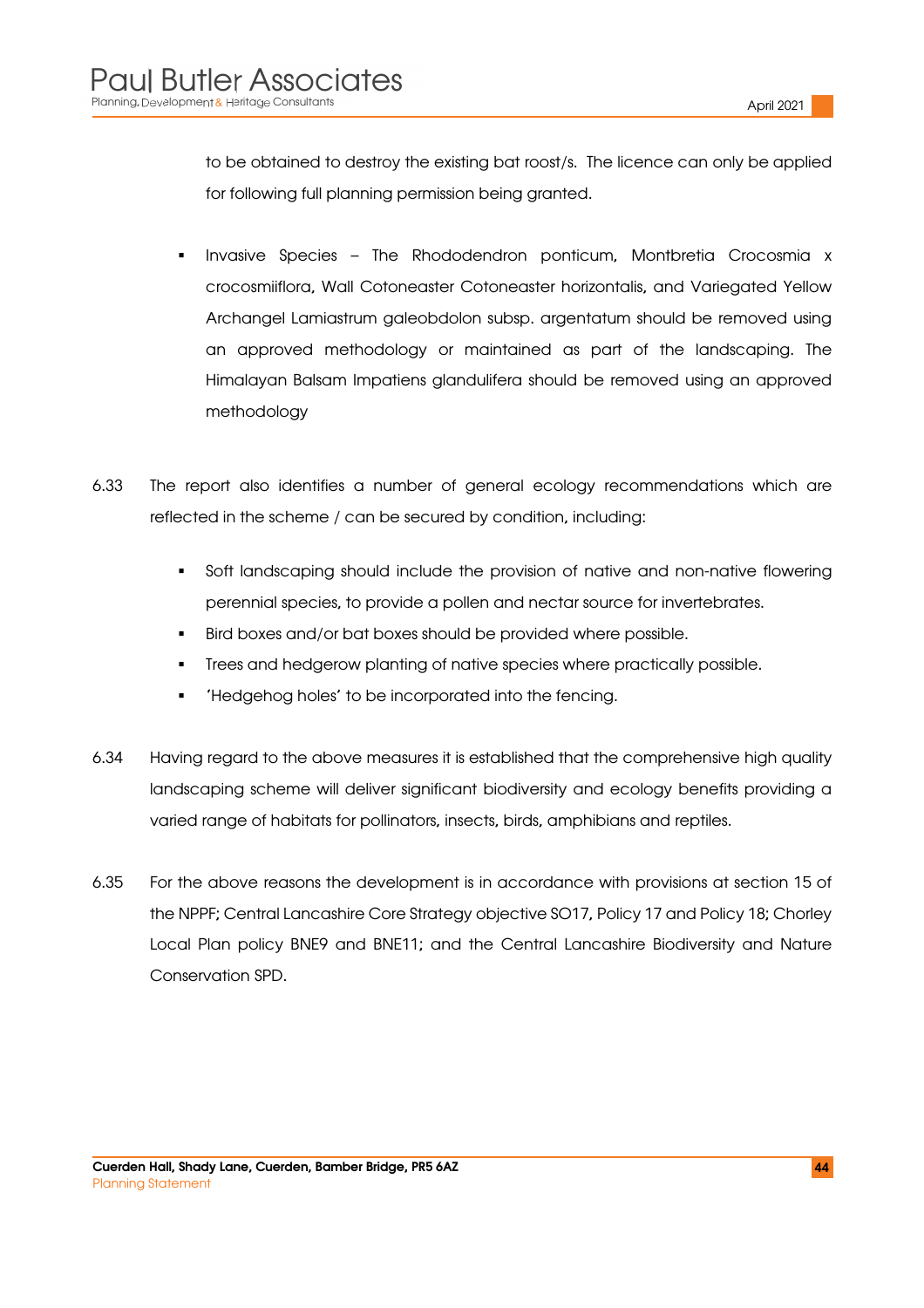#### Highways and Servicing

- 6.36 The conversion of Cuerden Hall back to its original use as a single dwelling will result in a less intensive use in planning terms compared to the existing lawful use as a care home (use class C2). The scheme will provide garaging for car parking of the occupiers of the Hall within the former stableyard. Car parking is proposed to the west and north of the stableyard which will provide facilities for staff and visitors (providing a total of 27 car parking spaces). The car parking associated with the scheme can be readily accommodated within the site, sensitively accommodated within the scheme and will not cause any obstruction to the highway network. Similarly, the proposal will not have any material impact on the wider highway network in terms of traffic generation with the existing access from Shady Lane being suitable for the proposed development. The unique nature of the proposal means that the car parking standards set out within the Chorley Local Plan cannot be easily applied to such a development.
- 6.37 Paragraph 109 of the NPPF advises that development should only be prevented or refused on highways grounds if there would be an unacceptable impact on highway safety, or the residual cumulative impacts on the road network would be severe. For the reasons given above the development is considered wholly appropriate in highway terms and will not give rise to severe highway impacts. At a local level the development is in accordance with Central Lancashire Core Strategy Objective SO 3 and Policy 3; and Chorley Local Plan Policy ST4.

#### **Contamination**

6.38 A Phase 1 Preliminary Risk Assessment prepared by Curtins has been submitted in support of the application. The report has determined an overall Low to Moderate level of risk to future site users and ground gases associated with the proposed development. The report recommends that intrusive ground investigations are undertaken to support civil and structural design; and consider ground gasses and human impacts further. This further investigation can be secured via planning condition prior to any ground works taking place.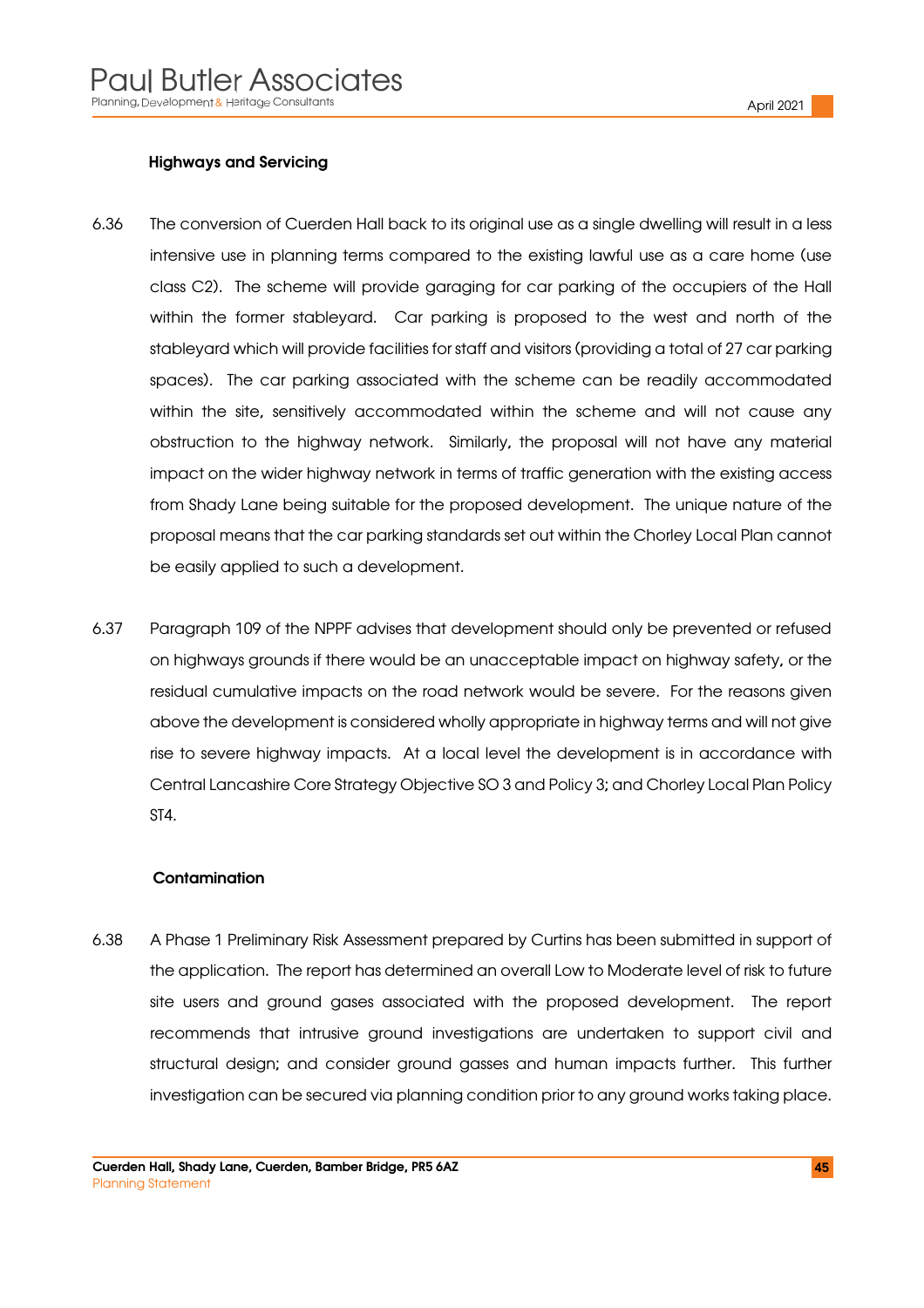On this basis the development will accord with provisions of Section 15 of the NPPF and Central Lancashire Core Strategy Policy 17.

#### Flood Risk and Drainage

- 6.39 The application is supported by a Flood Risk Assessment and Drainage Strategy prepared by Curtins. This has reviewed and determined the level of risk associated with the proposed development. From the evidence collated the main types of flooding that may apply to the proposed development site summarised below:
	- Fluvial / Tidal flooding to the site NONE
	- Reservoir flooding to the site NONE
	- Groundwater flooding to the site VERY LOW
	- Surface water flooding to the site VERY LOW
	- Surface water flooding from the site VERY LOW
- 6.40 The report provides a series standard recommendations in relation to flood risk to ensure no adverse impact. In relation to drainage the report confirms that the landscaping scheme will increase permeable surfacing and soft landscaping within the site thereby reducing surface run off. The report identifies a series of recommendations in relation to drainage which can be secured via planning condition. Subject to the recommendations being implemented it is concluded that the development will be safe from flooding sources over its design life. On this basis the proposals are in accordance with Section 14 of the NPPF and Objective SO 23 and Policy 19 of the Central Lancashire Local Plan.

#### Sustainable Development: Economic, Social and Environmental Benefits

6.41 The proposal will have high sustainability credentials as a result of the economic, social and environmental benefits that it will bring.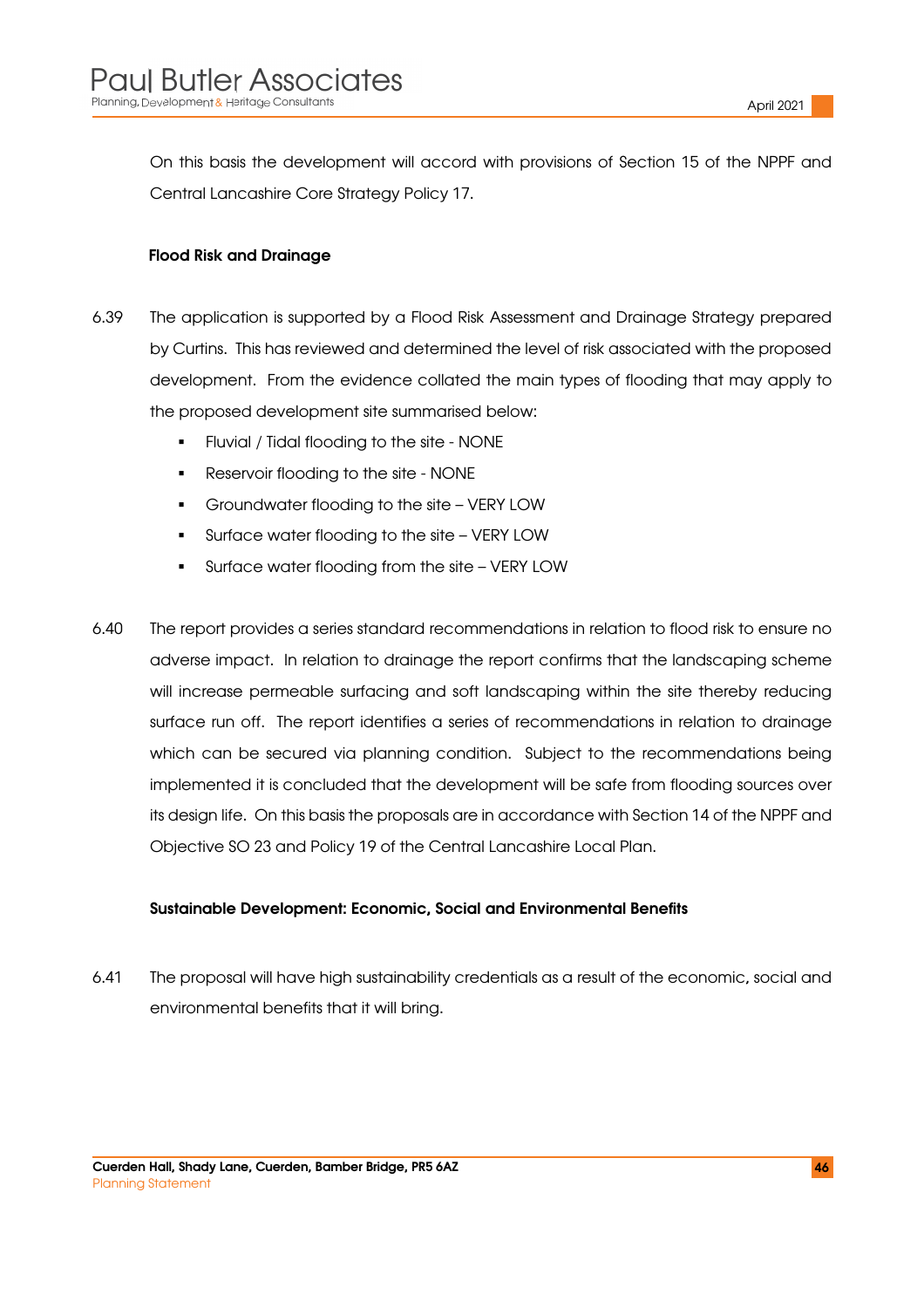#### Economic

6.42 The proposed development will bring a number of economic benefits during construction/ refurbishment, particularly in terms of job creation. Ministerial statements refer to the pressing need of ensuring that the planning system does everything it can to help secure sustained economic growth, urging planning authorities to make every effort to identify and meet housing needs of their areas. It is accepted that house building is a driver of the local economy. The proposal will make a small contribution to meeting housing demand. Together with creating job opportunities during the construction phase, the proposed development will also result in local employment which will be associated with the maintenance and ongoing care of the house and gardens.

#### **Social**

6.43 The scheme involves the sensitive repair and restoration of the building and gardens, returning the property to it optimum use in heritage terms as a single dwelling. As a Grade II<sup>\*</sup> listed building Cuerden Hall is one of the most important in the country and by providing it with an active use will help to secure its long-term future. Reuse as a single dwelling is considered the most appropriate and will have the least level of heritage impact in comparison to other uses which former English country mansions can be used for such as a hotel or other institutional use.

#### **Environmental**

6.44 The proposed scheme will have environmental benefits as it involves the use of a vacant building on brownfield land. Utilising the embodied energy of the building through reuse is inherently a more sustainable approach than building new. In addition, the proposals have been designed in accordance with Central Lancashire Core Strategy Policies 27 and 28 and an energy strategy has been identified. This is set out within the supporting 'Energy Efficiency & Resource Conservation Statement prepared by TGA Consulting Engineers. Through the implementation of various measures to improve the energy efficiency of the building and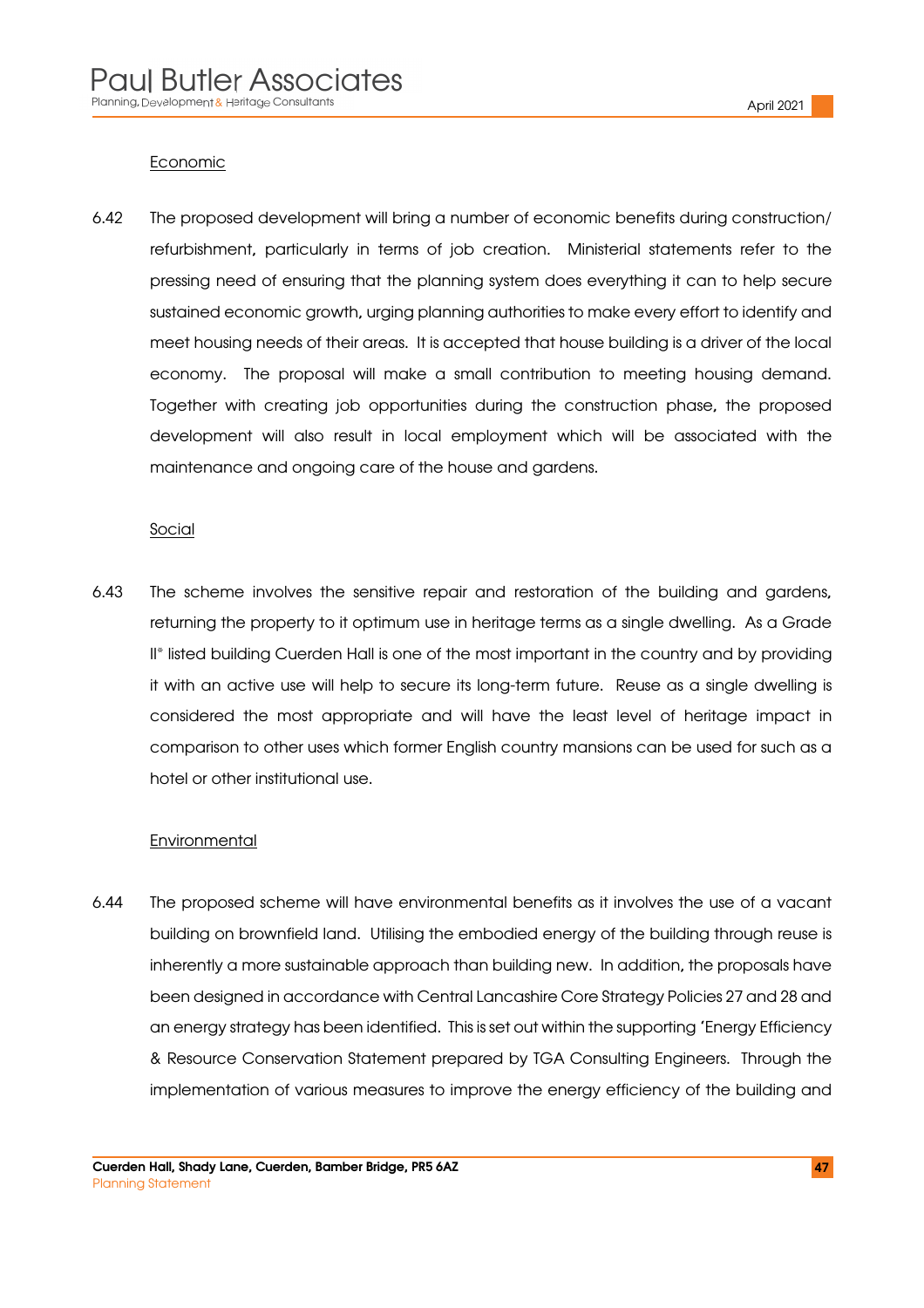integrate renewable technologies the report identifies that overall the development achieves a 61% improvement against the current building. This aligns with the requirements of Central Lancashire Core Strategy Policies 27 and 28 particularly when applying the necessary flexibility associated with refurbishing a Grade II\* listed building.

6.45 In accordance with the provisions of the NPPF and development plan documents the proposed scheme will contribute to the achievement of sustainable development through the delivery of positive economic, social and environmental benefits.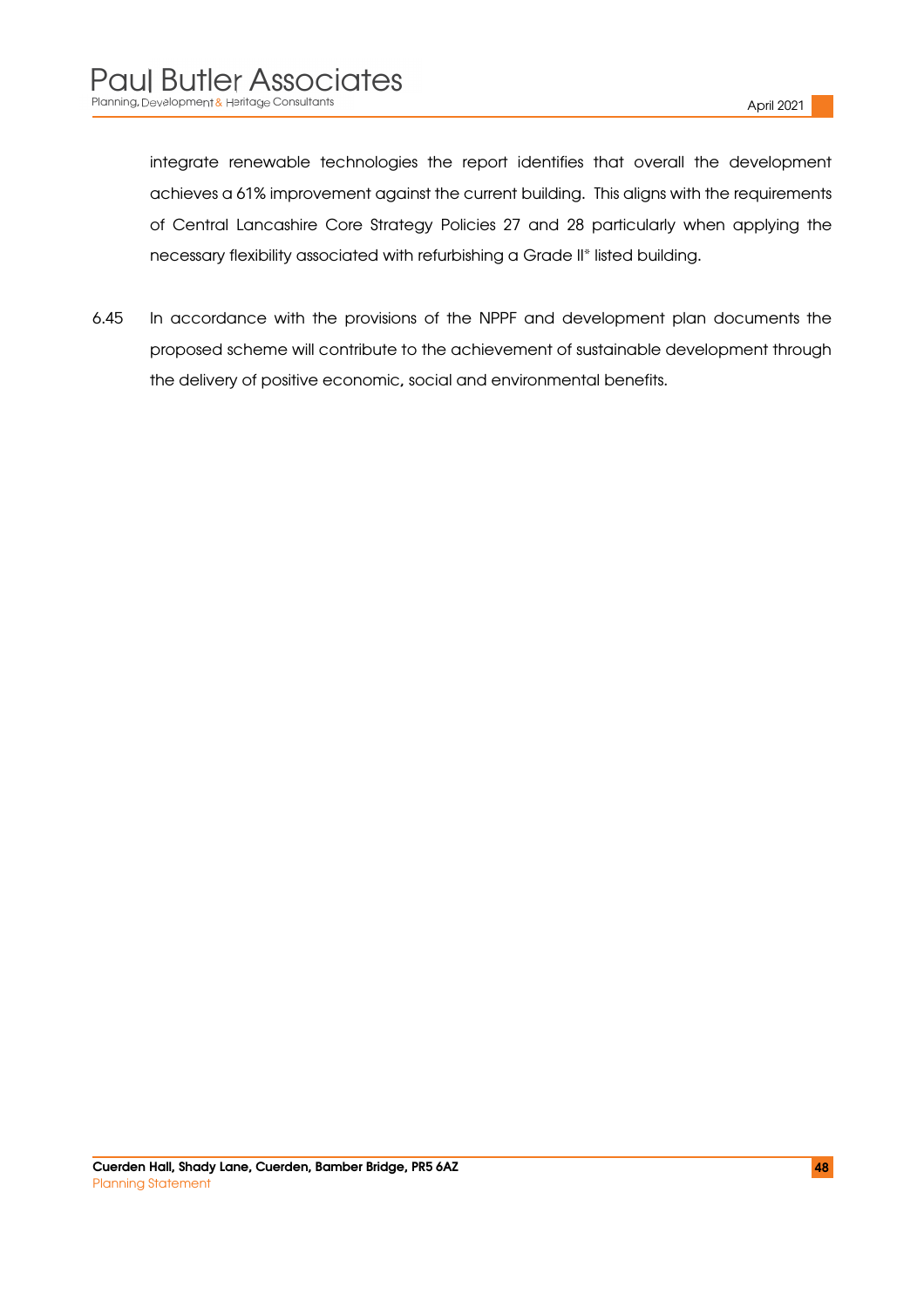# 7. Conclusion

- 7.1 This Planning Statement has been prepared in support of applications for planning permission and listed building consent in relation to Cuerden Hall. The proposals involve the sensitive repair and restoration of the Hall and its grounds as the property is returned to its original and optimum use as a single family dwelling.
- 7.2 The proposals will be associated with an array of benefits including:
	- The repair and restoration of a vacant Grade II\* listed building which will be returned to its optimum use. The scheme has been developed through a heritage-led approach and reflects the heritage significance of the property.
	- The provision of a landscaping scheme of exceptional quality which will dramatically improve the setting of the Hall and the surrounding landscape. The landscaping scheme will also provide biodiversity benefits and increase permeable surfacing and soft landscaping.
	- The development will provide jobs during the construction and refurbishment phase in addition to long-term jobs associated with the management and maintenance of the Hall and gardens.
	- Improving the energy performance and sustainability of the building, representing a 61% improvement compared to the existing building/use.
	- The reuse of a vacant building and brownfield land to provide one new dwelling which will contribute to housing demand in Chorley.
- 7.3 This Planning Statement has considered all relevant planning issues associated within the proposal and confirms that the scheme accords with the provisions of national and local planning policy guidance within the National Planning Policy Framework (NPPF); the Central Lancashire Core Strategy, and the Chorley Local Plan and, relevant Supplementary Planning Documents.